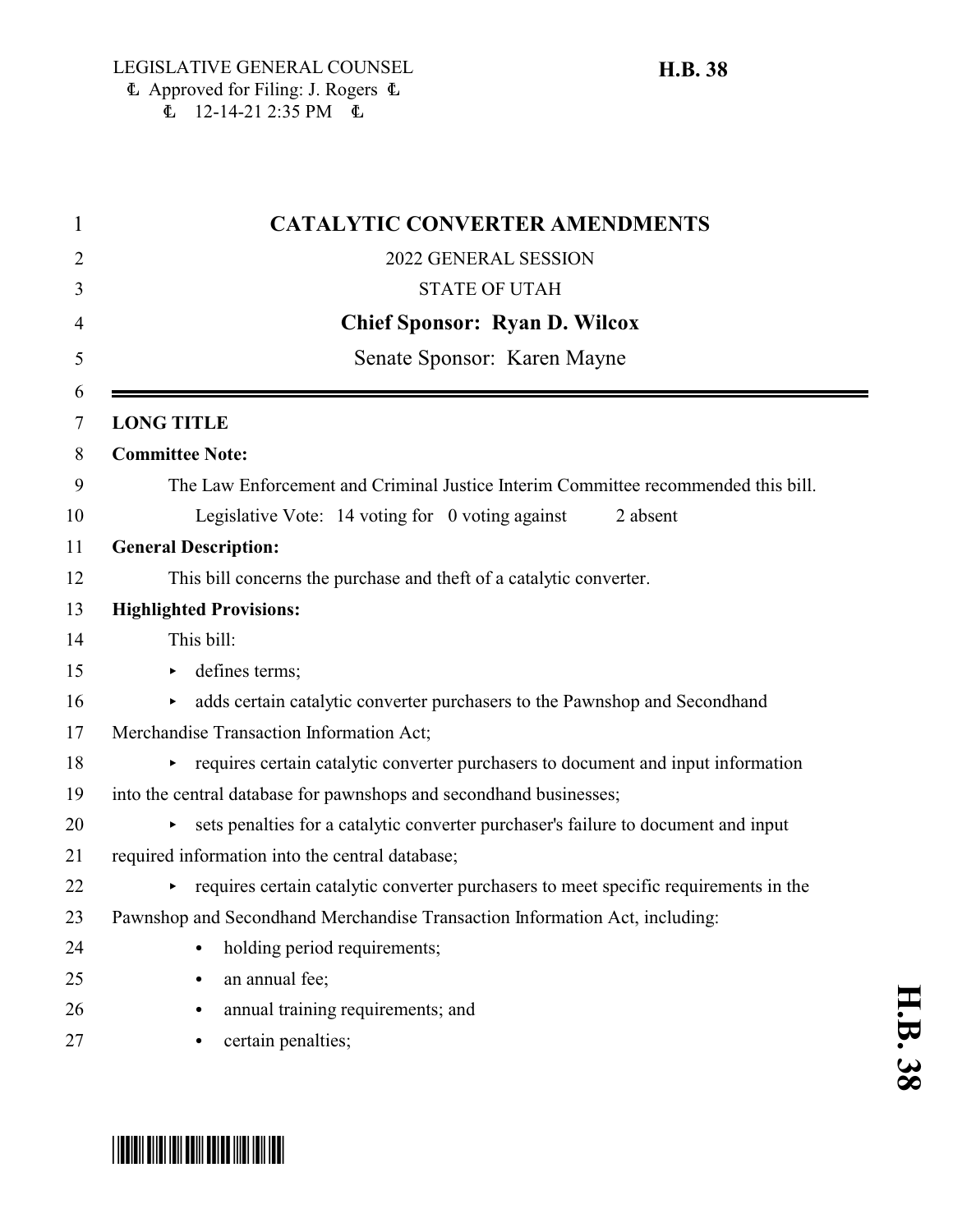| 28 | provides certain reporting requirements regarding catalytic converter theft for the |
|----|-------------------------------------------------------------------------------------|
| 29 | multi-agency joint strike force;                                                    |
| 30 | limits the type of payment for certain purchases of a catalytic converter;          |
| 31 | modifies the membership of the Pawnshop and Secondhand Merchandise Advisory<br>▶    |
| 32 | Board;                                                                              |
| 33 | creates a presumption that a catalytic converter is stolen property in certain      |
| 34 | situations;                                                                         |
| 35 | provides penalties for the theft of a catalytic converter; and                      |
| 36 | makes technical and conforming changes.<br>Þ.                                       |
| 37 | <b>Money Appropriated in this Bill:</b>                                             |
| 38 | None                                                                                |
| 39 | <b>Other Special Clauses:</b>                                                       |
| 40 | None                                                                                |
| 41 | <b>Utah Code Sections Affected:</b>                                                 |
| 42 | <b>AMENDS:</b>                                                                      |
| 43 | 13-2-1, as last amended by Laws of Utah 2021, Chapter 266                           |
| 44 | 13-32a-101, as last amended by Laws of Utah 2007, Chapter 352                       |
| 45 | 13-32a-102, as last amended by Laws of Utah 2021, Chapter 66                        |
| 46 | 13-32a-104, as last amended by Laws of Utah 2021, Chapter 66                        |
| 47 | 13-32a-105, as last amended by Laws of Utah 2019, Chapter 309                       |
| 48 | 13-32a-106, as last amended by Laws of Utah 2021, Chapter 66                        |
| 49 | 13-32a-106.5, as last amended by Laws of Utah 2019, Chapter 309                     |
| 50 | 13-32a-108, as last amended by Laws of Utah 2019, Chapter 309                       |
| 51 | 13-32a-109, as last amended by Laws of Utah 2021, Chapter 66                        |
| 52 | 13-32a-109.5, as last amended by Laws of Utah 2019, Chapter 309                     |
| 53 | 13-32a-110, as last amended by Laws of Utah 2021, Chapter 66                        |
| 54 | 13-32a-110.5, as last amended by Laws of Utah 2019, Chapter 309                     |
| 55 | 13-32a-111, as last amended by Laws of Utah 2020, Chapter 354                       |
| 56 | 13-32a-112, as last amended by Laws of Utah 2020, Chapter 354                       |
| 57 | 13-32a-112.1, as enacted by Laws of Utah 2019, Chapter 309                          |
| 58 | 13-32a-112.5, as last amended by Laws of Utah 2019, Chapter 309                     |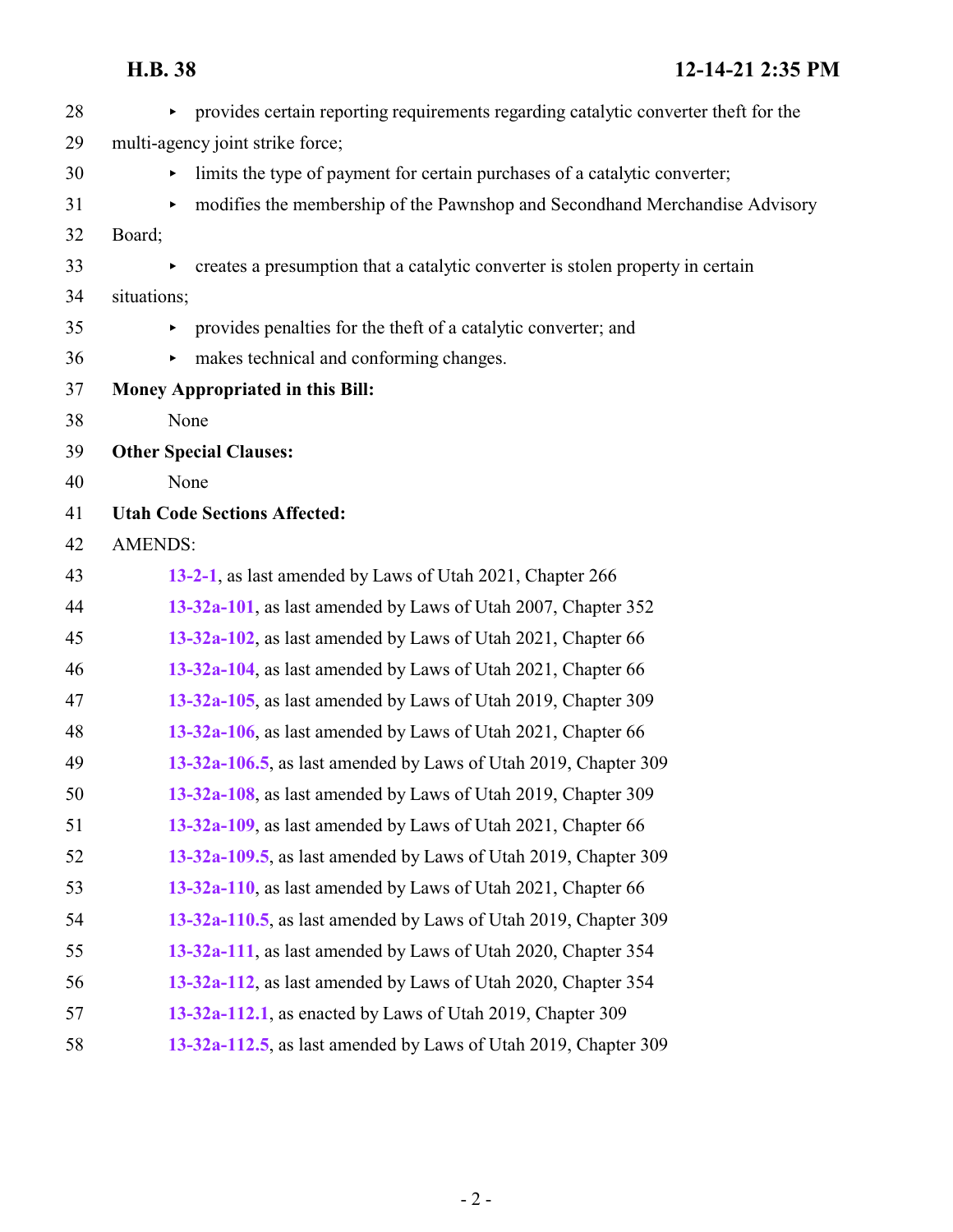<span id="page-2-0"></span>

| 59 | 13-32a-113, as last amended by Laws of Utah 2019, Chapter 309                       |
|----|-------------------------------------------------------------------------------------|
| 60 | 13-32a-114, as last amended by Laws of Utah 2019, Chapter 309                       |
| 61 | 13-32a-115, as last amended by Laws of Utah 2019, Chapter 309                       |
| 62 | 13-32a-116, as last amended by Laws of Utah 2019, Chapter 309                       |
| 63 | 13-32a-116.5, as last amended by Laws of Utah 2019, Chapter 309                     |
| 64 | 63G-2-305, as last amended by Laws of Utah 2021, Chapters 148, 179, 231, 353, 373,  |
| 65 | and 382                                                                             |
| 66 | 67-5-37, as enacted by Laws of Utah 2020, Chapter 229                               |
| 67 | 76-6-408, as last amended by Laws of Utah 2019, Chapter 309                         |
| 68 | 76-6-412, as last amended by Laws of Utah 2021, Chapter 57                          |
| 69 | 76-6-1406, as renumbered and amended by Laws of Utah 2013, Chapter 187              |
| 70 | 78B-3-108, as last amended by Laws of Utah 2012, Chapter 257                        |
| 71 | <b>ENACTS:</b>                                                                      |
| 72 | 13-32a-104.7, Utah Code Annotated 1953                                              |
| 73 | 13-32a-118, Utah Code Annotated 1953                                                |
|    |                                                                                     |
| 74 |                                                                                     |
| 75 | Be it enacted by the Legislature of the state of Utah:                              |
| 76 | Section 1. Section 13-2-1 is amended to read:                                       |
| 77 | 13-2-1. Consumer protection division established -- Functions.                      |
| 78 | (1) There is established within the Department of Commerce the Division of Consumer |
| 79 | Protection.                                                                         |
| 80 | (2) The division shall administer and enforce the following:                        |
| 81 | (a) Chapter 5, Unfair Practices Act;                                                |
| 82 | (b) Chapter 10a, Music Licensing Practices Act;                                     |
| 83 | (c) Chapter 11, Utah Consumer Sales Practices Act;                                  |
| 84 | Chapter 15, Business Opportunity Disclosure Act;<br>(d)                             |
| 85 | (e) Chapter 20, New Motor Vehicle Warranties Act;                                   |
| 86 | Chapter 21, Credit Services Organizations Act;<br>(f)                               |
| 87 | Chapter 22, Charitable Solicitations Act;<br>(g)                                    |
| 88 | Chapter 23, Health Spa Services Protection Act;<br>(h)                              |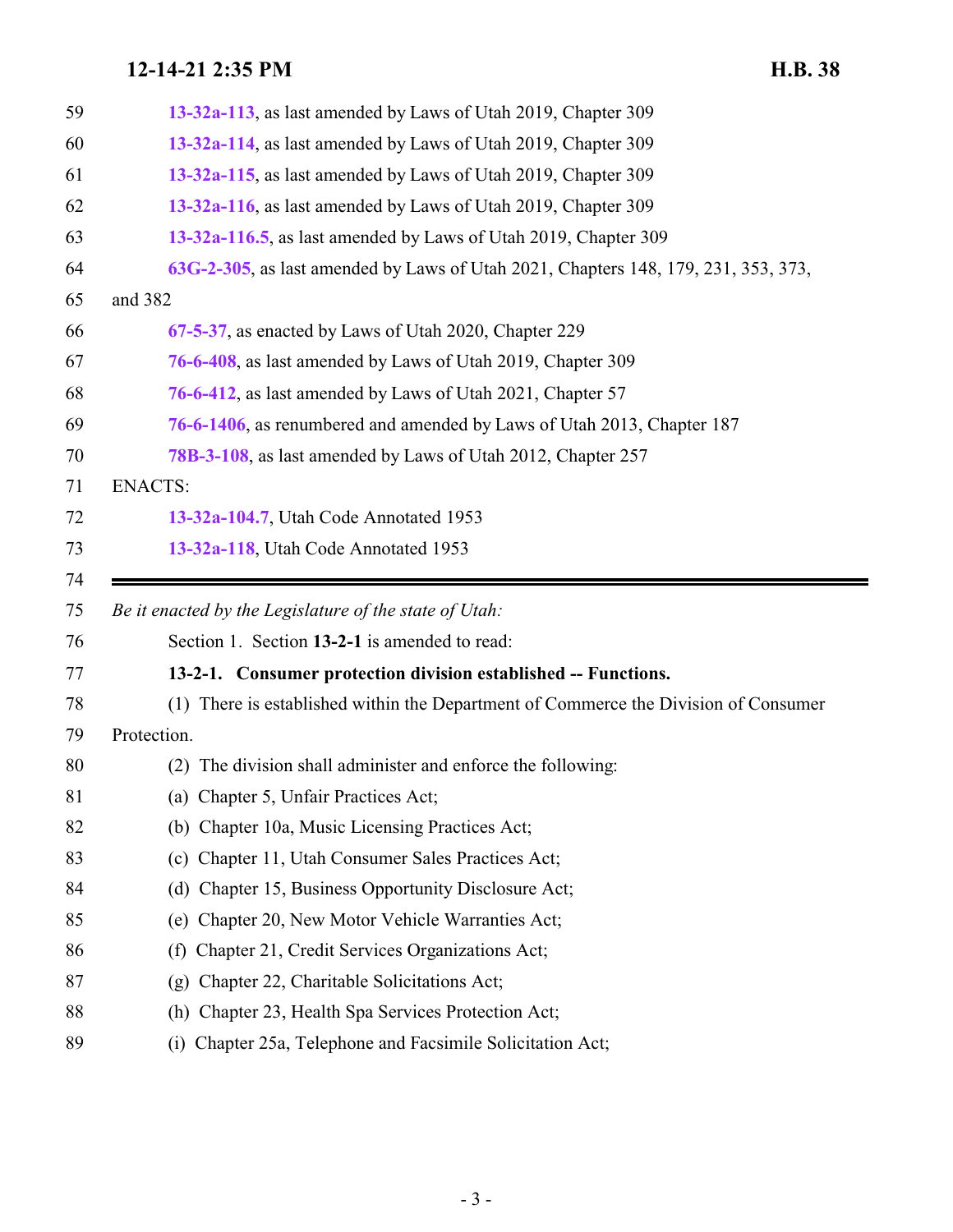<span id="page-3-1"></span><span id="page-3-0"></span>

| 90  | (j) Chapter 26, Telephone Fraud Prevention Act;                                           |
|-----|-------------------------------------------------------------------------------------------|
| 91  | (k) Chapter 28, Prize Notices Regulation Act;                                             |
| 92  | (1) Chapter 32a, Pawnshop [and], Secondhand Merchandise, and Catalytic Converter          |
| 93  | Transaction Information Act;                                                              |
| 94  | (m) Chapter 34, Utah Postsecondary Proprietary School Act;                                |
| 95  | (n) Chapter 34a, Utah Postsecondary School State Authorization Act;                       |
| 96  | (o) Chapter 41, Price Controls During Emergencies Act;                                    |
| 97  | (p) Chapter 42, Uniform Debt-Management Services Act;                                     |
| 98  | (q) Chapter 49, Immigration Consultants Registration Act;                                 |
| 99  | Chapter 51, Transportation Network Company Registration Act;<br>(r)                       |
| 100 | (s) Chapter 52, Residential Solar Energy Disclosure Act;                                  |
| 101 | (t) Chapter 53, Residential, Vocational and Life Skills Program Act;                      |
| 102 | (u) Chapter 54, Ticket Website Sales Act;                                                 |
| 103 | (v) Chapter 56, Ticket Transferability Act; and                                           |
| 104 | (w) Chapter 57, Maintenance Funding Practices Act.                                        |
| 105 | Section 2. Section 13-32a-101 is amended to read:                                         |
| 106 | <b>CHAPTER 32a. PAWNSHOP, SECONDHAND MERCHANDISE, AND</b>                                 |
| 107 | <b>CATALYTIC CONVERTER TRANSACTION INFORMATION ACT</b>                                    |
| 108 | 13-32a-101. Title.                                                                        |
| 109 | This chapter is known as the "Pawnshop [and], Secondhand Merchandise, and Catalytic       |
| 110 | Converter Transaction Information Act."                                                   |
| 111 | Section 3. Section 13-32a-102 is amended to read:                                         |
| 112 | 13-32a-102. Definitions.                                                                  |
| 113 | As used in this chapter:                                                                  |
| 114 | (1) "Account" means the Pawnbroker $[\text{and}]$ , Secondhand Merchandise, and Catalytic |
| 115 | Converter Operations Restricted Account created in Section 13-32a-113.                    |
| 116 | (2) "Antique item" means an item:                                                         |
| 117 | (a) that is generally older than 25 years;                                                |
| 118 | (b) whose value is based on age, rarity, condition, craftsmanship, or collectability;     |
| 119 | (c) that is furniture or other decorative objects produced in a previous time period, as  |
| 120 | distinguished from new items of a similar nature; and                                     |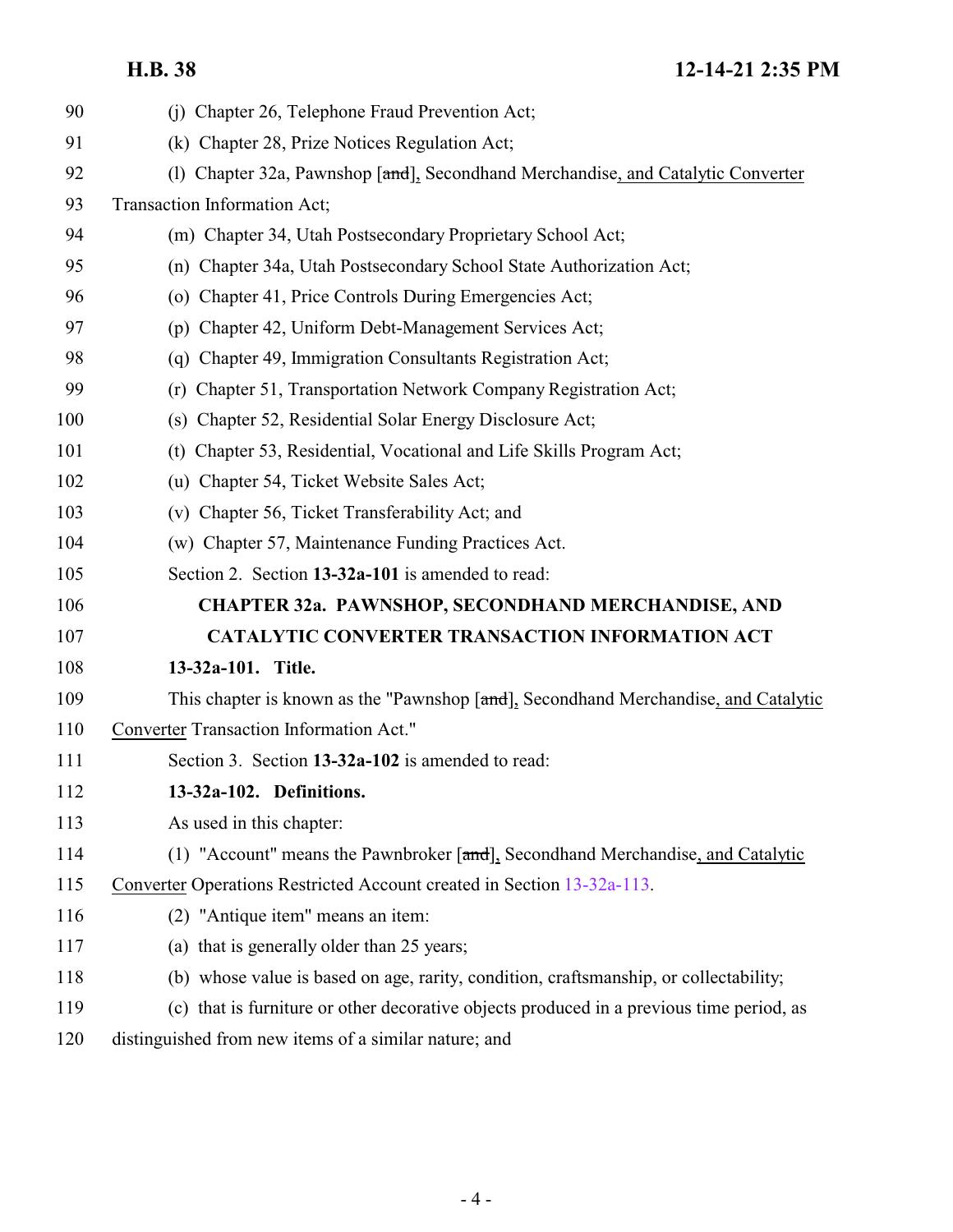| 121 | (d) obtained from auctions, estate sales, other antique shops, and individuals.                    |
|-----|----------------------------------------------------------------------------------------------------|
| 122 | (3) "Antique shop" means a business operating at an established location that deals                |
| 123 | primarily in the purchase, exchange, or sale of antique items.                                     |
| 124 | (4) "Automated recycling kiosk" means an interactive machine that:                                 |
| 125 | (a) is installed inside a commercial site used for the selling of goods and services to            |
| 126 | consumers;                                                                                         |
| 127 | (b) is monitored remotely by a live representative during the hours of operation;                  |
| 128 | (c) only engages in secondhand merchandise transactions involving wireless                         |
| 129 | communication devices; and                                                                         |
| 130 | (d) has the following technological functions:                                                     |
| 131 | (i) verifies the seller's identity by a live representative using the individual's                 |
| 132 | identification;                                                                                    |
| 133 | (ii) generates a ticket; and                                                                       |
| 134 | (iii) electronically transmits the secondhand merchandise transaction information to the           |
| 135 | central database.                                                                                  |
| 136 | (5) "Automated recycling kiosk operator" means a person whose sole business activity               |
| 137 | is the operation of one or more automated recycling kiosks.                                        |
| 138 | (6) "Board" means the Pawnshop [and], Secondhand Merchandise, and Catalytic                        |
| 139 | Converter Advisory Board created by this chapter.                                                  |
| 140 | "Catalytic converter" means the same as that term is defined in Section 76-6-1402.                 |
| 141 | (8) (a) "Catalytic converter purchase" means a purchase from an individual of a used               |
| 142 | catalytic converter that is no longer affixed to a vehicle.                                        |
| 143 | (b) "Catalytic converter purchase" does not mean a purchase of a catalytic converter:              |
| 144 | (i) from a business regularly engaged in automobile repair, crushing, dismantling,                 |
| 145 | recycling, or salvage;                                                                             |
| 146 | (ii) from another catalytic converter purchaser; or                                                |
| 147 | (iii) that has never been affixed to a vehicle.                                                    |
| 148 | (9) "Catalytic converter purchaser" means a person who purchases a used catalytic                  |
| 149 | converter in a catalytic converter purchase.                                                       |
| 150 | $[\overline{(+)}]$ (10) "Central database" or "database" means the electronic database created and |
|     |                                                                                                    |

operated under Section [13-32a-105](#page-14-0).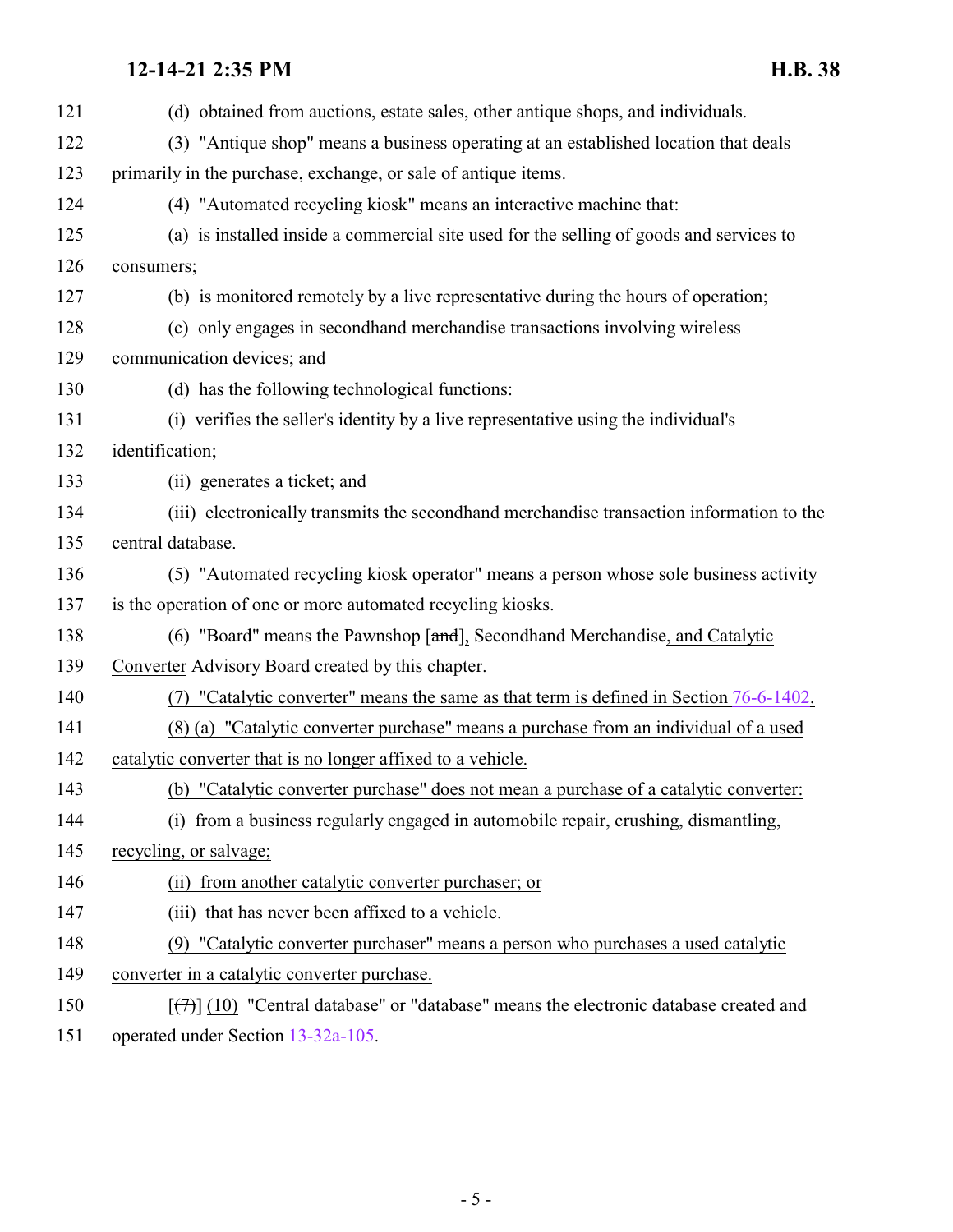| 152 | $\left[\frac{1}{2}\left(11\right)\right]$ "Children's product" means a used item that is for the exclusive use of |
|-----|-------------------------------------------------------------------------------------------------------------------|
| 153 | children, or for the care of children, including clothing and toys.                                               |
| 154 | $[\langle 0\rangle]$ (12) "Children's product resale business" means a business operating at a                    |
| 155 | commercial location and primarily selling children's products.                                                    |
| 156 | $[\frac{(10)}{(13)}]$ "Coin" means a piece of currency, usually metallic and usually in the shape                 |
| 157 | of a disc that is:                                                                                                |
| 158 | (a) stamped metal, and issued by a government as monetary currency; or                                            |
| 159 | (b) (i) worth more than its current value as currency, and                                                        |
| 160 | (ii) worth more than its metal content value.                                                                     |
| 161 | $[\frac{(11)}{(14)}]$ (14) "Coin dealer" means a person whose sole business activity is the selling and           |
| 162 | purchasing of numismatic items and precious metals.                                                               |
| 163 | $[ (12) ]$ (15) "Collectible paper money" means paper currency that is no longer in                               |
| 164 | circulation and is sold and purchased for the paper currency's collectible value.                                 |
| 165 | $[ (13) ]$ (16) (a) "Commercial grade precious metals" or "precious metals" means ingots,                         |
| 166 | monetized bullion, art bars, medallions, medals, tokens, and currency that are marked by the                      |
| 167 | refiner or fabricator indicating their fineness and include:                                                      |
| 168 | (i) .99 fine or finer ingots of gold, silver, platinum, palladium, or other precious metals;                      |
| 169 | or                                                                                                                |
| 170 | (ii) .925 fine sterling silver ingots, art bars, and medallions.                                                  |
| 171 | (b) "Commercial grade precious metals" or "precious metals" does not include jewelry.                             |
| 172 | $[ (14) ]$ (17) "Consignment shop" means a business, operating at an established location:                        |
| 173 | (a) that deals primarily in the offering for sale property owned by a third party; and                            |
| 174 | (b) where the owner of the property only receives consideration upon the sale of the                              |
| 175 | property by the business.                                                                                         |
| 176 | $[\frac{(15)}{(18)}]$ (18) "Division" means the Division of Consumer Protection created in Chapter                |
| 177 | 1, Department of Commerce.                                                                                        |
| 178 | $[ (16) ]$ (19) "Exonumia" means a privately issued token for trade that is sold and                              |
| 179 | purchased for the token's collectible value.                                                                      |
| 180 | $[ (17) ] (20)$ "Gift card" means a record that:                                                                  |
| 181 | (a) is usable at:                                                                                                 |
| 182 | (i) a single merchant; or                                                                                         |

- 6 -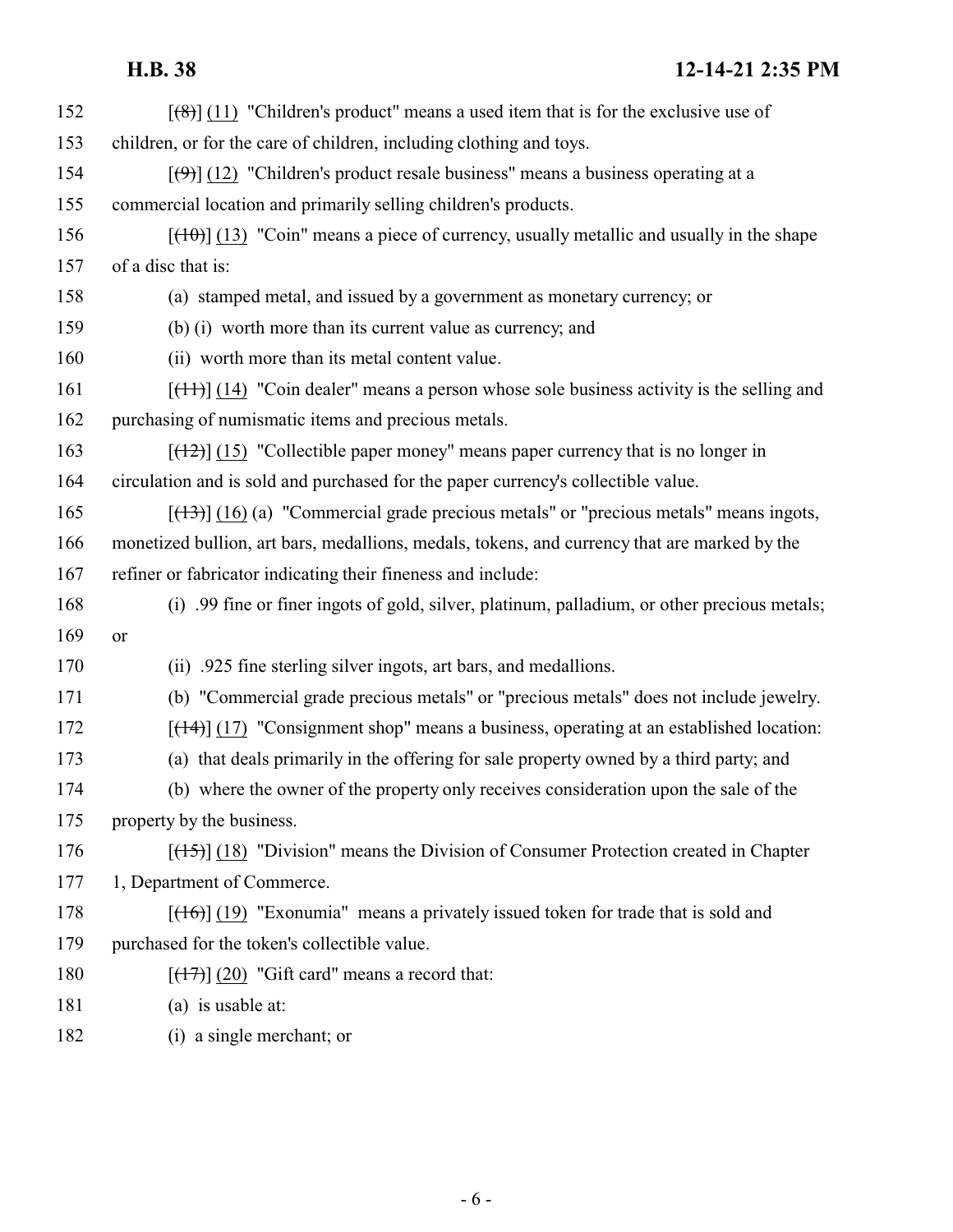| 183 | (ii) a specified group of merchants;                                                               |
|-----|----------------------------------------------------------------------------------------------------|
| 184 | (b) is prefunded before the record is used; and                                                    |
| 185 | (c) can be used for the purchase of goods or services.                                             |
| 186 | $[ (18) ]$ (21) "Identification" means any of the following non-expired forms of                   |
| 187 | identification issued by a state government, the United States government, or a federally          |
| 188 | recognized Indian tribe, if the identification includes a unique number, photograph of the         |
| 189 | bearer, and date of birth:                                                                         |
| 190 | (a) a United States Passport or United States Passport Card;                                       |
| 191 | (b) a state-issued driver license;                                                                 |
| 192 | (c) a state-issued identification card;                                                            |
| 193 | (d) a state-issued concealed carry permit;                                                         |
| 194 | (e) a United States military identification;                                                       |
| 195 | (f) a United States resident alien card;                                                           |
| 196 | (g) an identification of a federally recognized Indian tribe; or                                   |
| 197 | (h) notwithstanding Section $53-3-207$ , a Utah driving privilege card.                            |
| 198 | $[$ (49)] (22) "IMEI number" means an International Mobile Equipment Identity number.              |
| 199 | $[\frac{1}{20}]$ (23) "Indicia of being new" means property that:                                  |
| 200 | (a) is represented by the individual pawning or selling the property as new;                       |
| 201 | (b) is unopened in the original packaging; or                                                      |
| 202 | (c) possesses other distinguishing characteristics that indicate the property is new.              |
| 203 | $[\frac{(21)}{(24)}]$ (24) "Local law enforcement agency" means the law enforcement agency that    |
| 204 | has direct responsibility for ensuring compliance with central database reporting requirements     |
| 205 | for the jurisdiction where the pawn or second hand business or catalytic converter purchaser is    |
| 206 | located.                                                                                           |
| 207 | $[222]$ (25) "Numismatic item" means a coin, collectible paper money, or exonumia.                 |
| 208 | $[\frac{(23)}{(26)}]$ (26) "Original victim" means a victim who is not a party to the pawn or sale |
| 209 | transaction or catalytic converter purchaser and includes:                                         |
| 210 | (a) an authorized representative designated in writing by the original victim; and                 |
| 211 | (b) an insurer who has indemnified the original victim for the loss of the described               |
| 212 | property.                                                                                          |
| 213 | $[\frac{24}{2}]$ (27) "Pawn or secondhand business" means a business operated by a pawnbroker      |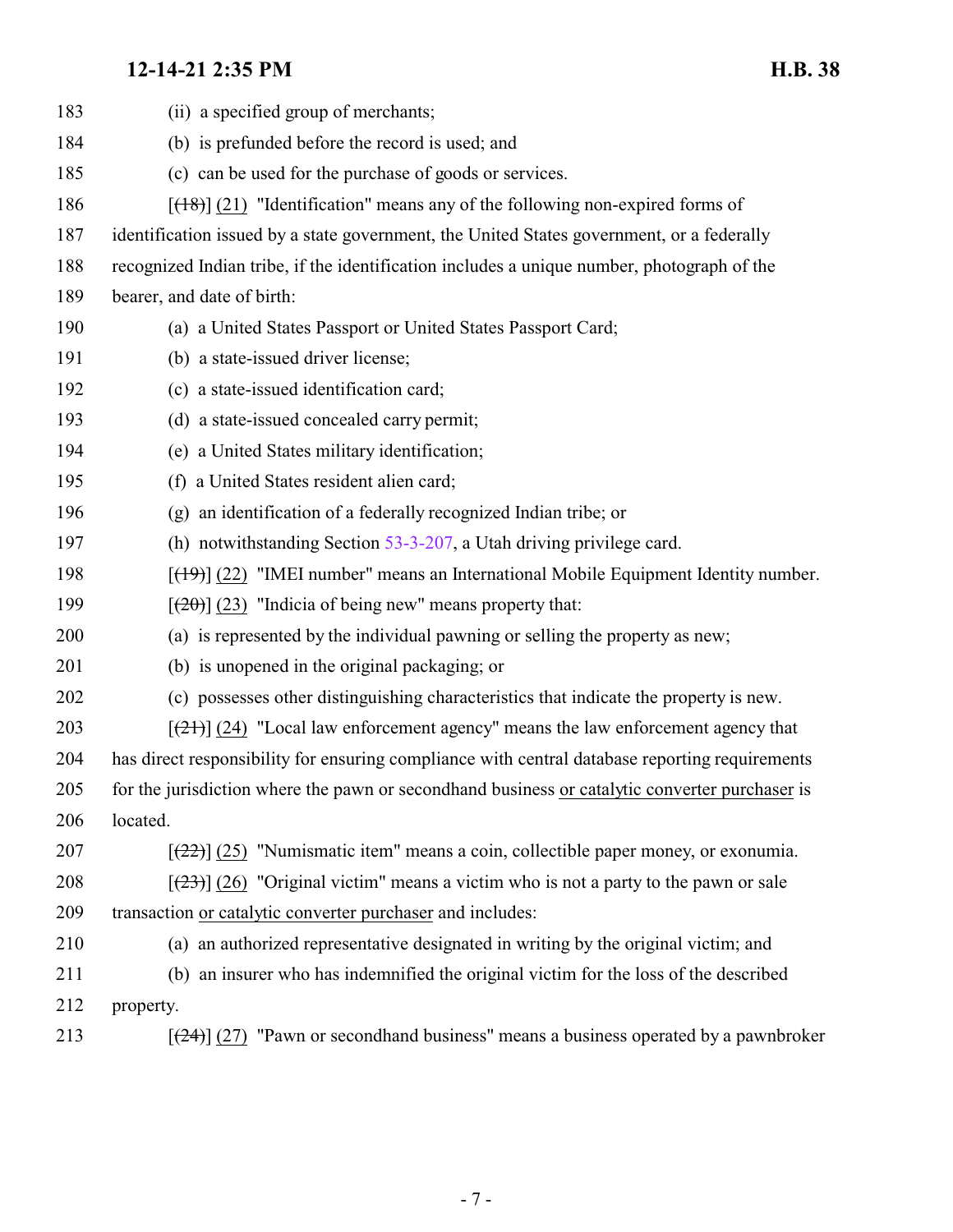| 214 | or second hand merchandise dealer, or the owner or operator of the business.                   |
|-----|------------------------------------------------------------------------------------------------|
| 215 | $[\frac{25}{25}]$ (28) "Pawn transaction" means:                                               |
| 216 | (a) an extension of credit in which an individual delivers property to a pawnbroker for        |
| 217 | an advance of money and retains the right to redeem the property for the redemption price      |
| 218 | within a fixed period of time;                                                                 |
| 219 | (b) a loan of money on one or more deposits of personal property;                              |
| 220 | (c) the purchase, exchange, or possession of personal property on condition of selling         |
| 221 | the same property back again to the pledgor or depositor; or                                   |
| 222 | (d) a loan or advance of money on personal property by the pawnbroker taking chattel           |
| 223 | mortgage security on the personal property, taking or receiving the personal property into the |
| 224 | pawnbroker's possession, and selling the unredeemed pledges.                                   |
| 225 | $[\frac{(26)}{(29)}]$ "Pawnbroker" means a person whose business:                              |
| 226 | (a) engages in a pawn transaction; or                                                          |
| 227 | (b) holds itself out as being in the business of a pawnbroker or pawnshop, regardless of       |
| 228 | whether the person or business enters into pawn transactions or secondhand merchandise         |
| 229 | transactions.                                                                                  |
| 230 | $[\frac{27}{27}]$ (30) "Pawnshop" means the physical location or premises where a pawnbroker   |
| 231 | conducts business.                                                                             |
| 232 | $[\frac{(28)}{(31)}]$ "Pledgor" means an individual who conducts a pawn transaction with a     |
| 233 | pawnshop.                                                                                      |
| 234 | $[29]$ (32) "Property" means an article of tangible personal property, numismatic item,        |
| 235 | precious metal, gift card, transaction card, or other physical or digital card or certificate  |
| 236 | evidencing store credit, and includes a wireless communication device.                         |
| 237 | $[30]$ (33) "Retail media item" means recorded music, a movie, or a video game that is         |
| 238 | produced and distributed in hard copy format for retail sale.                                  |
| 239 | $[ (34)$ (34) "Scrap jewelry" means an item purchased solely:                                  |
| 240 | (a) for its gold, silver, or platinum content; and                                             |
| 241 | (b) for the purpose of reuse of the metal content.                                             |
| 242 | $[322]$ (35) (a) "Secondhand merchandise dealer" means a person whose business:                |
| 243 | (i) engages in a secondhand merchandise transaction; and                                       |
| 244 | (ii) does not engage in a pawn transaction.                                                    |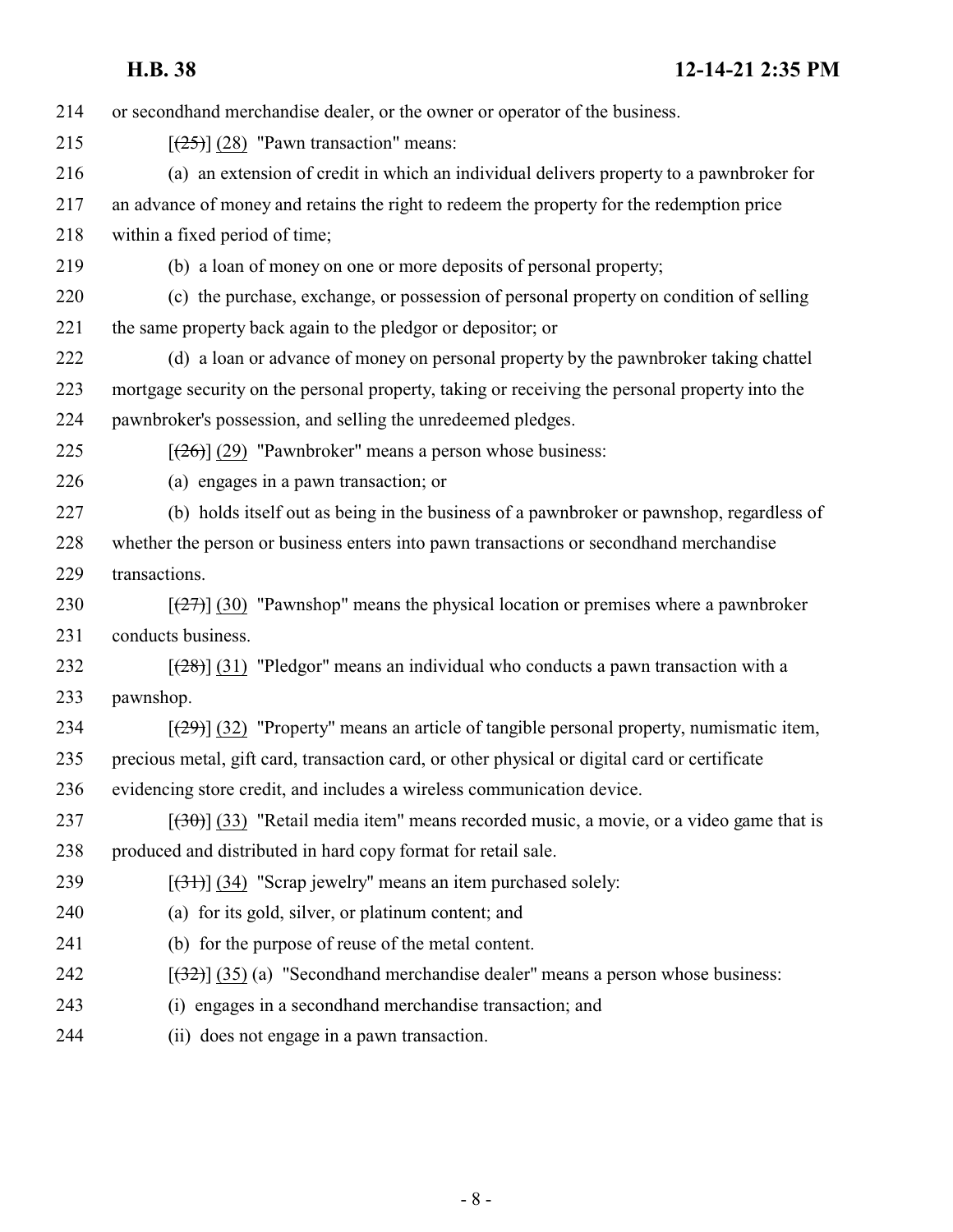| 245 | (b) "Secondhand merchandise dealer" includes a coin dealer and an automated                     |
|-----|-------------------------------------------------------------------------------------------------|
| 246 | recycling kiosk operator.                                                                       |
| 247 | (c) "Secondhand merchandise dealer" does not include:                                           |
| 248 | (i) an antique shop when dealing in antique items;                                              |
| 249 | (ii) a person who operates an auction house, flea market, or vehicle, vessel, and               |
| 250 | outboard motor dealers as defined in Section 41-1a-102;                                         |
| 251 | (iii) the sale of secondhand goods at events commonly known as "garage sales," "yard            |
| 252 | sales," "estate sales," "storage unit sales," or "storage unit auctions";                       |
| 253 | (iv) the sale or receipt of secondhand books, magazines, post cards, or nonelectronic:          |
| 254 | (A) card games;                                                                                 |
| 255 | (B) table-top games; or                                                                         |
| 256 | (C) magic tricks;                                                                               |
| 257 | (v) the sale or receipt of used merchandise donated to recognized nonprofit, religious,         |
| 258 | or charitable organizations or any school-sponsored association, and for which no               |
| 259 | compensation is paid;                                                                           |
| 260 | (vi) the sale or receipt of secondhand clothing, shoes, furniture, or appliances;               |
| 261 | (vii) a person offering the person's own personal property for sale, purchase,                  |
| 262 | consignment, or trade via the Internet;                                                         |
| 263 | (viii) a person offering the personal property of others for sale, purchase, consignment,       |
| 264 | or trade via the Internet, when that person does not have, and is not required to have, a local |
| 265 | business or occupational license or other authorization for this activity;                      |
| 266 | (ix) an owner or operator of a retail business that:                                            |
| 267 | (A) receives used merchandise as a trade-in for similar new merchandise; or                     |
| 268 | (B) receives used retail media items as a trade-in for similar new or used retail media         |
| 269 | items;                                                                                          |
| 270 | (x) an owner or operator of a business that contracts with other persons to offer those         |
| 271 | persons' secondhand goods for sale, purchase, consignment, or trade via the Internet;           |
| 272 | (xi) any dealer as defined in Section $76-6-1402$ , that concerns scrap metal and               |
| 273 | secondary metals;                                                                               |
| 274 | (xii) the purchase of items in bulk that are:                                                   |
| 275 | (A) sold at wholesale in bulk packaging;                                                        |
|     |                                                                                                 |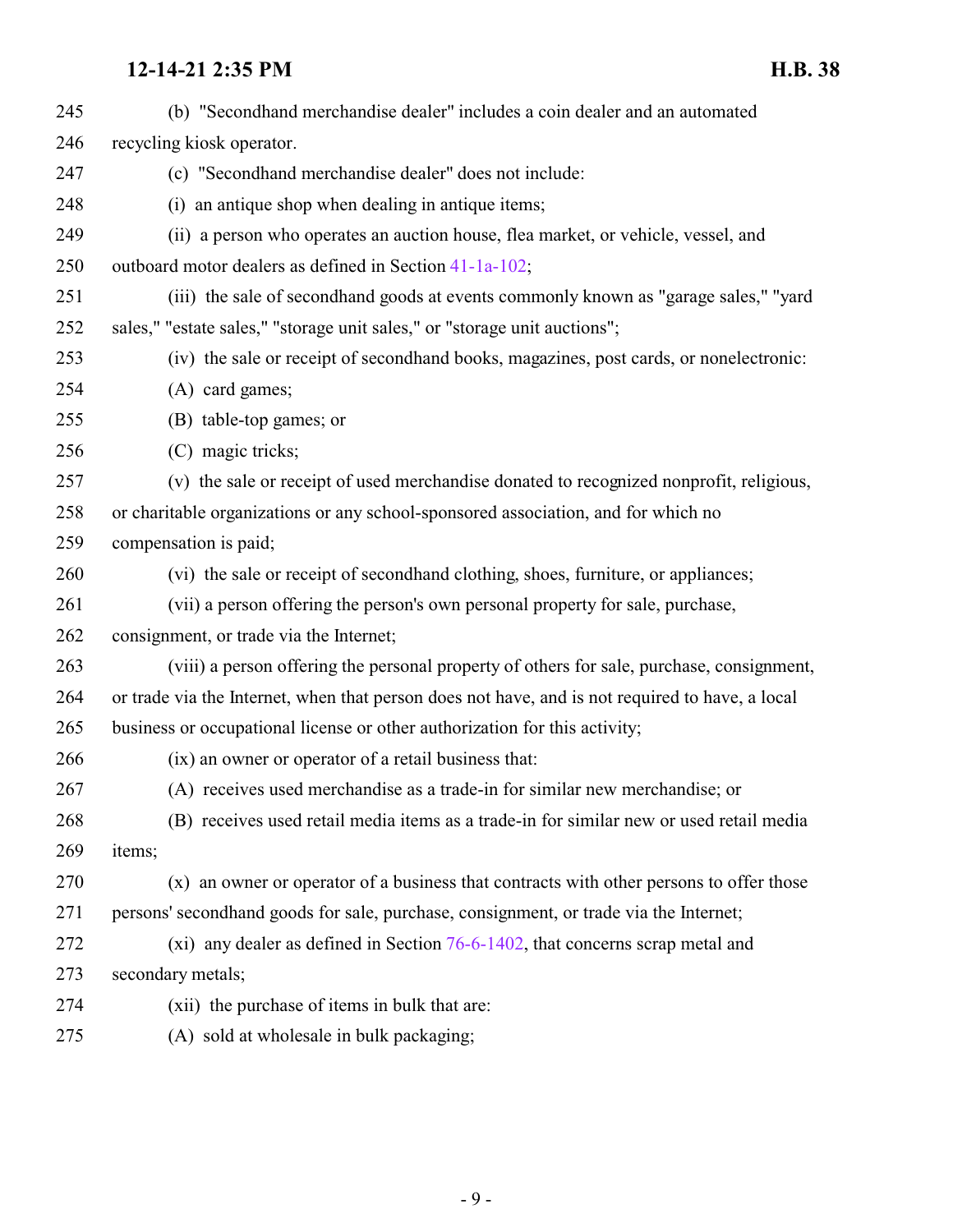<span id="page-9-0"></span>

| 276 | (B) sold by a person licensed to conduct business in Utah; and                                     |
|-----|----------------------------------------------------------------------------------------------------|
| 277 | (C) regularly sold in bulk quantities as a recognized form of sale;                                |
| 278 | (xiii) the owner or operator of a children's product resale business; $[\sigma r]$                 |
| 279 | (xiv) a consignment shop when dealing in consigned property[.]; or                                 |
| 280 | (xv) a catalytic converter purchaser.                                                              |
| 281 | $[333]$ (36) "Secondhand merchandise transaction" means the purchase or exchange of                |
| 282 | used or secondhand property.                                                                       |
| 283 | $[\frac{(34)}{(37)}]$ "Ticket" means a document upon which information is entered when a           |
| 284 | pawn transaction or secondhand merchandise transaction is made.                                    |
| 285 | $[35]$ (38) "Transaction card" means a card, code, or other means of access to a value             |
| 286 | with the retail business issued to a person that allows the person to obtain, purchase, or receive |
| 287 | any of the following:                                                                              |
| 288 | $(a)$ goods;                                                                                       |
| 289 | (b) services;                                                                                      |
| 290 | (c) money; or                                                                                      |
| 291 | (d) anything else of value.                                                                        |
| 292 | $[36]$ (39) "Wireless communication device" means a cellular telephone or a portable               |
| 293 | electronic device designed to receive and transmit a text message, email, video, or voice          |
| 294 | communication.                                                                                     |
| 295 | Section 4. Section 13-32a-104 is amended to read:                                                  |
| 296 | 13-32a-104. Tickets required to be maintained -- Contents -- Identification of                     |
| 297 | items -- Exceptions -- Prohibition against pawning or selling certain property.                    |
| 298 | (1) A pawn or secondhand business shall keep a ticket for property a person pawns or               |
| 299 | sells to the pawn or secondhand business. A pawn or secondhand business shall document on          |
| 300 | the ticket the following information regarding the property:                                       |
| 301 | (a) the date and time of the transaction;                                                          |
| 302 | (b) whether the transaction is a pawn or purchase;                                                 |
| 303 | (c) the ticket number;                                                                             |
| 304 | (d) the date by which the property must be redeemed, if the property is pawned;                    |
| 305 | (e) the following information regarding the individual who pawns or sells the property:            |
| 306 | (i) the individual's full name and date of birth as they appear on the individual's                |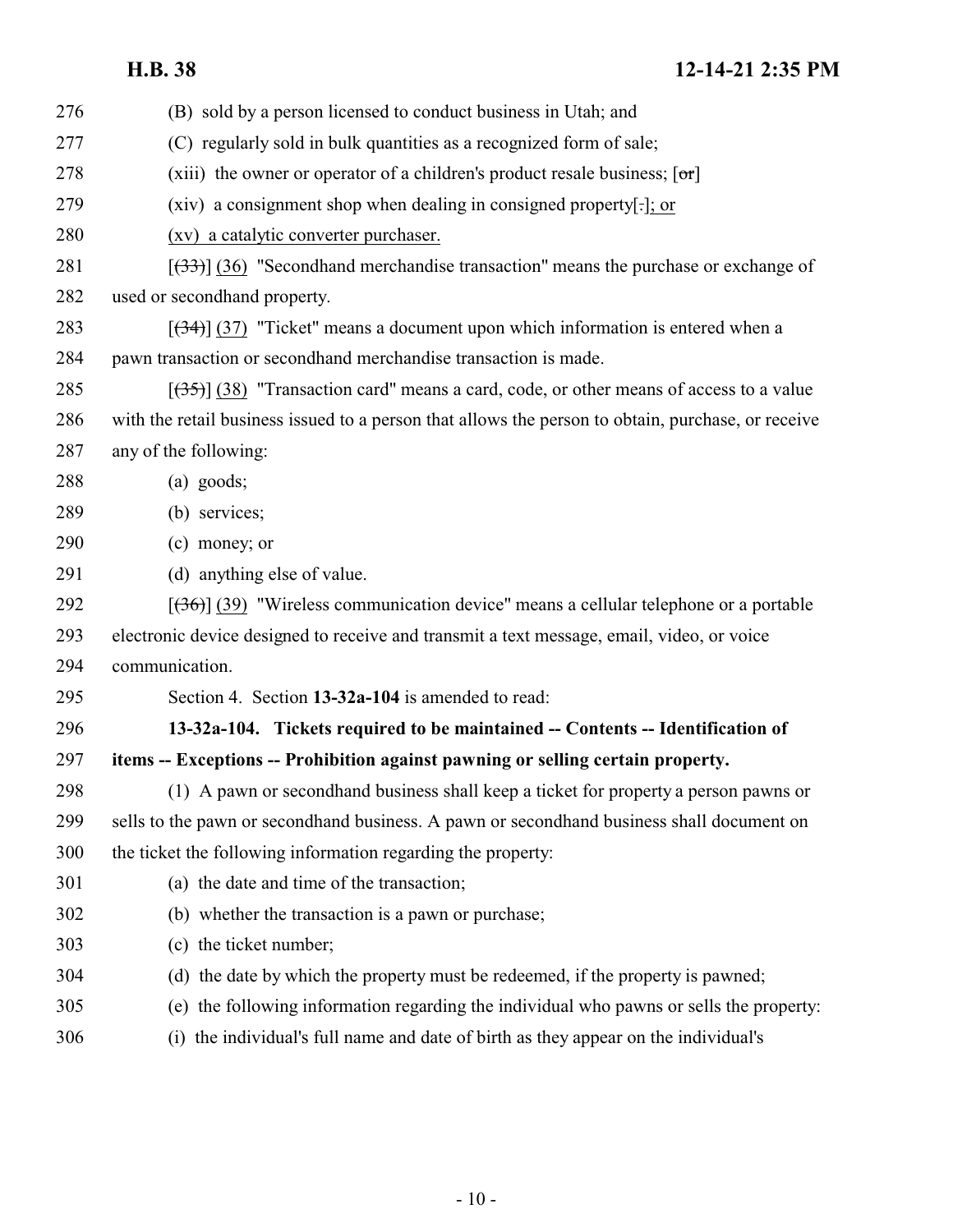identification and the individual's residence address and telephone number; (ii) the unique number and type of identification presented to the pawn or secondhand business; (iii) the individual's signature; and 311 (iv) (A) subject to any rule made under Subsection  $[\frac{(7)}{(8)}]$ , an electronic or tangible legible fingerprint of the individual's right index finger, or if the right index finger cannot be fingerprinted, a legible fingerprint of the individual with a notation identifying the fingerprint and the reason why the right index fingerprint was unavailable; and (B) notwithstanding the other provisions of this Subsection (1), an electronic legible fingerprint is not required to be documented on the ticket; (f) the amount loaned on, paid for, or value for trade-in of each article of property; (g) the full name of the individual conducting the pawn transaction or secondhand merchandise transaction on behalf of the pawn or secondhand business or the initials or a unique identifying number of the individual, if the pawn or secondhand business maintains a record of the initials or unique identifying number of the individual; and (h) an accurate description of each article of property, with available identifying marks, including: (i) (A) names, brand names, numbers, serial numbers, model numbers, IMEI numbers, color, manufacturers' names, and size; (B) metallic composition, and any jewels, stones, or glass; (C) any other marks of identification or indicia of ownership on the property; (D) the weight of the property, if the payment is based on weight; (E) any other unique identifying feature; and (F) gold content, if indicated; or (ii) if multiple articles of property of a similar nature are delivered together in one transaction and the articles of property do not bear serial or model numbers and do not include precious metals or gemstones, such as musical or video recordings, books, or hand tools, the description of the articles is adequate if it includes the quantity of the articles and a description of the type of articles delivered. (2) (a) A pawn or secondhand business may not accept property if, upon inspection, it

is apparent that: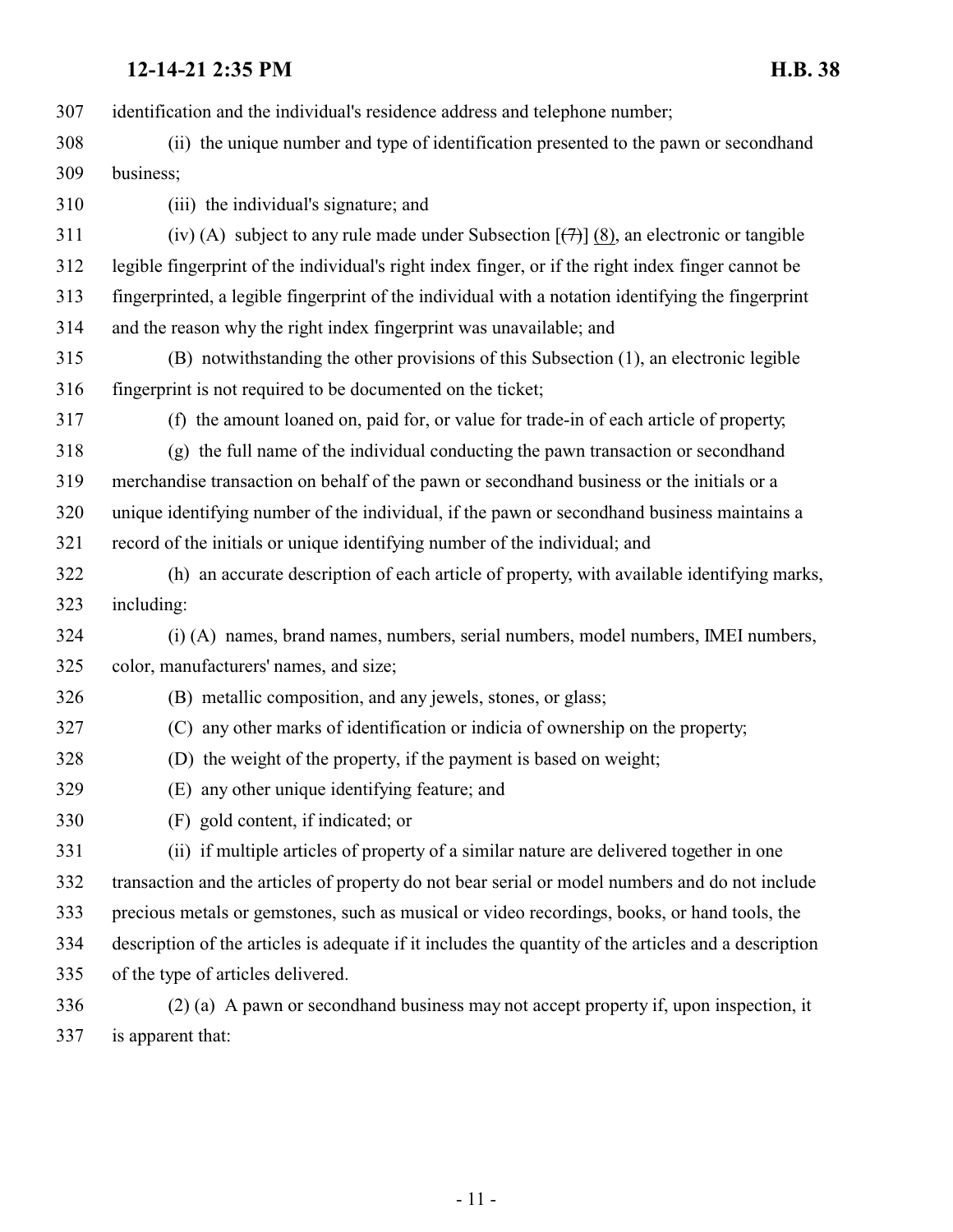(i) a serial number or another form of indicia of ownership has been removed, altered, defaced, or obliterated; (ii) the property is not a numismatic item and has indicia of being new, but is not accompanied by a written receipt or other satisfactory proof of ownership other than the seller's own statement; or (iii) except as provided in Subsection [13-32a-103.1](http://le.utah.gov/UtahCode/SectionLookup.jsp?section=13-32a-103.1&session=2022GS)(3), the property is a gift card, transaction card, or other physical or digital card or certificate evidencing store credit. 345 (b) A pawn or secondhand business is not subject to Subsection  $(2)(a)(ii)$  if the pawn or secondhand business is the original seller of the property and is accepting a return of the property as provided by the pawn or secondhand business' established return policy. (c) Property is presumed to have had indicia of being new at the time of a transaction if the property is subsequently advertised by the pawn or secondhand business as being new. (3) (a) An individual may not pawn or sell any property to a business regulated under this chapter if the property is subject to being turned over to a law enforcement agency in accordance with Title 77, Chapter 24a, Lost or Mislaid Personal Property. (b) If an individual attempts to sell or pawn property to a business regulated under this chapter and the employee or owner of the business knows or has reason to know that the property is subject to Title 77, Chapter 24a, Lost or Mislaid Personal Property, the employee or owner shall advise the individual of the requirements of Title 77, Chapter 24a, Lost or Mislaid Personal Property, and may not receive the property in pawn or sale. (4) A coin dealer is subject to Section [13-32a-104.5](http://le.utah.gov/UtahCode/SectionLookup.jsp?section=13-32a-104.5&session=2022GS) and not subject to this section. (5) An automated recyling kiosk operator is subject to Section [13-32a-104.6](http://le.utah.gov/UtahCode/SectionLookup.jsp?section=13-32a-104.6&session=2022GS) and is not subject to this section. (6) A catalytic converter purchaser is subject to Section [13-32a-104.7](#page-12-0) and is not subject to this section. [(6)] (7) A violation of this section is a class B misdemeanor and is also subject to civil penalties under Section [13-32a-110](#page-23-0). [(7)] (8) The division shall establish standards and criteria for fingerprint legibility by rule made in accordance with Title 63G, Chapter 3, Utah Administrative Rulemaking Act. 367 [ $(\theta)$ ] (9) (a) As used in this Subsection  $(\theta)$ ] (9), "jewelry" means: (i) any jewelry purchased by the pawn or secondhand business, including scrap jewelry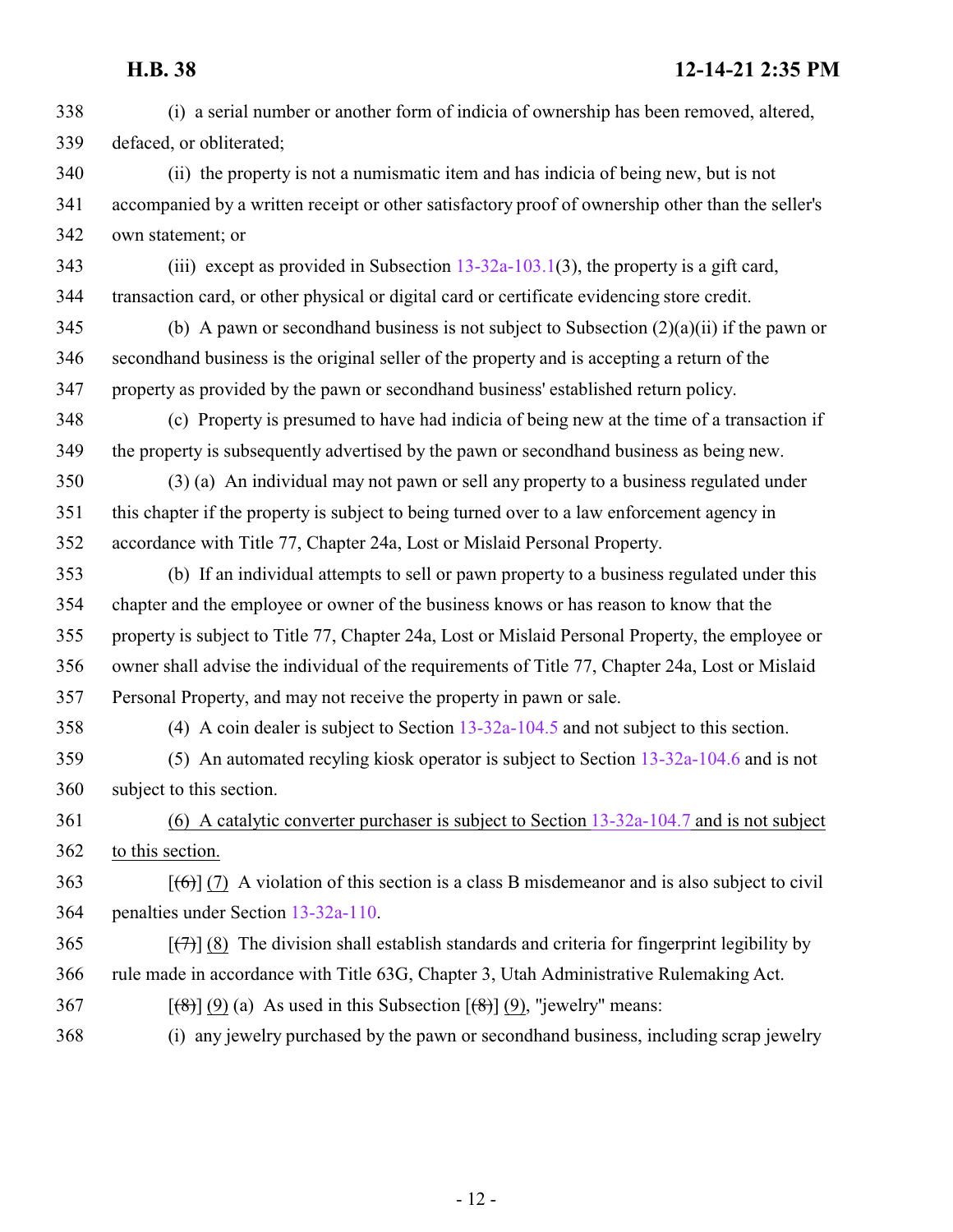<span id="page-12-0"></span>

| 369 | and watches; or                                                                               |
|-----|-----------------------------------------------------------------------------------------------|
| 370 | (ii) any jewelry pawned to a pawnbroker and the contract period between the                   |
| 371 | pawnbroker and the pledgor has expired, including scrap jewelry and watches.                  |
| 372 | (b) On and after January 1, 2020, a pawn or second hand business shall obtain:                |
| 373 | (i) a color digital photograph clearly and accurately depicting:                              |
| 374 | (A) each item of jewelry; and                                                                 |
| 375 | (B) if an item of jewelry has one or more engravings, an additional color digital             |
| 376 | photograph specifically depicting any engraving; and                                          |
| 377 | (ii) a color digital photograph of an item that bears an identifying mark, including:         |
| 378 | (A) a serial number, engraving, owner label, or similar identifying mark; and                 |
| 379 | (B) an additional photograph that clearly depicts the identifying mark described in           |
| 380 | Subsection $[$ (8)] $(9)(b)(ii)(A)$ .                                                         |
| 381 | Section 5. Section 13-32a-104.7 is enacted to read:                                           |
| 382 | 13-32a-104.7. Database information from catalytic converter purchasers --                     |
| 383 | Penalties.                                                                                    |
| 384 | (1) A catalytic converter purchaser shall document information for each catalytic             |
| 385 | converter purchase as required under this section and upload the information to the central   |
| 386 | database under Section 13-32a-106.                                                            |
| 387 | (2) A catalytic converter purchaser shall document the following information regarding        |
| 388 | a catalytic converter purchase:                                                               |
| 389 | (a) the date and time of the catalytic converter purchase;                                    |
| 390 | (b) the following information regarding the individual selling the catalytic converter:       |
| 391 | (i) the individual's:                                                                         |
| 392 | full name and date of birth as they appear on the individual's identification;<br>(A)         |
| 393 | (B) residence address;                                                                        |
| 394 | (C) telephone number; and                                                                     |
| 395 | signature on a certificate stating that the individual has the legal right to sell the<br>(D) |
| 396 | catalytic converter;                                                                          |
| 397 | (ii) the type of identification the individual presents under Subsection $(2)(b)(i)(A)$ and   |
| 398 | the unique number on the identification;                                                      |
|     |                                                                                               |

(iii) a color digital photograph or still video of the individual taken at the time of the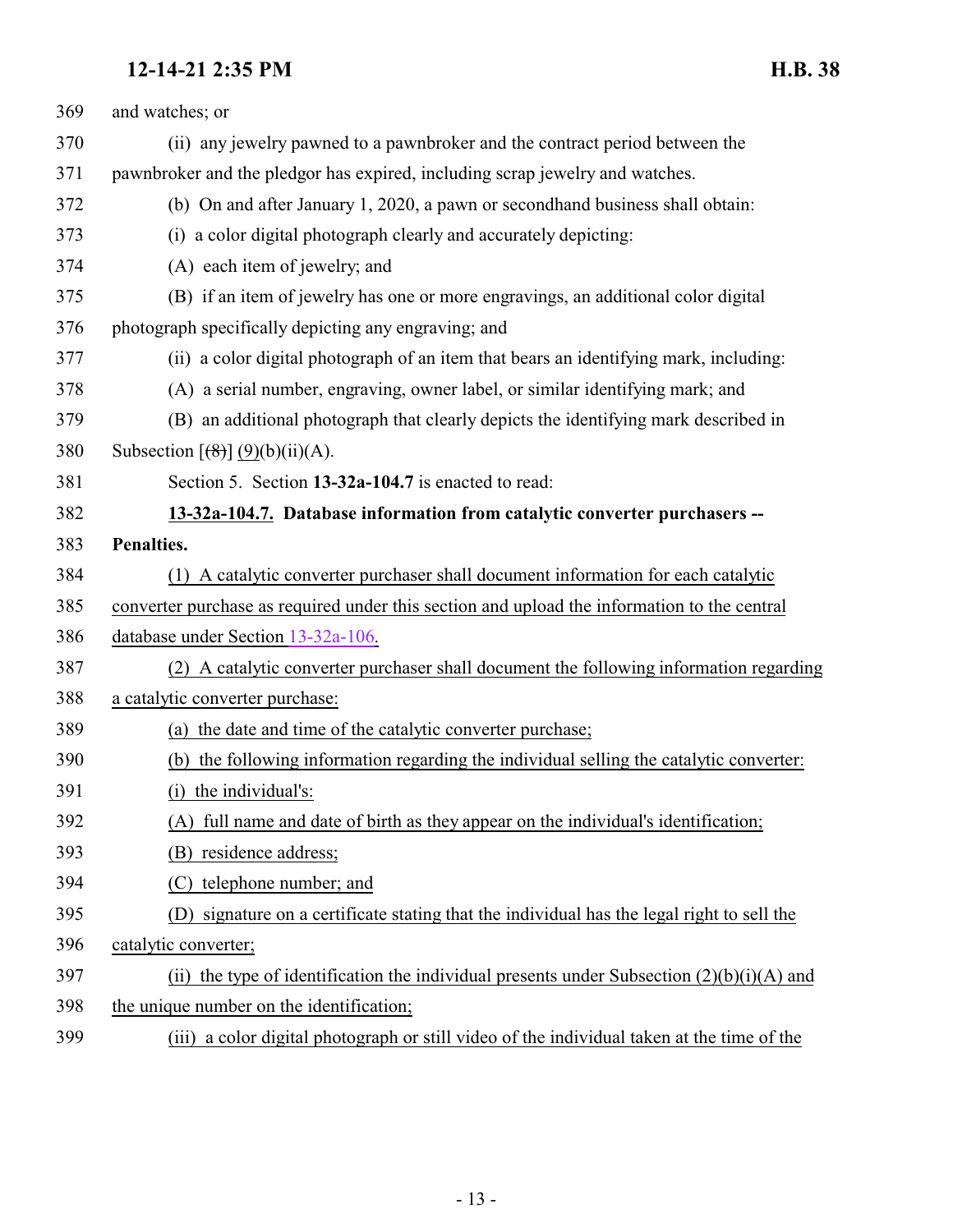| 400 | sale, or a clearly legible photocopy of the individual's identification; and                         |
|-----|------------------------------------------------------------------------------------------------------|
| 401 | (iv) except as provided in Subsection (3), an electronic or tangible legible fingerprint of          |
| 402 | the individual's right index finger, or if the right index finger cannot be fingerprinted, a legible |
| 403 | fingerprint of the individual with a notation identifying the finger fingerprinted and the reason    |
| 404 | why the right index fingerprint is unavailable;                                                      |
| 405 | (c) the amount paid for the catalytic converter;                                                     |
| 406 | (d) the full name of the individual conducting the purchase on behalf of the catalytic               |
| 407 | converter purchaser or the initials or unique identifying employee number, if the catalytic          |
| 408 | converter purchaser maintains a record of the initials or unique identifying employee number of      |
| 409 | the individual;                                                                                      |
| 410 | an accurate description of the catalytic converter, with available identifying marks,<br>(e)         |
| 411 | including:                                                                                           |
| 412 | (i) if available, the name, brand name, number, serial number, model number,                         |
| 413 | manufacturer information, and size of the catalytic converter;                                       |
| 414 | any marks of identification or indicia of ownership on the catalytic converter;<br>(ii)              |
| 415 | the weight of the catalytic converter, if the payment is based on weight; and<br>(iii)               |
| 416 | other unique identifying characteristics of the catalytic converter; and<br>(iv)                     |
| 417 | a color, digital photograph of the catalytic converter.<br>(f)                                       |
| 418 | (3) If the individual selling a catalytic converter to the catalytic converter purchaser             |
| 419 | previously has sold one or more catalytic converters to the catalytic converter purchaser, the       |
| 420 | catalytic converter purchaser is not required to obtain the fingerprint under Subsection             |
| 421 | (2)(b)(iv).                                                                                          |
| 422 | (4) A catalytic converter purchaser may not accept a catalytic converter if, upon                    |
| 423 | inspection, it is apparent that the serial number or identifying characteristics have been           |
| 424 | intentionally defaced on the catalytic converter.                                                    |
| 425 | (5) The division shall establish standards and criteria for fingerprint legibility under             |
| 426 | Subsection $(2)(b)(iv)$ by rule made in accordance with Title 63G, Chapter 3, Utah                   |
| 427 | Administrative Rulemaking Act.                                                                       |
| 428 | (6) A violation of this section is a class B misdemeanor and is also subject to civil                |
| 429 | penalties under Section 13-32a-110.                                                                  |
|     |                                                                                                      |

(7) A dealer, as defined in Section [76-6-1402](http://le.utah.gov/UtahCode/SectionLookup.jsp?section=76-6-1402&session=2022GS), that purchases a catalytic converter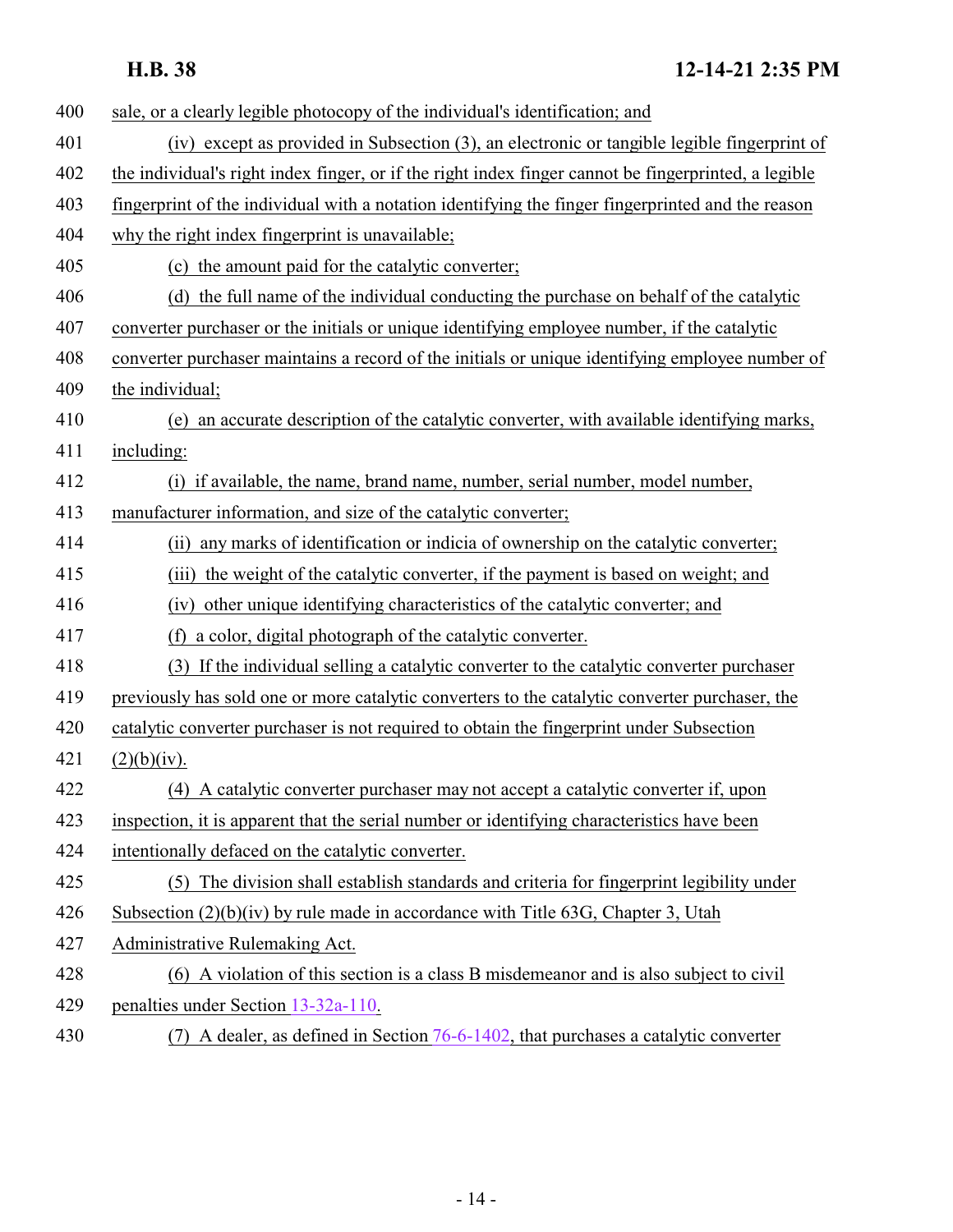<span id="page-14-0"></span>

| 431 | under this section shall comply with Title 76, Chapter 6, Part 14, Regulation of Metal Dealers.   |
|-----|---------------------------------------------------------------------------------------------------|
| 432 | Section 6. Section 13-32a-105 is amended to read:                                                 |
| 433 | 13-32a-105. Central database -- Implementation -- Notification.                                   |
| 434 | (1) In accordance with this section, there is created $[$ under this section a central            |
| 435 | database as a statewide repository for:                                                           |
| 436 | (a) information that a pawn or second hand [businesses are] business or a catalytic               |
| 437 | converter purchaser is required to submit in accordance with this chapter; and [for]              |
| 438 | (b) the use of a participating law enforcement [agencies that meet] agency that meets             |
| 439 | the requirements of Section $13-32a-111$ .                                                        |
| 440 | (2) The division shall:                                                                           |
| 441 | (a) establish and operate the central database; or                                                |
| 442 | (b) contract with a third party to establish and operate the central database in                  |
| 443 | accordance with Title 63G, Chapter 6a, Utah Procurement Code.                                     |
| 444 | (3) Funding for the creation and operation of the central database shall be from the              |
| 445 | account.                                                                                          |
| 446 | (4) (a) An entity that operates the central database may not hold any financial or                |
| 447 | operating interest in a pawn or second hand business or catalytic converter purchaser in any      |
| 448 | state.                                                                                            |
| 449 | (b) The division shall verify before a bid is awarded that the selected entity meets the          |
| 450 | requirements of Subsection $(4)(a)$ .                                                             |
| 451 | (c) If any entity is awarded a bid under this Subsection (4) and is later found to hold           |
| 452 | any interest in violation of Subsection $(4)(a)$ , the award is subject to being opened again for |
| 453 | request for proposal.                                                                             |
| 454 | (5) (a) Beginning January 1, 2020, upon a query by a pawnbroker, the central database             |
| 455 | shall provide notification of the volume of business an individual seeking to enter into a        |
| 456 | transaction with the pawnbroker has engaged in with any pawnbroker regulated by this chapter      |
| 457 | within the previous 30 days based on the records in the central database at the time of the       |
| 458 | query.                                                                                            |
| 459 | (b) Information entered in the central database shall be retained for five years and shall        |
| 460 | then be deleted.                                                                                  |
| 461 | (6) Upon request, the entity responsible for establishing and operating the central               |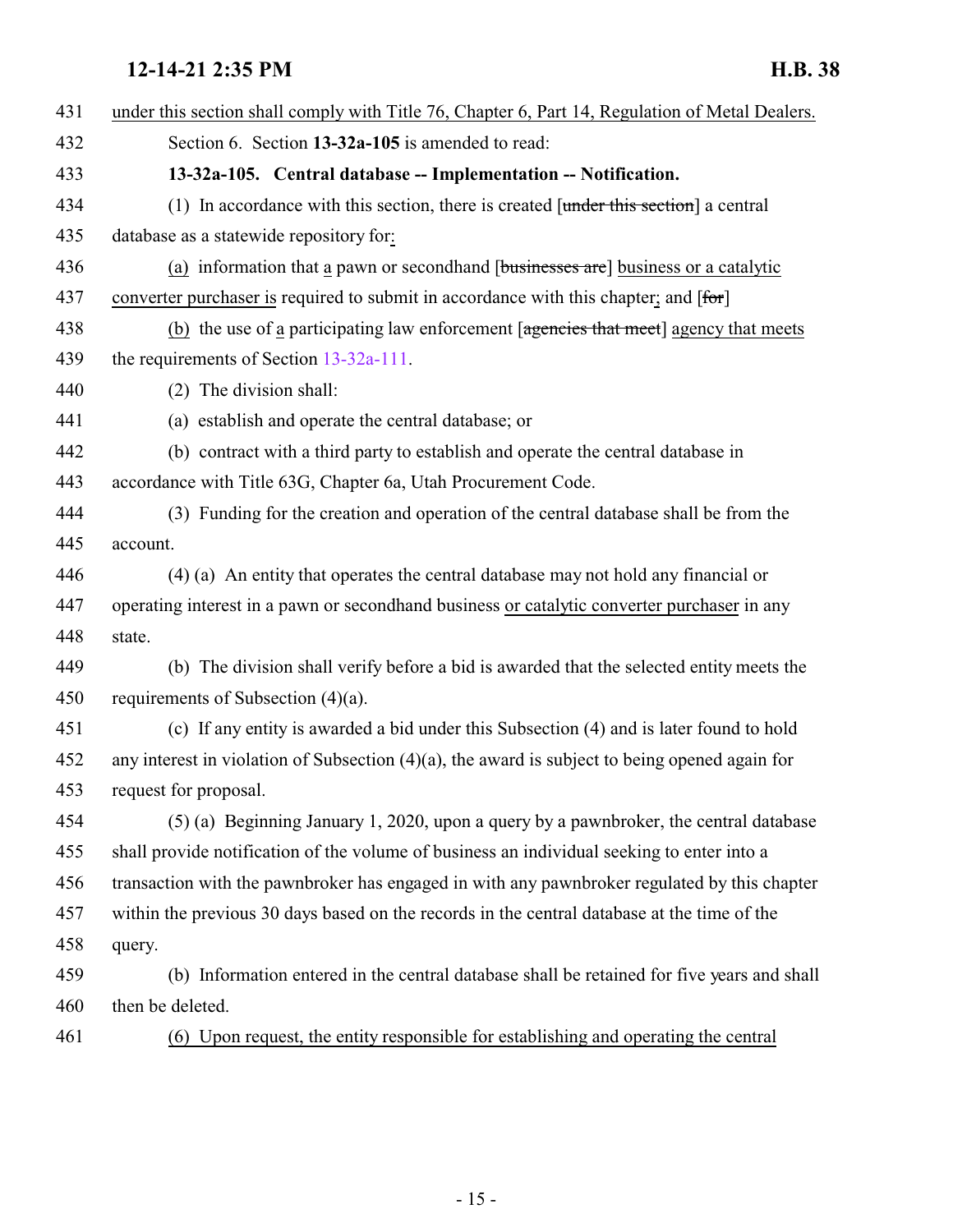- <span id="page-15-0"></span> database under Subsection (2) shall provide technical information and advice for an information technology representative of a pawn or secondhand business or catalytic converter purchaser that is required to provide information to the central database. Section 7. Section **13-32a-106** is amended to read: **13-32a-106. Transaction information provided to the central database -- Protected information.** (1) (a) Except as provided in Subsection [13-32a-104.6](http://le.utah.gov/UtahCode/SectionLookup.jsp?section=13-32a-104.6&session=2022GS)(4), a pawn or secondhand business or catalytic converter purchaser shall transmit electronically in a compatible format 470 information required to be recorded under Sections [\[13-32a-103](http://le.utah.gov/UtahCode/SectionLookup.jsp?section=13-32a-103&session=2022GS),] [13-32a-104](#page-9-0), [13-32a-104.5](http://le.utah.gov/UtahCode/SectionLookup.jsp?section=13-32a-104.5&session=2022GS), [and] [13-32a-104.6](http://le.utah.gov/UtahCode/SectionLookup.jsp?section=13-32a-104.6&session=2022GS), and [13-32a-104.7](#page-12-0) that is capable of being transmitted electronically to the central database within 24 hours after entering into the transaction. (b) The division may specify by rule, made in accordance with Title 63G, Chapter 3, Utah Administrative Rulemaking Act, the information capable of being transmitted electronically under Subsection (1)(a). (2) (a) A pawn or secondhand business shall maintain tickets generated by the pawn or secondhand business and shall maintain the tickets in a manner so that the tickets are available to local law enforcement agencies as required by this chapter and as requested by any law enforcement agency as part of an investigation or reasonable random inspection conducted 480 [pursuant to] under this chapter. (b) (i) A catalytic converter purchaser is not required to generate or maintain a ticket 482 for a catalytic converter purchase. (ii) A catalytic converter purchaser shall make the information documented under Section [13-32a-104.7](#page-12-0) available to a local law enforcement agency in accordance with this chapter and upon request by a law enforcement agency as part of an investigation or reasonable random inspection conducted under this chapter. (3) (a) If a pawn or secondhand business or catalytic converter purchaser experiences a computer or electronic malfunction that affects [its] the business's or purchaser's ability to report transactions as required in Subsection (1), the pawn or secondhand business or catalytic converter purchaser shall immediately notify the division and the local law enforcement agency of the malfunction.
- 

(b) The pawn or secondhand business or catalytic converter purchaser shall solve the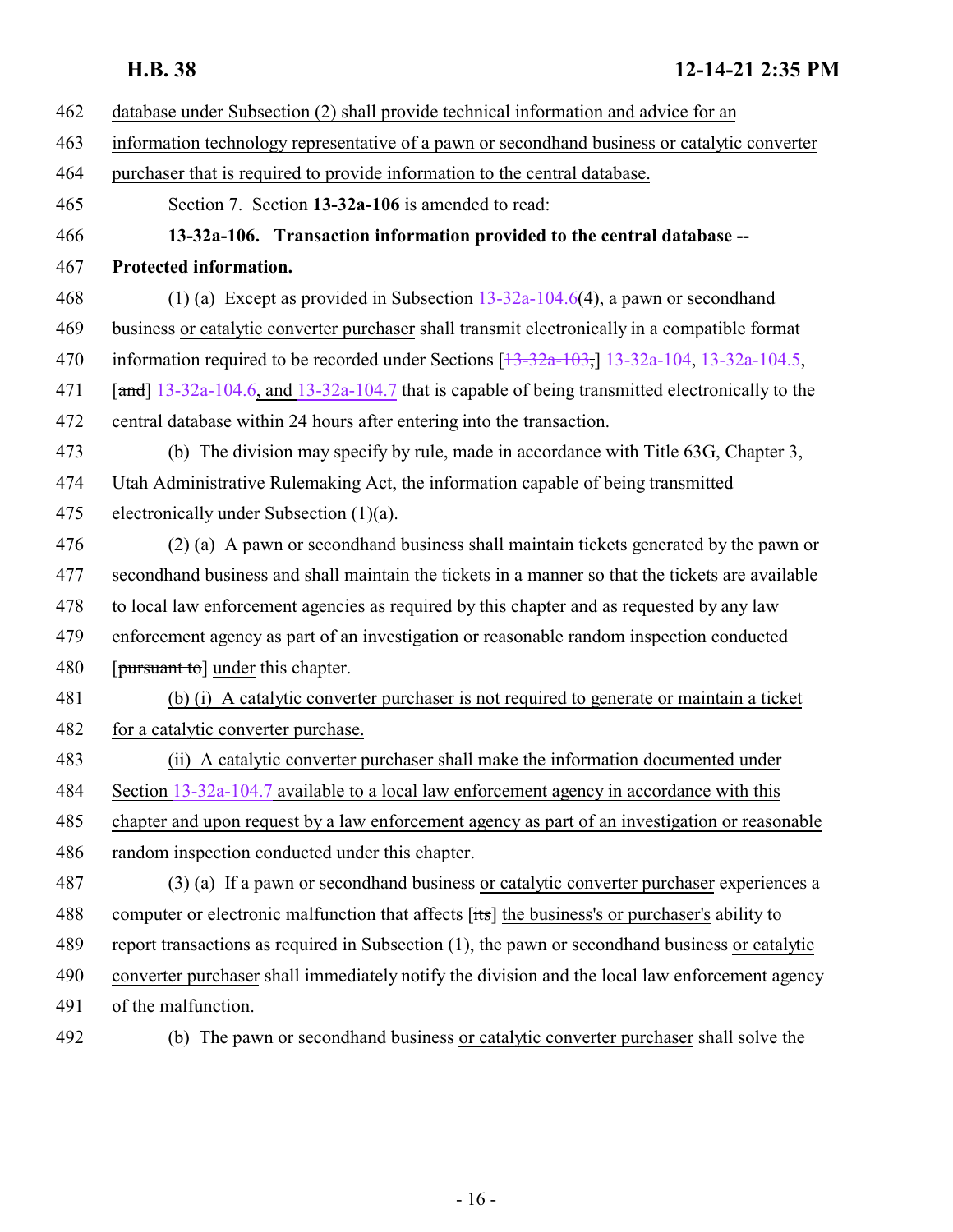malfunction within three business days after the day on which the business or purchaser experiences the malfunction or notify the division and the local law enforcement agency under Subsection (4).

 (4) If the computer or electronic malfunction under Subsection (3) cannot be solved within three business days, the pawn or secondhand business or catalytic converter purchaser shall notify the division and the local law enforcement agency of the reasons for the delay and provide documentation from a reputable computer maintenance company of the reasons why the computer or electronic malfunction cannot be solved within three business days.

501 (5) A computer or electronic malfunction does not suspend the pawn or second hand 502 business<sup>1</sup> obligation of the pawn or secondhand business or catalytic converter purchaser to comply with all other provisions of this chapter.

 (6) During the malfunction under Subsections (3) and (4), the pawn or secondhand business or catalytic converter purchaser shall:

 (a) arrange with the local law enforcement agency a mutually acceptable alternative method by which the pawn or secondhand business or catalytic converter purchaser provides the required information to the local law enforcement agency; and

 (b) a pawn or secondhand business or catalytic converter purchaser shall maintain the tickets, if applicable, and other related information required under this chapter in a written form.

 (7) A pawn or secondhand business or catalytic converter purchaser that violates the electronic transaction reporting requirement [of] under this section is subject to an administrative fine of \$50 per day if:

 (a) the pawn or secondhand business or catalytic converter purchaser is unable to submit the information electronically due to a computer or electronic malfunction;

(b) the three business day period under Subsection (3) has expired; and

 (c) the pawn or secondhand business or catalytic converter purchaser has not provided documentation regarding [its] the pawn or secondhand business's or catalytic converter purchaser's inability to solve the malfunction as required under Subsection (4).

 (8) A pawn or secondhand business or catalytic converter purchaser is not responsible for a delay in transmission of information that results from a malfunction in the central database.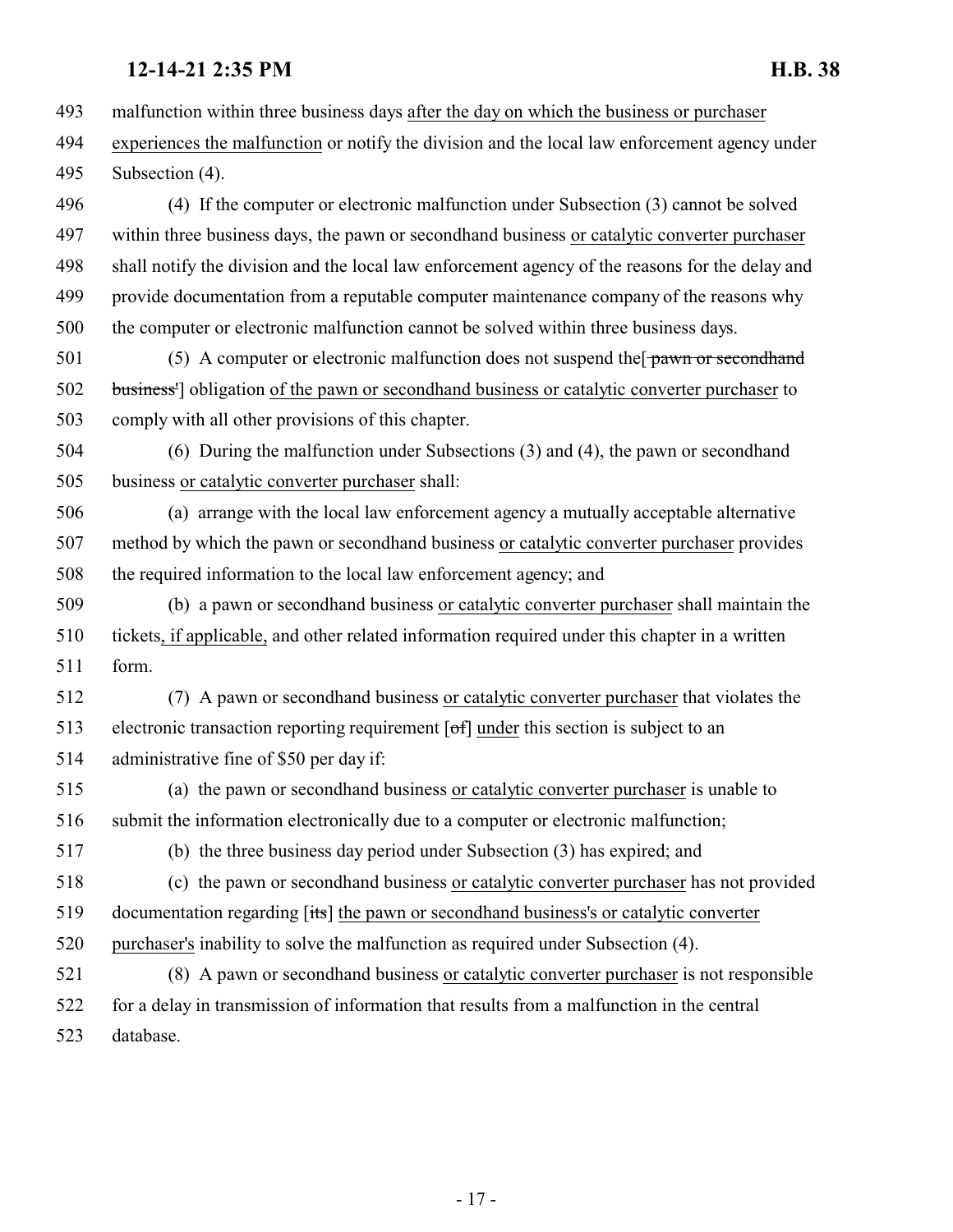<span id="page-17-0"></span>

| 524 | (9) A violation of this section is a Class B misdemeanor and is also subject to civil                                 |
|-----|-----------------------------------------------------------------------------------------------------------------------|
| 525 | penalties under Section 13-32a-110.                                                                                   |
| 526 | Section 8. Section 13-32a-106.5 is amended to read:                                                                   |
| 527 | 13-32a-106.5. Confidentiality of pawn and purchase transactions.                                                      |
| 528 | (1) A ticket, copy of a ticket, $\lceil \sigma r \rceil$ information from a ticket, or information required           |
| 529 | under Section 13-32a-104.7 delivered to a local law enforcement agency or transmitted to the                          |
| 530 | central database [pursuant to] under Section 13-32a-106 is a protected record under Section                           |
| 531 | $63G-2-305$ .                                                                                                         |
| 532 | (2) In addition to use by the issuing pawn or second hand business or catalytic converter                             |
| 533 | purchaser, the ticket, copy of a ticket, $\lceil \text{or} \rceil$ information from a ticket, or information required |
| 534 | under Section 13-32a-104.7 may be used only by a law enforcement agency and the division                              |
| 535 | and only for the law enforcement and administrative enforcement purposes of:                                          |
| 536 | (a) investigating possible criminal conduct involving the property delivered:                                         |
| 537 | (i) to the pawn or secondhand business in a pawn transaction or secondhand                                            |
| 538 | merchandise transaction; or                                                                                           |
| 539 | (ii) to a catalytic converter purchaser in a catalytic converter purchase;                                            |
| 540 | (b) investigating a possible violation of the record keeping or reporting requirements of                             |
| 541 | this chapter when the local law enforcement agency or the division, based on a review of the                          |
| 542 | records and information received, has reason to believe that a violation has occurred;                                |
| 543 | (c) responding to an inquiry from an insurance company investigating a claim for                                      |
| 544 | physical loss of described property by searching the central database to determine if property                        |
| 545 | matching the description has been delivered to a pawn or second hand business or catalytic                            |
| 546 | converter purchaser by another person in a pawn transaction $[\sigma r]$ , secondhand merchandise                     |
| 547 | purchase transaction, or catalytic converter purchase and if so, obtaining from the central                           |
| 548 | database:                                                                                                             |
| 549 | (i) a description of the property;                                                                                    |
| 550 | (ii) the name and address of the pawn or secondhand business or catalytic converter                                   |
| 551 | purchaser that received the property; and                                                                             |
| 552 | (iii) the name, address, and date of birth of the conveying individual; and                                           |
| 553 | (d) taking enforcement action under Section $13-2-5$ against a pawn or second hand                                    |
| 554 | business or catalytic converter purchaser.                                                                            |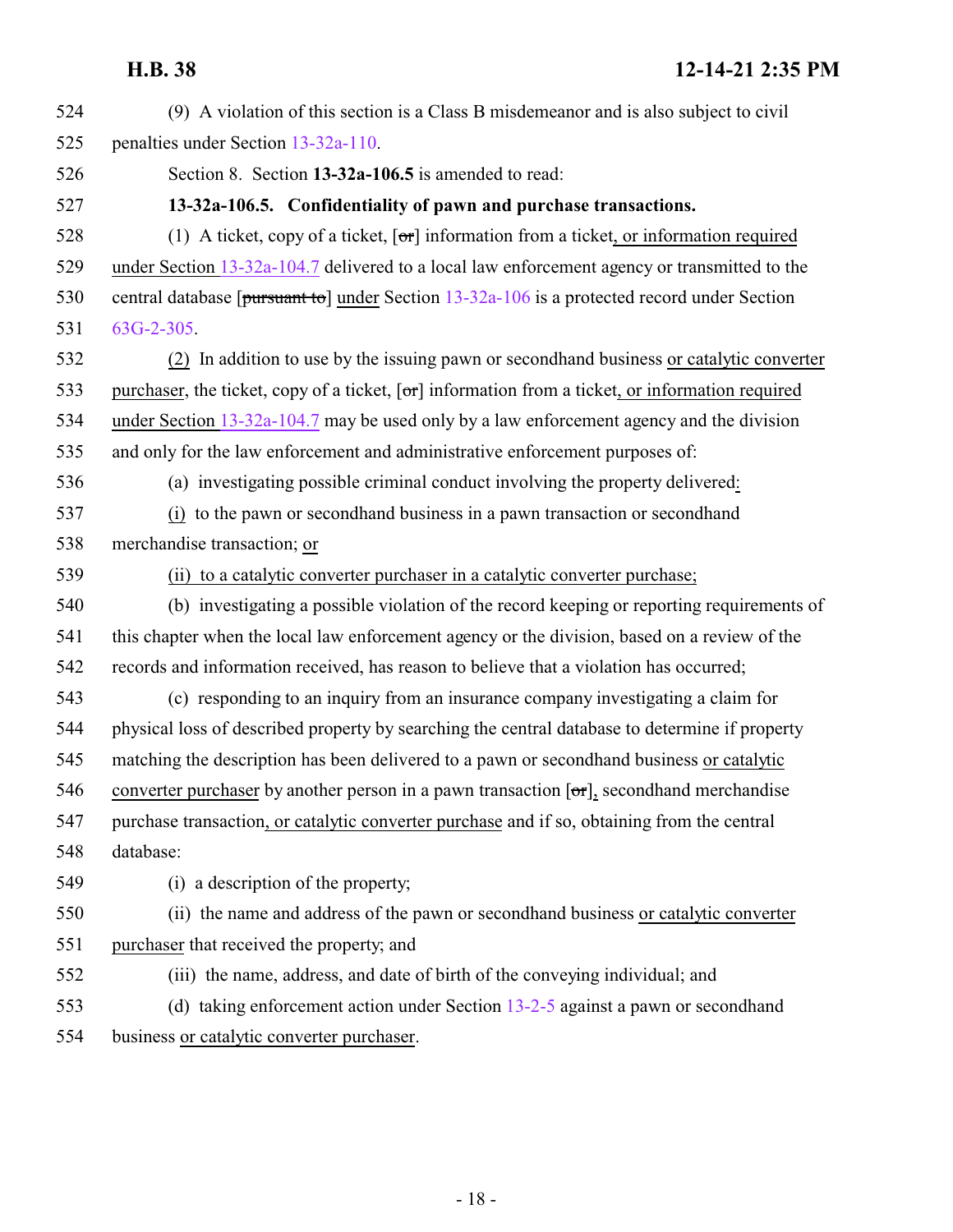<span id="page-18-1"></span><span id="page-18-0"></span>

| 555 | (2) An insurance company making a request under Subsection $(1)(c)$ shall provide the                 |
|-----|-------------------------------------------------------------------------------------------------------|
| 556 | police report case number concerning the described property.                                          |
| 557 | (3) (a) A person may not knowingly and intentionally use, release, publish, or                        |
| 558 | otherwise make available to any person any information obtained from the central database for         |
| 559 | any purpose other than those specified in Subsection (1).                                             |
| 560 | (b) Each separate violation of Subsection $(3)(a)$ is a class B misdemeanor.                          |
| 561 | (c) Each separate violation of Subsection $(3)(a)$ is subject to a civil penalty not to               |
| 562 | exceed \$250.                                                                                         |
| 563 | Section 9. Section 13-32a-108 is amended to read:                                                     |
| 564 | 13-32a-108. Retention of records -- Reasonable inspection.                                            |
| 565 | (1) A pawn or second hand business or local law enforcement agency, whichever has                     |
| 566 | custody of a ticket or copy of a ticket, shall retain the ticket or copy for no less than three years |
| 567 | [from] after the date of the transaction.                                                             |
| 568 | (2) (a) A law enforcement agency or the division may conduct random reasonable                        |
| 569 | inspections of pawn or secondhand businesses or catalytic converter purchasers for the purpose        |
| 570 | of monitoring compliance with the requirements of this chapter.                                       |
| 571 | (b) [Inspections] A law enforcement agency or the division shall conduct an inspection                |
| 572 | under Subsection $(2)(a)$ [shall be performed] during the regular business hours of the pawn or       |
| 573 | secondhand business or catalytic converter purchaser.                                                 |
| 574 | (3) A violation of this section is a Class B misdemeanor and is also subject to civil                 |
| 575 | penalties under Section 13-32a-110.                                                                   |
| 576 | Section 10. Section 13-32a-109 is amended to read:                                                    |
| 577 | 13-32a-109. Holding period for property -- Return of property -- Penalty.                             |
| 578 | $(1)$ (a) A pawnbroker may sell property pawned to the pawnbroker if:                                 |
| 579 | (i) 15 calendar days have passed after the day on which the pawnbroker submits the                    |
| 580 | information and any required photograph to the central database;                                      |
| 581 | (ii) the contract period between the pawnbroker and the pledgor expires; and                          |
| 582 | (iii) the pawnbroker has complied with Sections $\left[\frac{13-32a-103}{13-32a-104}\right]$ , and    |
| 583 | $13 - 32a - 106$ .                                                                                    |
| 584 | (b) If property, including scrap jewelry, is purchased by a pawn or second hand business              |
| 585 | or catalytic converter purchaser, the pawn or secondhand business or catalytic converter              |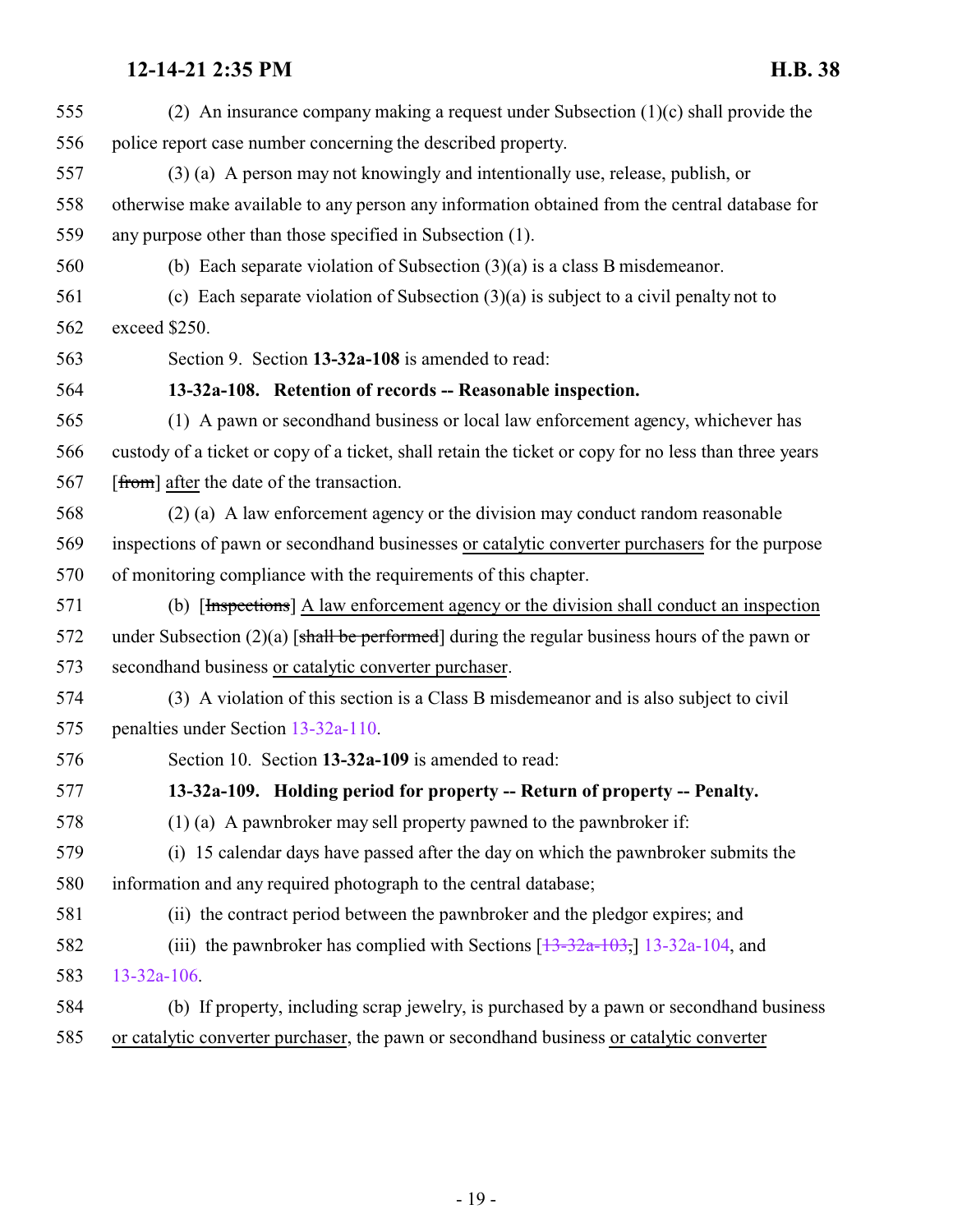purchaser may sell the property if the pawn or secondhand business or catalytic converter

- purchaser has held the property for 15 calendar days after the day on which the pawn or
- secondhand business or catalytic converter purchaser submits the information to the central

589 database, and complied with Sections [\[13-32a-103](http://le.utah.gov/UtahCode/SectionLookup.jsp?section=13-32a-103&session=2022GS),] [13-32a-104](#page-9-0), [13-32a-104.6](http://le.utah.gov/UtahCode/SectionLookup.jsp?section=13-32a-104.6&session=2022GS), [13-32a-104.7](#page-12-0),

- and [13-32a-106](#page-15-0), except that the pawn or secondhand business is not required to hold precious
- metals or numismatic items under this Subsection (1)(b).
- (c) (i) This Subsection (1) does not preclude a law enforcement agency from requiring a pawn or secondhand business or catalytic converter purchaser to hold property if necessary in the course of an investigation.
- (ii) If the property is pawned, the law enforcement agency may require the property be held beyond the terms of the contract between the pledgor and the pawnbroker.
- (iii) If the property is sold to the pawn or secondhand business or catalytic converter purchaser, the law enforcement agency may require the property be held if the pawn or secondhand business or catalytic converter purchaser has not sold the article.
- (d) If the law enforcement agency requesting a hold on property under this Subsection (1) is not the local law enforcement agency, the requesting law enforcement agency shall notify the local law enforcement agency of the request and also the pawn or secondhand business or catalytic converter purchaser.
- (2) If a law enforcement agency requires the pawn or secondhand business or catalytic converter purchaser to hold property as part of an investigation, the law enforcement agency shall provide to the pawn or secondhand business or catalytic converter purchaser a hold form issued by the law enforcement agency, that:
- (a) states the active case number;

(b) confirms the date of the hold request and the property to be held; and

- (c) facilitates the ability of the pawn or secondhand business or catalytic converter purchaser to track the property when the prosecution takes over the case.
- (3) If property is not seized by a law enforcement agency that has placed a hold on the property, the property shall remain in the custody of the pawn or secondhand business or
- 614 catalytic converter purchaser until further disposition by the law enforcement agency, and  $\sqrt{a}$
- consistent] in accordance with this chapter.
- (4) (a) The initial hold by a law enforcement agency is for a period of 90 days.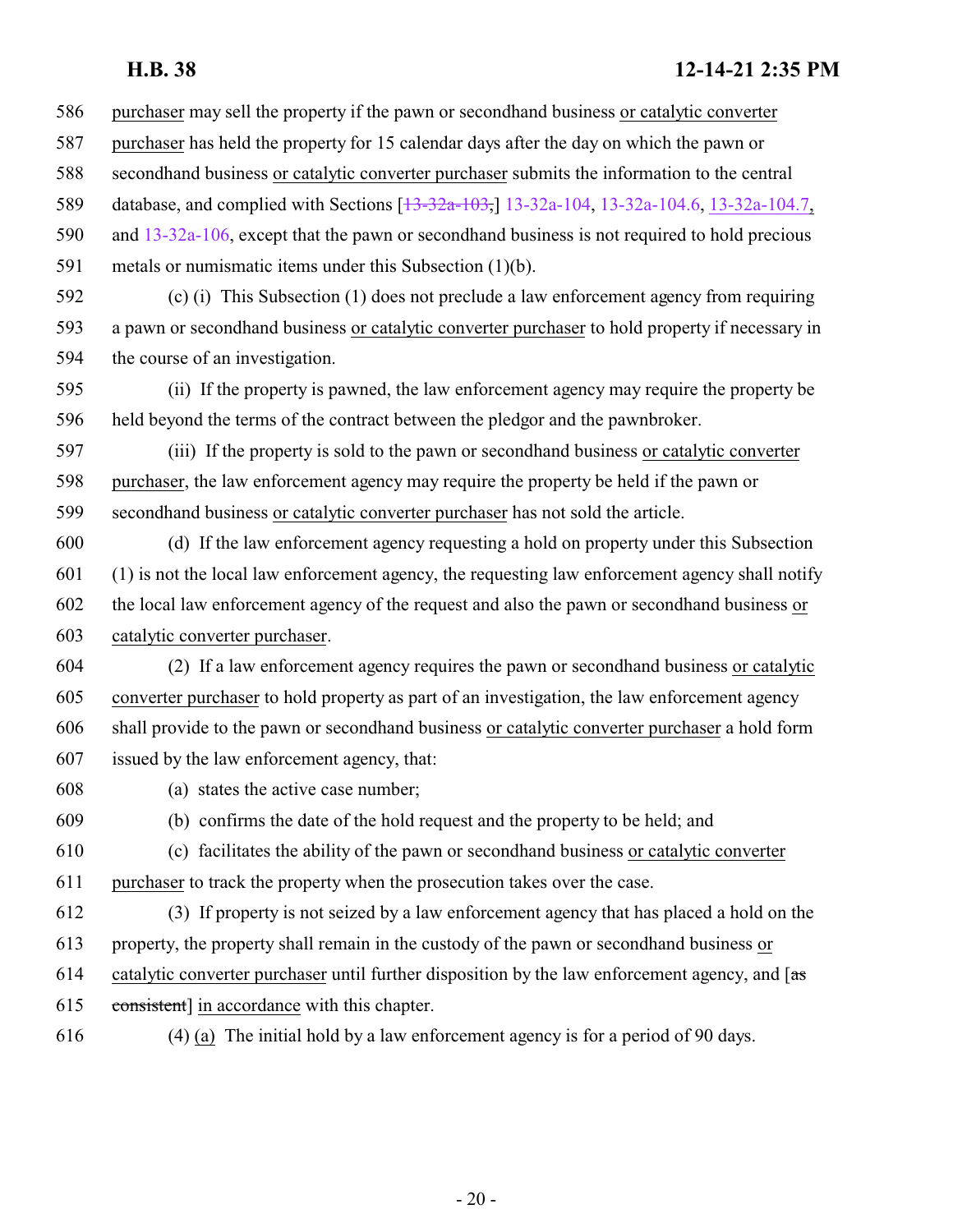(b) If the property is not seized by the law enforcement agency, the property shall remain in the custody of the pawn or secondhand business or catalytic converter purchaser and is subject to the hold unless exigent circumstances require the property to be seized by the law enforcement agency.

 (5) (a) A law enforcement agency may extend any hold for up to an additional 90 days if circumstances require the extension.

623 (b) If there is an extension of a hold under Subsection  $(5)(a)$ , the requesting law enforcement agency shall notify the pawn or secondhand business or catalytic converter 625 purchaser that is subject to the hold  $[\text{prior to}]$  before the expiration of the initial 90 days.

 (c) A law enforcement agency may not hold an item for more than the 180 days allowed under Subsections (5)(a) and (b) without obtaining a court order authorizing the hold.

 (6) A hold on property under Subsection (2) takes precedence over any request to claim or purchase the property subject to the hold.

 (7) If an original victim who has complied with Section [13-32a-115](#page-28-0) has not been identified and the hold or seizure of the property is terminated, the law enforcement agency requiring the hold or seizure shall within 15 business days after the day on which the termination occurs:

 (a) notify the pawn or secondhand business or catalytic converter purchaser in writing that the hold or seizure has been terminated;

 (b) return the property subject to the seizure to the pawn or secondhand business or catalytic converter purchaser; or

 (c) if the property is not returned to the pawn or secondhand business or catalytic converter purchaser, advise the pawn or secondhand business or catalytic converter purchaser either in writing or electronically of the specific alternative disposition of the property.

641 (8) (a) If the original victim who has complied with Section  $13-32a-115$  has been identified and the hold or seizure of property is terminated, the law enforcement agency requiring the hold or seizure shall:

(i) document the original victim who has positively identified the property; and

 (ii) provide the documented information concerning the original victim to the prosecuting agency to determine whether continued possession of the property is necessary for purposes of prosecution, as provided in Section [24-3-103](http://le.utah.gov/UtahCode/SectionLookup.jsp?section=24-3-103&session=2022GS).

- 21 -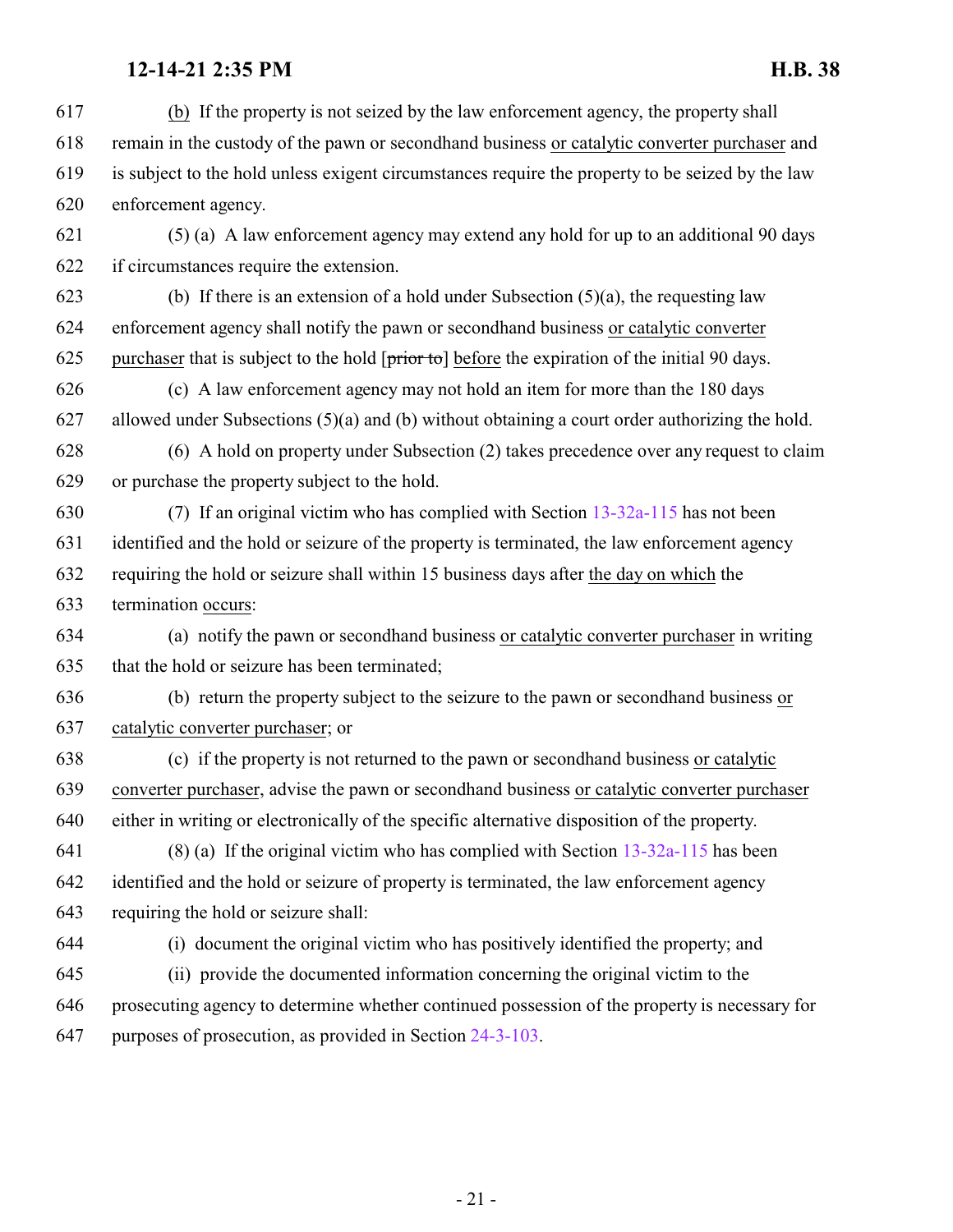(b) If the prosecuting agency determines that continued possession of the property is not necessary for purposes of prosecution, as provided in Section [24-3-103](http://le.utah.gov/UtahCode/SectionLookup.jsp?section=24-3-103&session=2022GS), the prosecuting agency shall provide a written or electronic notification to the law enforcement agency that authorizes the return of the property to an original victim who has complied with Section [13-32a-115](#page-28-0). (c) (i) A law enforcement agency shall promptly provide notice to the pawn or secondhand business or catalytic converter purchaser of the authorized return of the property under this Subsection (8). (ii) The notice shall identify the original victim, advise the pawn or secondhand business or catalytic converter purchaser that the original victim has identified the property, and direct the pawn or secondhand business or catalytic converter purchaser to release the property to the original victim at no cost to the original victim. (iii) If the property was seized, the notice shall advise that the property will be returned to the original victim within 15 days after the day on which the pawn or secondhand business or catalytic converter purchaser receives the notice, except as provided under Subsection (8)(d). (d) The pawn or secondhand business or catalytic converter purchaser shall release 664 property under Subsection  $(8)(c)$  unless within 15 days [of receiving] after the day on which the notice is received the pawn or secondhand business or catalytic converter purchaser complies with Section [13-32a-116.5](#page-29-1). (9) (a) If the law enforcement agency does not notify the pawn or secondhand business or catalytic converter purchaser that a hold on the property has expired, the pawn or secondhand business or catalytic converter purchaser shall send a letter by registered or certified mail to the law enforcement agency that ordered the hold and inform the agency that the holding period has expired. (b) The law enforcement agency shall respond within 30 days by:  $[4\pi]$  (i) confirming that the hold period has expired and that the pawn or secondhand business or catalytic converter purchaser may manage the property as if acquired in the ordinary course of business; or  $[(\theta)]$  (ii) providing written notice to the pawn or secondhand business or catalytic converter purchaser that a court order has continued the period of time for which the item shall be held.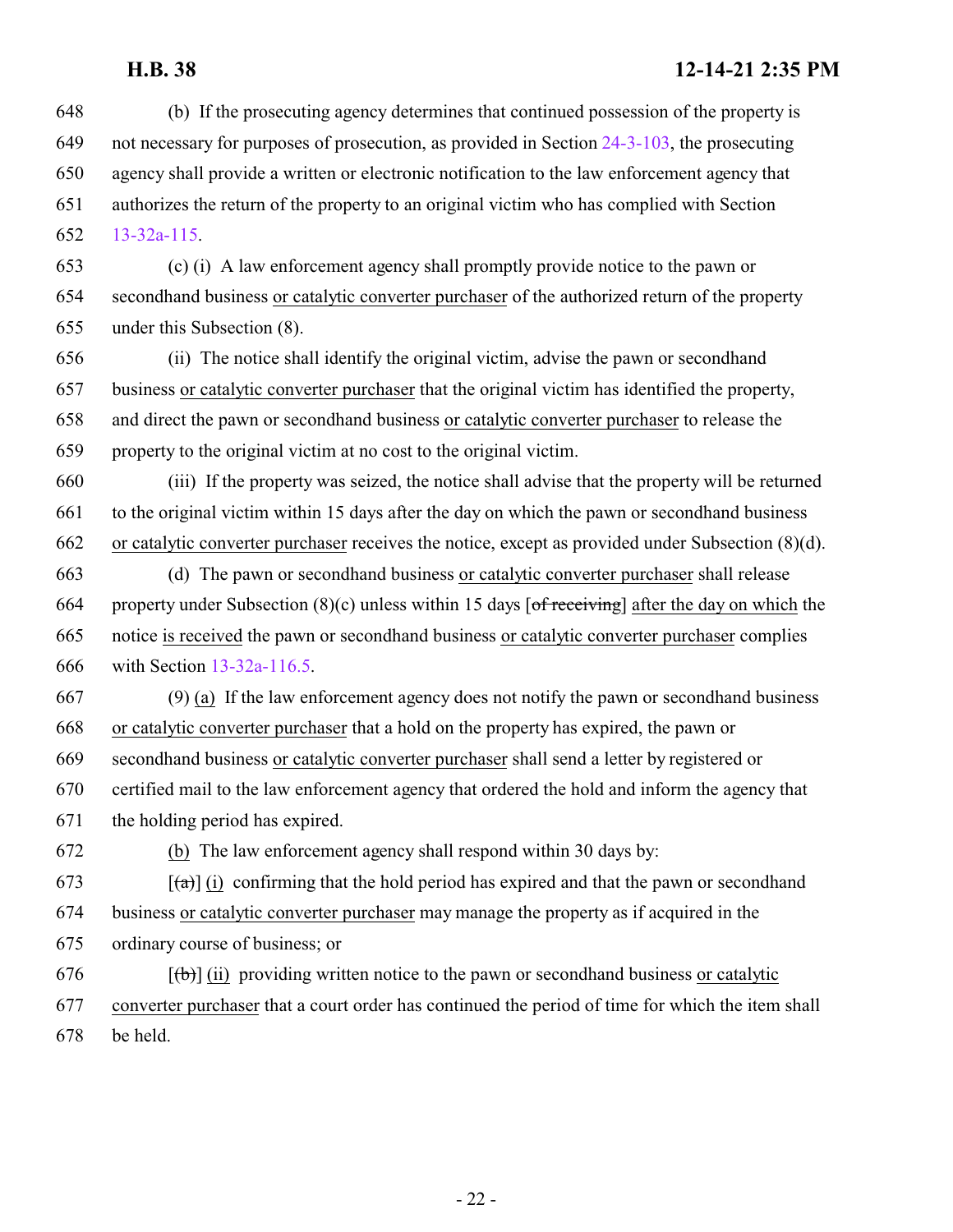<span id="page-22-0"></span> (10) The written notice under Subsection (9)(b)(ii) is considered provided when: (a) personally delivered to the pawn or secondhand business or catalytic converter purchaser with a signed receipt of delivery; (b) delivered to the pawn or secondhand business or catalytic converter purchaser by registered or certified mail; or (c) delivered by any other means with the mutual assent of the law enforcement agency and the pawn or secondhand business or catalytic converter purchaser. (11) If the law enforcement agency does not respond within 30 days under Subsection (9), the pawn or secondhand business or catalytic converter purchaser may manage the property as if acquired in the ordinary course of business. (12) A violation of this section is a class B misdemeanor and is also subject to civil penalties under Section [13-32a-110](#page-23-0). Section 11. Section **13-32a-109.5** is amended to read: **13-32a-109.5. Seizure of property -- Notification to pawn or secondhand business or catalytic converter purchaser.** If a law enforcement agency determines seizure of property pawned or sold to a pawn or secondhand business or catalytic converter purchaser is necessary under this chapter during the course of a criminal investigation, in addition to the hold provisions under Section [13-32a-109](#page-18-1), the law enforcement agency shall: (1) notify the pawn or secondhand business or catalytic converter purchaser of the specific property to be seized; and (2) issue to the pawn or secondhand business or catalytic converter purchaser a seizure form approved by the division and that: (a) provides the active case number related to the property to be seized; (b) provides the date of the seizure request; (c) provides the reason for the seizure; (d) describes the property to be seized; (e) states each reason the property is necessary during the course of a criminal investigation; and (f) includes any information that facilitates the [pawn or secondhand business'] ability of the pawn or secondhand business or catalytic converter purchaser to track the property when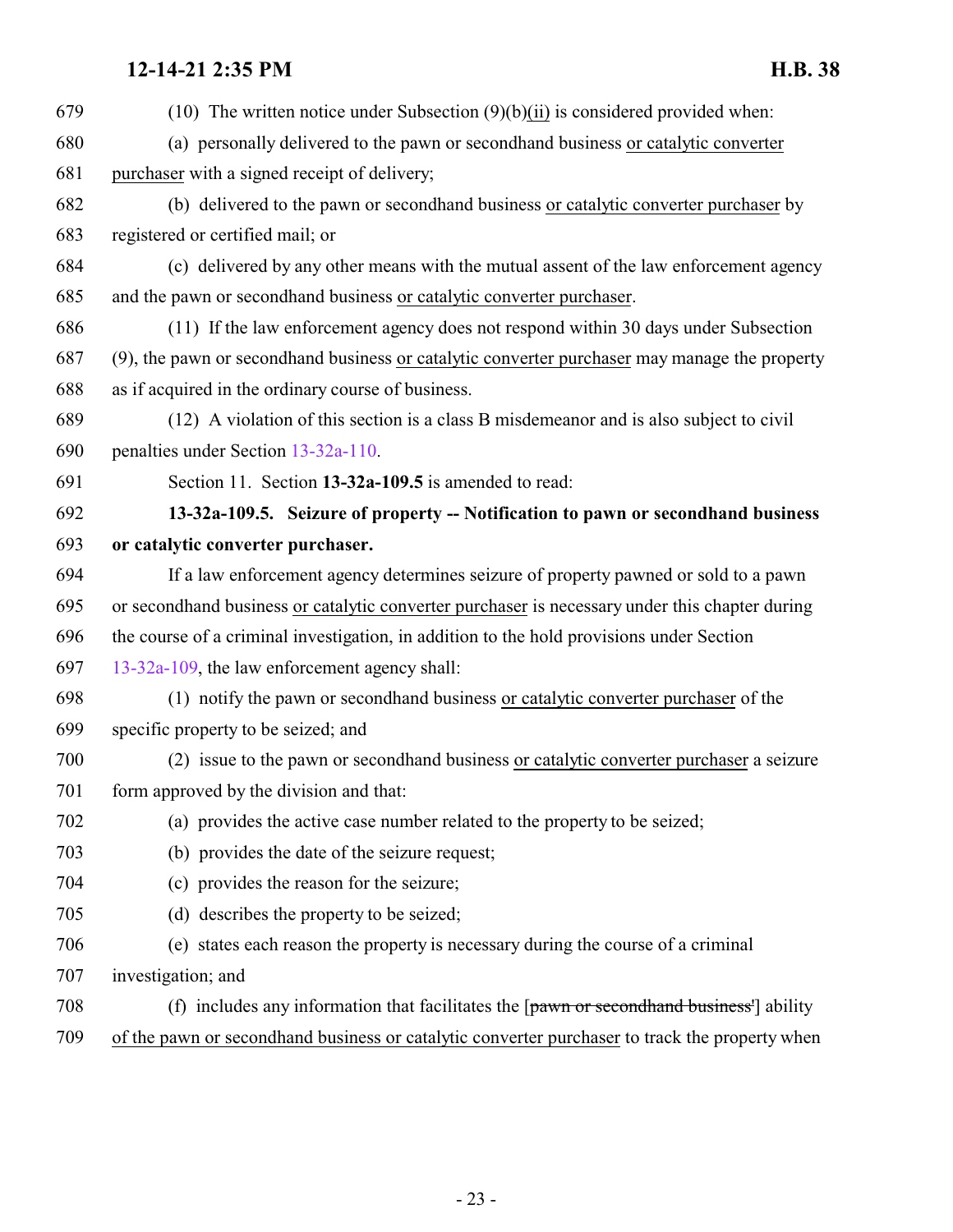<span id="page-23-1"></span><span id="page-23-0"></span>

| 710 | the prosecution agency takes over the case.                                                                |
|-----|------------------------------------------------------------------------------------------------------------|
| 711 | Section 12. Section 13-32a-110 is amended to read:                                                         |
| 712 | 13-32a-110. Administrative or civil penalties -- Criminal prosecution.                                     |
| 713 | (1) A violation of any of the following sections is subject to an administrative or civil                  |
| 714 | penalty of not more than \$500:                                                                            |
| 715 | (a) Section $13-32a-104$ , [ticket] tickets required to be maintained;                                     |
| 716 | (b) Section $13-32a-104.5$ , [ticket by coin dealer to be maintained] database information                 |
| 717 | from coin dealers;                                                                                         |
| 718 | (c) Section $13-32a-104.6$ , [ticket by] database information from automated recycling                     |
| 719 | kiosk [operator to be maintained] operators;                                                               |
| 720 | (d) Section 13-32a-104.7, database information from catalytic converter purchasers;                        |
| 721 | $[\text{td}]$ (e) Section 13-32a-106, transaction information provided to [law enforcement]                |
| 722 | the central database;                                                                                      |
| 723 | $[\text{e}(\text{e})]$ (f) Section 13-32a-108, retention of records;                                       |
| 724 | $[\text{f} \hat{\theta}]$ (g) Section 13-32a-109, holding period for [pawned or purchased] property;       |
| 725 | $\left[\frac{1}{2}\right]$ (h) Section 13-32a-110.5, transactions with certain individuals prohibited;     |
| 726 | $[\text{th}]$ (i) Section 13-32a-111, [payment of fees as required] fees to fund account; or               |
| 727 | $\left[\frac{1}{1}\right]$ (j) Section 13-32a-112.1, annual training [requirements for pawn or second hand |
| 728 | business employees and officers of participating law enforcement agencies.                                 |
| 729 | (2) This section does not prohibit civil action by a governmental entity regarding $[the]$                 |
| 730 | pawn or second hand business <sup>1</sup> the operation or [licenses] license of a pawn or second hand     |
| 731 | business or catalytic converter purchaser.                                                                 |
| 732 | (3) The imposition of civil penalties under this section does not prohibit criminal                        |
| 733 | prosecution by a governmental entity for criminal violations of this chapter.                              |
| 734 | Section 13. Section 13-32a-110.5 is amended to read:                                                       |
| 735 | 13-32a-110.5. Transactions with certain individuals prohibited.                                            |
| 736 | A pawn or secondhand business or catalytic converter purchaser may not engage in a                         |
| 737 | pawn transaction or secondhand merchandise transaction or catalytic converter purchase with                |
| 738 | an individual who:                                                                                         |
| 739 | (1) is younger than 18 years $\lceil \text{of age} \rceil$ old; or                                         |
| 740 | (2) appears to be under the influence of alcohol or a controlled substance.                                |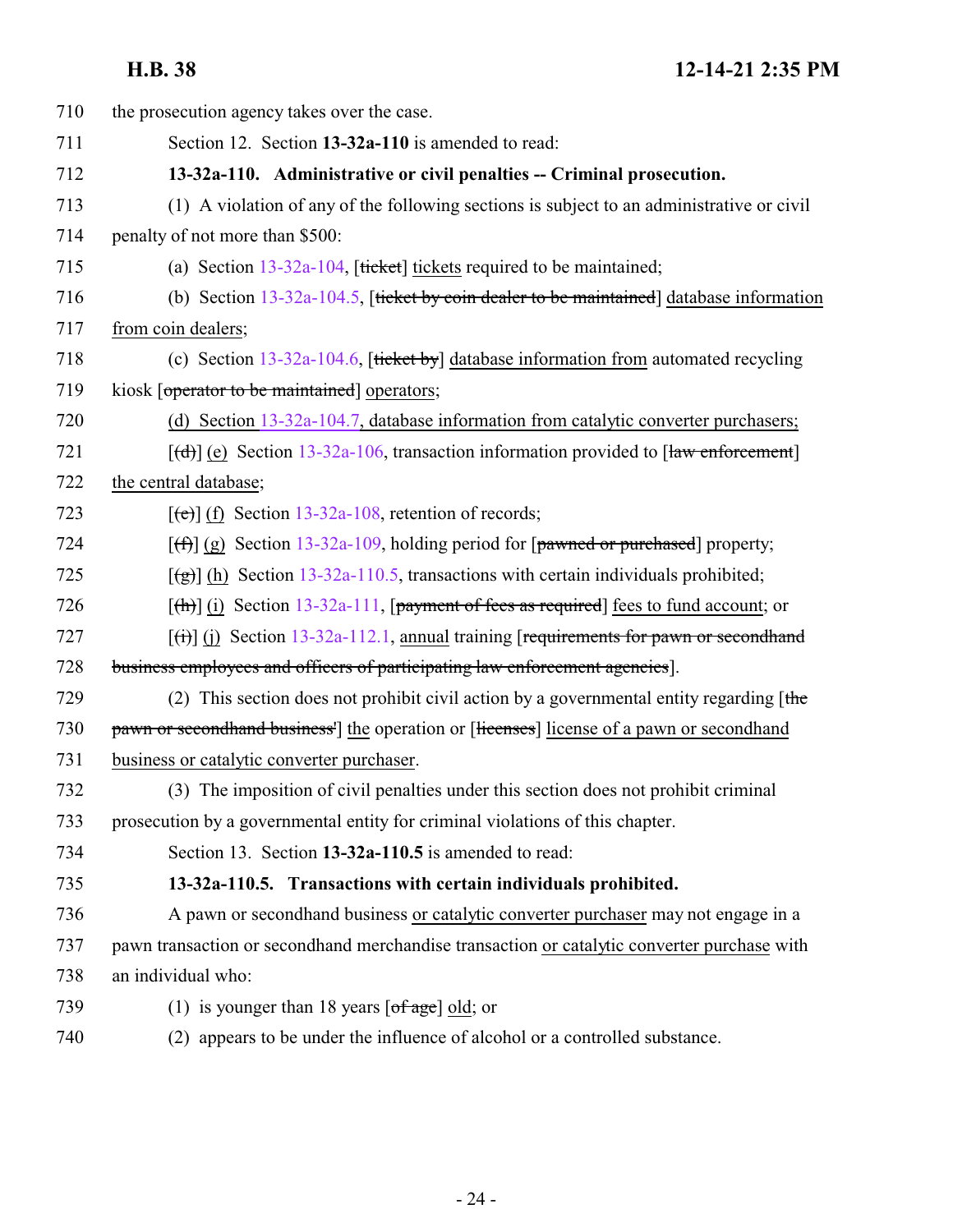<span id="page-24-1"></span><span id="page-24-0"></span>

| 741 | Section 14. Section 13-32a-111 is amended to read:                                             |
|-----|------------------------------------------------------------------------------------------------|
| 742 | 13-32a-111. Fees to fund account.                                                              |
| 743 | (1) (a) A pawn or second hand business or catalytic converter purchaser in operation           |
| 744 | shall pay an annual fee[,] of no more than \$500, set in accordance with Section $63J-1-504$ . |
| 745 | (b) A law enforcement agency within Utah that participates in the use of the central           |
| 746 | database shall pay an annual fee set in accordance with Section 63J-1-504.                     |
| 747 | (c) A law enforcement agency outside Utah that requests access to the central database         |
| 748 | shall pay an annual fee set in accordance with Section 63J-1-504.                              |
| 749 | (2) A fee paid under Subsection (1) shall be paid annually to the division on or before        |
| 750 | January 31.                                                                                    |
| 751 | (3) A fee received by the division under this section shall be deposited into the account.     |
| 752 | (4) The division may only increase fees for a pawn or second hand business or catalytic        |
| 753 | converter purchaser under Section 63J-1-504.                                                   |
| 754 | Section 15. Section 13-32a-112 is amended to read:                                             |
| 755 | 13-32a-112. Pawnshop, Secondhand Merchandise, and Catalytic Converter                          |
| 756 | <b>Advisory Board.</b>                                                                         |
| 757 | (1) There is created within the division the "Pawnshop $[\text{and}],$ Secondhand              |
| 758 | Merchandise, and Catalytic Converter Advisory Board."                                          |
| 759 | (2) The board consists of seven voting members appointed by the executive director of          |
| 760 | the Department of Commerce:                                                                    |
| 761 | (a) one law enforcement officer whose work regularly involves pawn or secondhand               |
| 762 | business or catalytic converter purchases, recommended by the Utah Chiefs of Police            |
| 763 | Association;                                                                                   |
| 764 | (b) one law enforcement officer whose work regularly involves pawn or secondhand               |
| 765 | business or catalytic converter purchases, recommended by the Utah Sheriffs Association;       |
| 766 | (c) one state, county, or municipal prosecutor, recommended by a prosecutors'                  |
| 767 | association or council;                                                                        |
| 768 | (d) one pawnbroker, recommended by the pawn industry;                                          |
| 769 | (e) one secondhand merchandise dealer, recommended by the secondhand merchandise               |
| 770 | industry;                                                                                      |
| 771 | (f) one coin dealer, recommended by the Utah Coin Dealers Association; and                     |
|     |                                                                                                |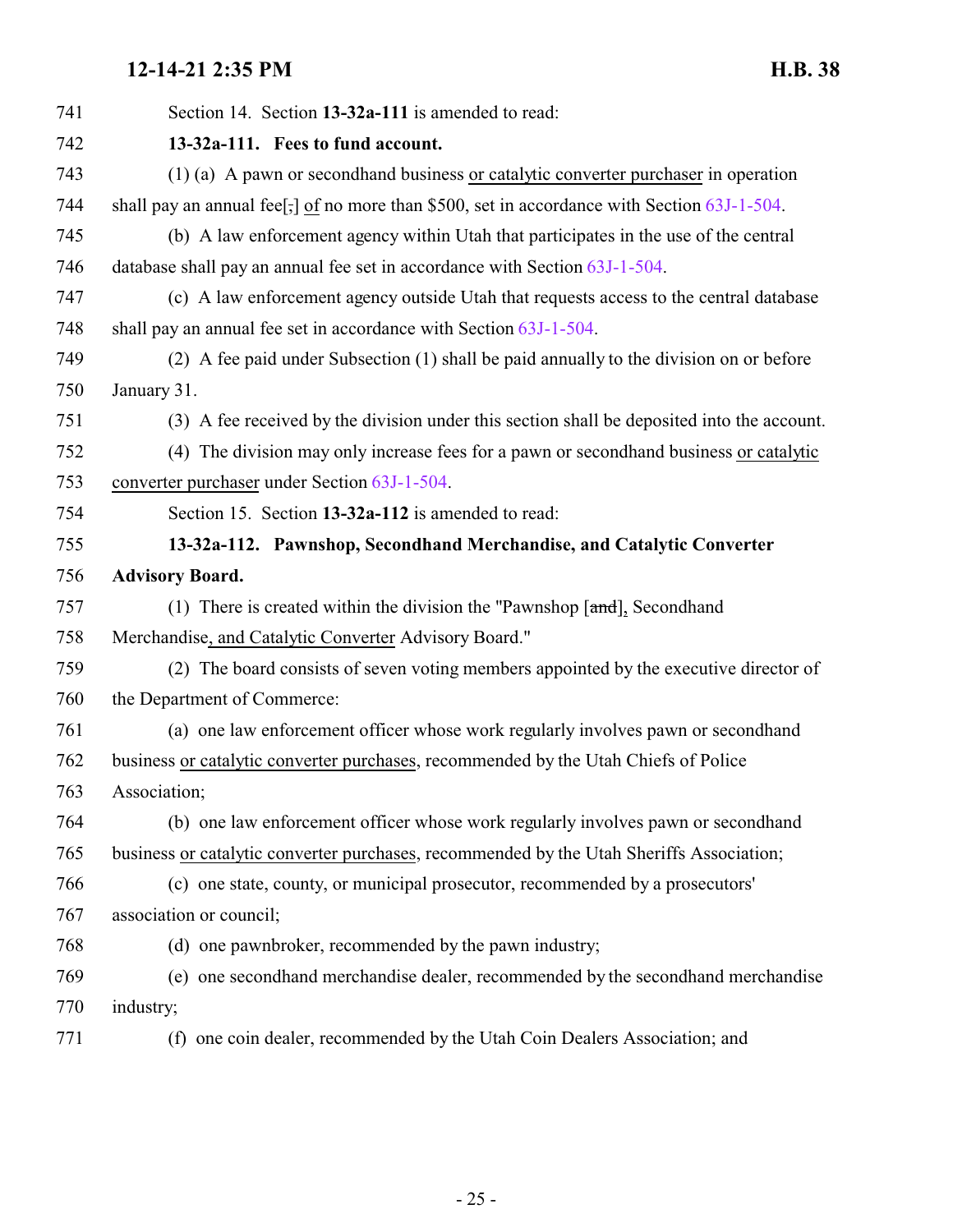[(g) one representative from the pawn or secondhand merchandise industry at large, recommended by the pawn or secondhand merchandise industry.] (g) one representative from the catalytic converter purchaser industry, recommended by the catalytic converter purchaser industry. (3) After receiving a recommendation for a member by a respective association, council, or industry for the board, the executive director may: (a) decline the recommendation; and (b) request another recommendation from the respective association, council, or industry. (4) (a) A member of the board shall be appointed to a term of not more than four years, and may be reappointed upon expiration of the member's term. (b) Notwithstanding the requirements of Subsection (4)(a), the executive director of the Department of Commerce shall, at the time of appointments or reappointments, adjust the length of terms to ensure that the terms of board members are staggered so that approximately half of the board is appointed every two years. (c) When a vacancy occurs in the membership for any reason, the executive director of the Department of Commerce shall appoint a member for the unexpired term. (d) The executive director of the Department of Commerce may remove a member and replace the member in accordance with this section for the following reasons: (i) the member fails or refuses to fulfill the duties of a board member, including attendance at board meetings; or (ii) the member, an entity owned by the member, an entity that the member is employed by, or an entity that the member is representing, engages in a violation of this chapter or Section [76-6-408](#page-44-0). (e) Notwithstanding Subsection (4)(d), members of the board as of May 13, 2019, are removed from the board and the executive director of the Department of Commerce shall appoint the board members in accordance with this section. (5) (a) The board shall elect one voting member as the chair of the board by a majority of the members present at the board's first meeting each year. (b) The chair shall preside over the board for a period of one year. (c) The board shall meet quarterly upon the call of the chair.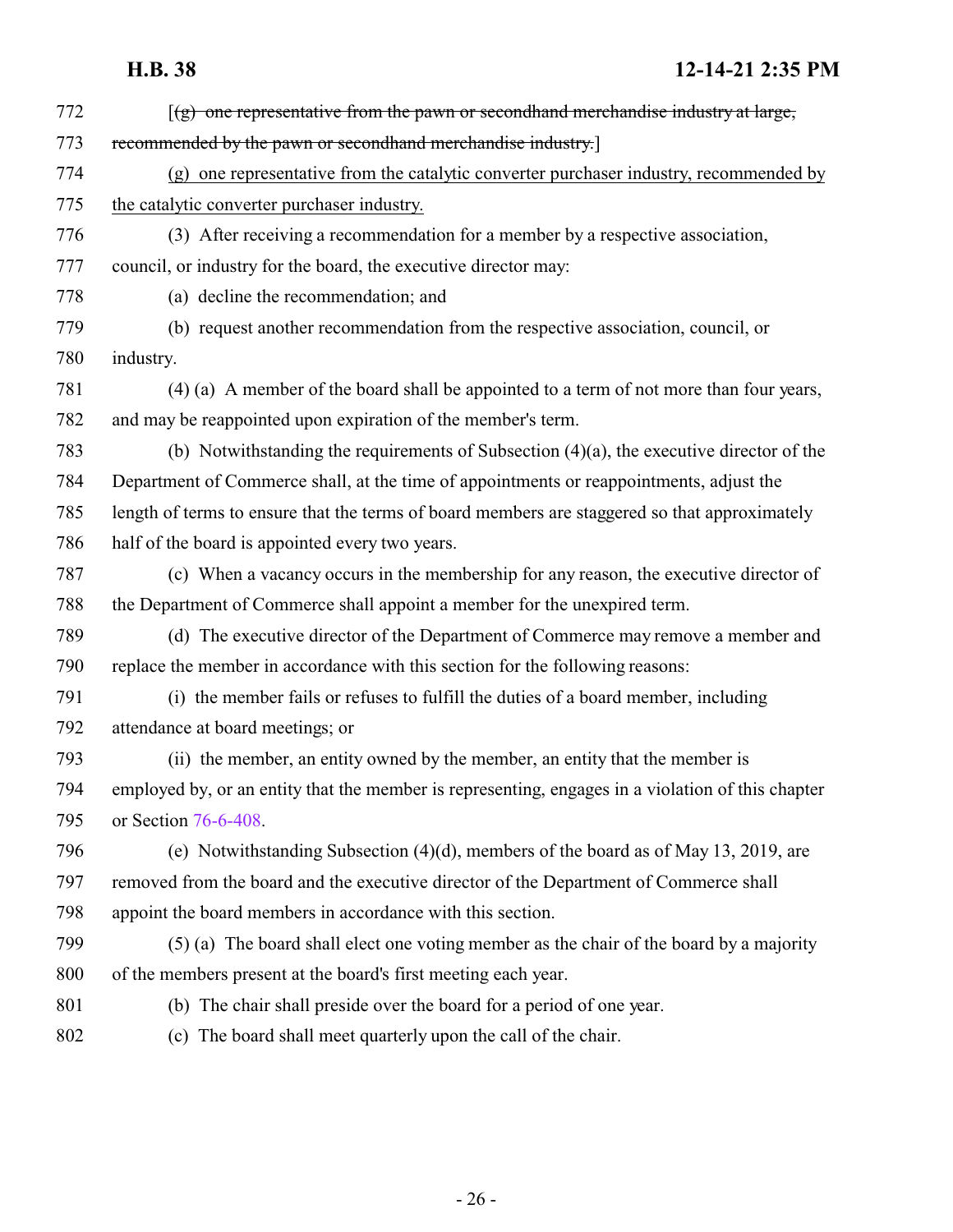<span id="page-26-1"></span><span id="page-26-0"></span>

| 803 | (d) A quorum of five members is required for the board to take action. An action taken        |
|-----|-----------------------------------------------------------------------------------------------|
| 804 | by majority of a quorum present at a meeting constitutes an action of the board.              |
| 805 | $(6)$ (a) The duties and powers of the board include the following:                           |
| 806 | (i) recommending to the division appropriate rules regarding the administration and           |
| 807 | enforcement of this chapter;                                                                  |
| 808 | (ii) recommending to the division changes related to the central database; and                |
| 809 | (iii) advising the division on matters related to the pawn and second hand merchandise        |
| 810 | and catalytic converter purchase industries.                                                  |
| 811 | (b) This Subsection (6) does not require the board's approval to act on a rule or amend       |
| 812 | this chapter.                                                                                 |
| 813 | $(7)$ (a) A pawn or second hand business or catalytic converter purchaser may file with       |
| 814 | the board complaints regarding law enforcement agency practices perceived to be inconsistent  |
| 815 | with this chapter.                                                                            |
| 816 | (b) The board may refer the complaints to the Peace Officers Standards and Training           |
| 817 | Division.                                                                                     |
| 818 | Section 16. Section 13-32a-112.1 is amended to read:                                          |
| 819 | 13-32a-112.1. Annual training.                                                                |
| 820 | (1) (a) The division shall provide training sessions, whether online or in-person, at least   |
| 821 | once each year regarding compliance with this chapter and other applicable state laws.        |
| 822 | (b) A pawn or second hand business or catalytic converter purchaser shall ensure that         |
| 823 | each individual employed by the pawn or secondhand business or catalytic converter purchaser  |
| 824 | with access to the central database annually completes the training described in Subsection   |
| 825 | $(1)(a)$ in order for that individual to continue to have access to the central database      |
| 826 | (c) A law enforcement agency participating in the use of the central database shall           |
| 827 | ensure that each individual employed by the law enforcement agency with access to the central |
| 828 | database annually completes the training described in Subsection $(1)(a)$ in order for that   |
| 829 | individual to continue to have access to the central database.                                |
| 830 | (2) The division shall monitor and keep a record of training completion.                      |
| 831 | Section 17. Section 13-32a-112.5 is amended to read:                                          |
| 832 | 13-32a-112.5. Temporary businesses subject to chapter.                                        |
| 833 | A pawn or secondhand business or catalytic converter purchaser that operates on a             |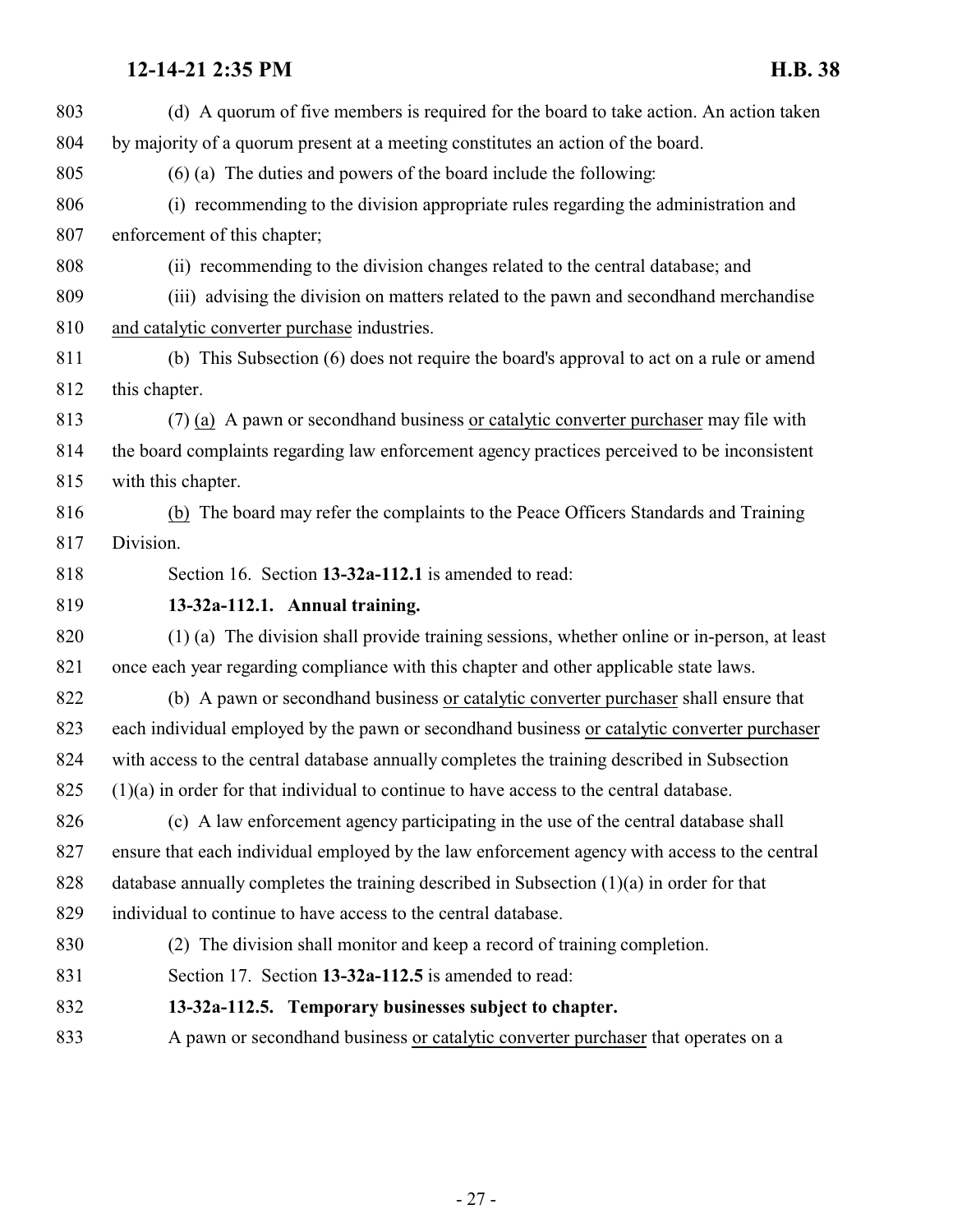<span id="page-27-1"></span><span id="page-27-0"></span>

| temporary basis or from a location that is not a permanent retail location:                   |
|-----------------------------------------------------------------------------------------------|
| (1) shall comply with this chapter; and                                                       |
| (2) is subject to enforcement of this chapter.                                                |
| Section 18. Section 13-32a-113 is amended to read:                                            |
| 13-32a-113. Pawnbroker, Secondhand Merchandise, and Catalytic Converter                       |
| <b>Operations Restricted Account.</b>                                                         |
| (1) There is created within the General Fund a restricted account known as the                |
| "Pawnbroker [and], Secondhand Merchandise, and Catalytic Converter Operations Restricted      |
| Account."                                                                                     |
| (2) (a) The account shall be funded from fees and administrative and civil fines              |
| imposed and collected under Sections 13-32a-106, 13-32a-110, and 13-32a-111. [These]          |
| (b) The fees and administrative and civil fines shall be paid to the division, which shall    |
| deposit them in the account.                                                                  |
| $[\phi]$ (c) The Legislature shall appropriate funds in [this] the account to the division    |
| for:                                                                                          |
| (i) the costs of providing training required under this chapter;                              |
| (ii) the costs of the central database created in Section $13-32a-105$ ; and                  |
| (iii) the division's costs of administering $[\text{the}]$ this chapter.                      |
| Section 19. Section 13-32a-114 is amended to read:                                            |
| 13-32a-114. Preemption of local ordinances -- Exceptions.                                     |
| (1) This chapter preempts town, city, county, and other local ordinances governing            |
| pawn or secondhand businesses or catalytic converter purchasers, if the ordinances are more   |
| restrictive than the provisions of this chapter or are not consistent with this chapter.      |
| (2) Subsection (1) does not preclude a city, county, or other local governmental unit         |
| from:                                                                                         |
| (a) enacting or enforcing local ordinances concerning public health, safety, or welfare,      |
| if the ordinances are uniform and equal in application to pawn and second hand businesses or  |
| catalytic converter purchasers and other retail businesses or activities;                     |
| (b) requiring a pawn or secondhand business or catalytic converter purchaser to obtain        |
| and maintain a business license and providing for revocation of the business license based on |
| multiple violations of Section $76-6-408$ ; [and] or                                          |
|                                                                                               |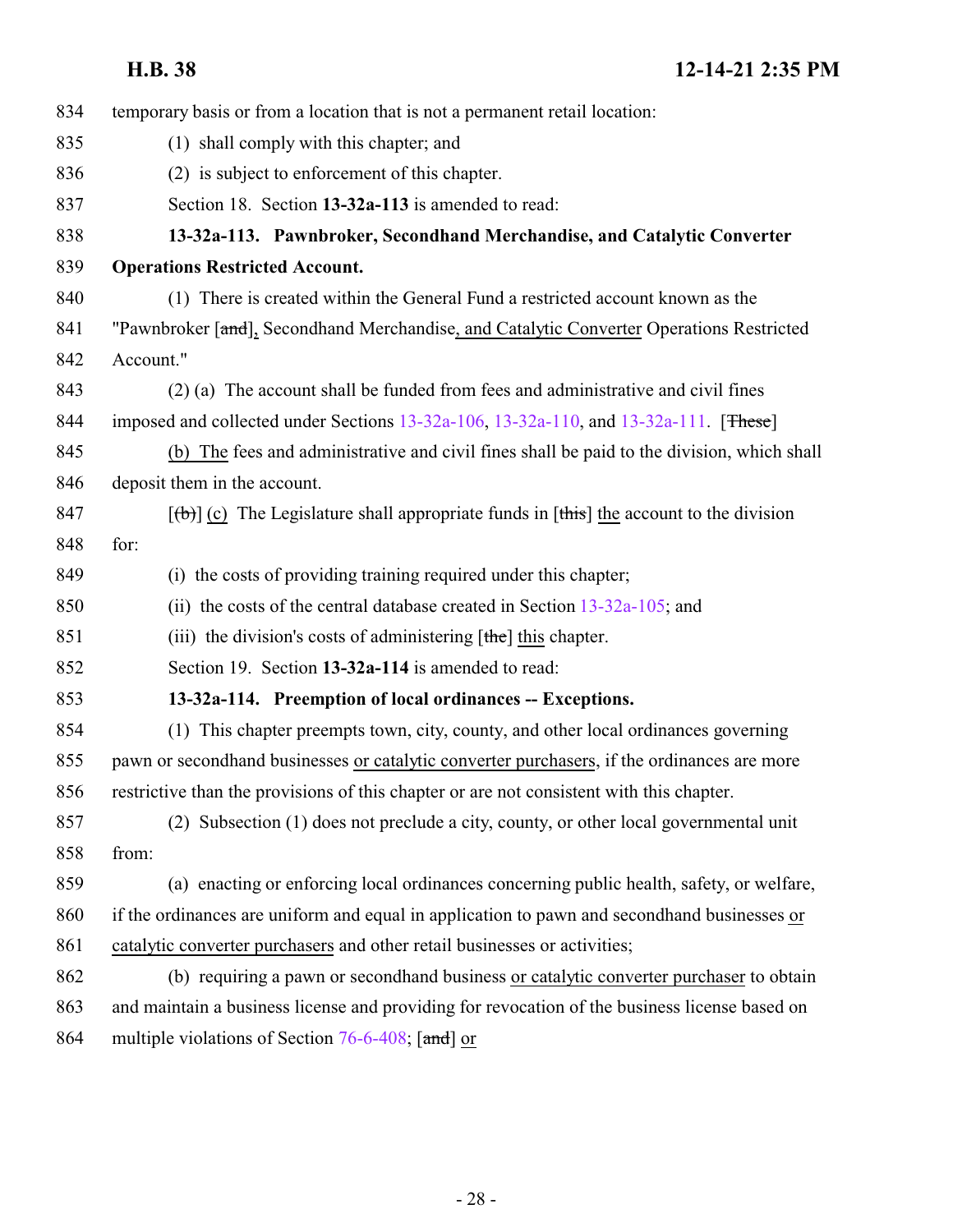<span id="page-28-0"></span>

| 865 | (c) enacting zoning ordinances that restrict areas where pawn or second hand businesses            |
|-----|----------------------------------------------------------------------------------------------------|
| 866 | or catalytic converter purchasers and other retail businesses or activities can be located.        |
| 867 | Section 20. Section 13-32a-115 is amended to read:                                                 |
| 868 | 13-32a-115. Criminal investigation -- Prosecution -- Property disposition.                         |
| 869 | (1) If the property pawned or sold to a pawn or second hand business or catalytic                  |
| 870 | converter purchaser is the subject of a criminal investigation and a hold has been placed on the   |
| 871 | property under Section 13-32a-109, the original victim shall do the following to establish a       |
| 872 | claim:                                                                                             |
| 873 | (a) positively identify to law enforcement the property stolen or lost;                            |
| 874 | (b) if a police report has not already been filed for the original theft or loss of property,      |
| 875 | file a police report, and provide for the law enforcement agency information surrounding the       |
| 876 | original theft or loss of property; and                                                            |
| 877 | (c) give a sworn statement under penalty of law that:                                              |
| 878 | (i) claims ownership of the property;                                                              |
| 879 | (ii) references the original theft or loss; and                                                    |
| 880 | (iii) identifies the perpetrator if known.                                                         |
| 881 | (2) The pawn or second hand business or catalytic converter purchaser shall retain                 |
| 882 | possession of any property subject to a hold until a criminal prosecution is commenced relating    |
| 883 | to the property for which the hold was placed unless:                                              |
| 884 | (a) during the course of a criminal investigation the actual physical possession by law            |
| 885 | enforcement of the property purchased or pawned is essential for the purpose of forensic testing   |
| 886 | of the property, or if the property contains unique or sensitive personal identifying information; |
| 887 | 0r.                                                                                                |
| 888 | (b) an agreement between the original victim and the pawn or second hand business or               |
| 889 | catalytic converter purchaser to return the property is reached.                                   |
| 890 | (3) (a) Upon the commencement of a criminal prosecution, any property subject to a                 |
| 891 | hold for investigation under this chapter may be seized by the law enforcement agency that         |
| 892 | requested the hold.                                                                                |
| 893 | (b) Subsequent disposition of the property shall be consistent with this chapter.                  |
| 894 | (4) At all times during the course of a criminal investigation and subsequent                      |
| 895 | prosecution, the property subject to a law enforcement hold shall be kept secure by the pawn or    |
|     |                                                                                                    |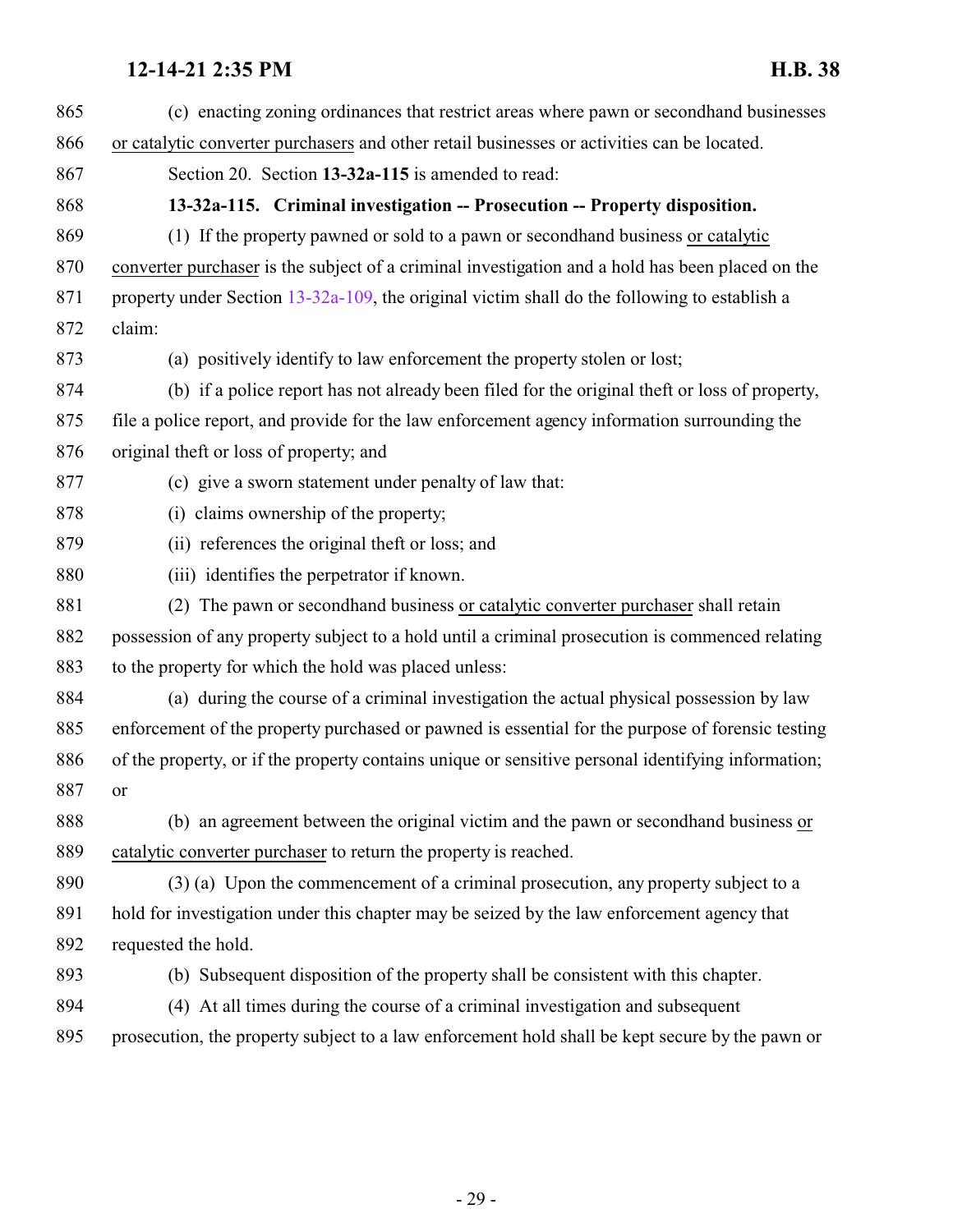- secondhand business or catalytic converter purchaser subject to the hold unless the pawned or purchased property has been seized by the law enforcement agency pursuant to Section [13-32a-109.5](#page-22-0). Section 21. Section **13-32a-116** is amended to read:
- <span id="page-29-0"></span> **13-32a-116. Property disposition -- Property subject to prosecution -- Property not used as evidence.**
- When property that is pawned or sold to a pawn or secondhand business or catalytic converter purchaser is the subject of a criminal proceeding, and has been seized by law enforcement pursuant to this chapter, the prosecuting agency shall notify the seizing agency, the original victim, and the pawn or secondhand business or catalytic converter purchaser in compliance with Subsection [13-32a-109](#page-18-1)(8), if the prosecuting agency determines the article is no longer needed as evidence pending resolution of the criminal case.
- <span id="page-29-1"></span>

Section 22. Section **13-32a-116.5** is amended to read:

**13-32a-116.5. Contested disposition of property - Procedure.**

- (1) If a pawn or secondhand business or catalytic converter purchaser receives notice 911 from a law enforcement agency under Section [13-32a-109](#page-18-1) that property that is the subject of a hold or seizure shall be returned to an identified original victim, the pawn or secondhand business or catalytic converter purchaser may contest the determination and seek a specific alternative disposition if within 15 business days after the day on which the pawn or secondhand business or catalytic converter purchaser receives the notice:
- (a) the pawn or secondhand business or catalytic converter purchaser gives notice to the identified original victim, by certified mail, that the pawn or secondhand business or catalytic converter purchaser contests the determination to return the property to the original victim; and
- (b) files a petition in a court having jurisdiction over the matter to determine rightful ownership of the property as provided in Section [24-3-104](http://le.utah.gov/UtahCode/SectionLookup.jsp?section=24-3-104&session=2022GS).
- (2) A pawn or secondhand business or catalytic converter purchaser is guilty of a class B misdemeanor if the pawn or secondhand business or catalytic converter purchaser:
- (a) holds or sells property in violation of a notification from a law enforcement agency that the property is to be returned to an original victim; and
- 

926 (b) [the pawn or second hand business] does not comply with the requirements of this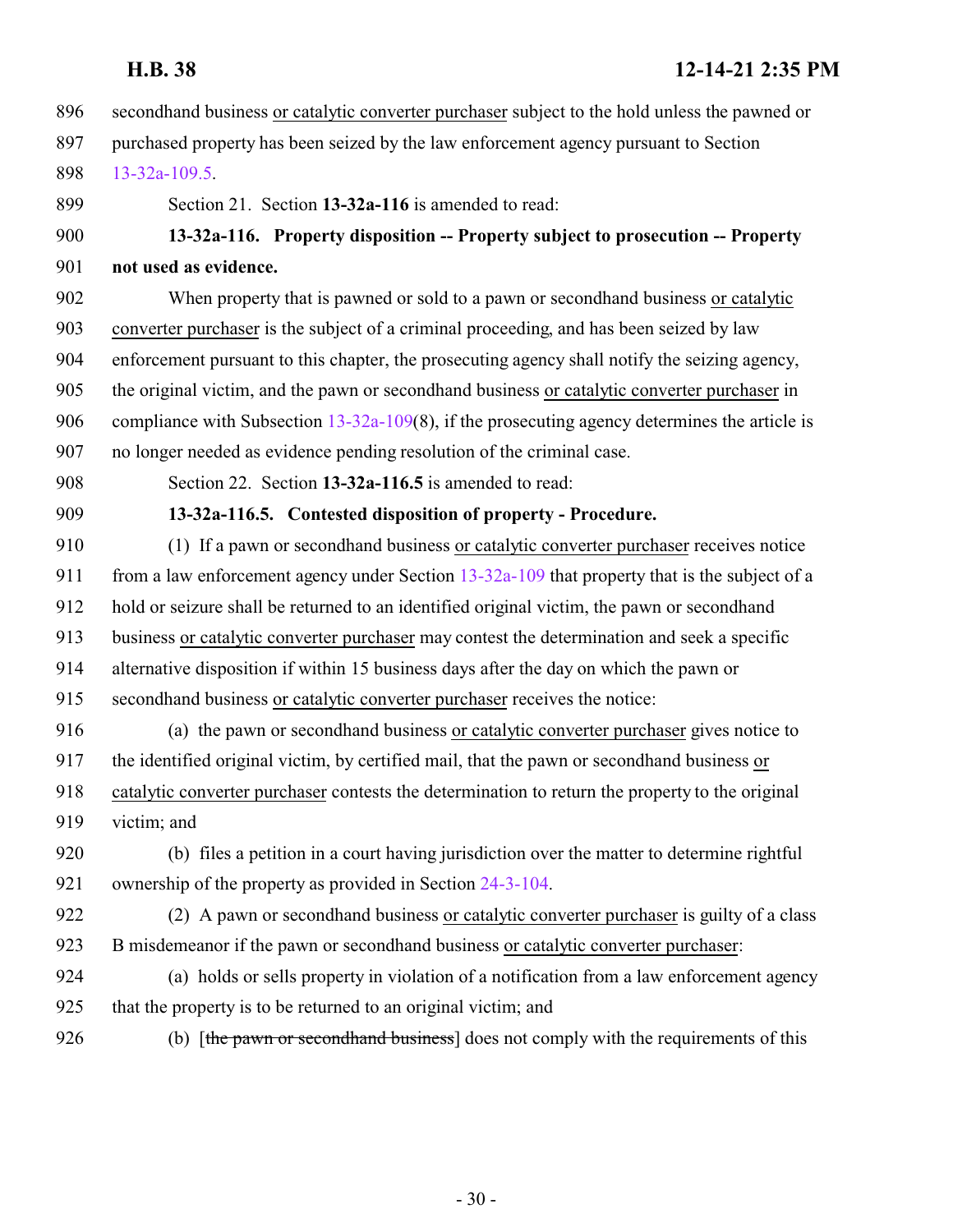<span id="page-30-1"></span><span id="page-30-0"></span>

| 927 | section within the time periods specified.                                                       |
|-----|--------------------------------------------------------------------------------------------------|
| 928 | Section 23. Section 13-32a-118 is enacted to read:                                               |
| 929 | 13-32a-118. Payment limitation for catalytic converter purchases.                                |
| 930 | (1) A catalytic converter purchaser, when making a catalytic converter purchase, may             |
| 931 | not pay the seller for the catalytic converter with cash or a gift card.                         |
| 932 | (2) Subsection (1) does not apply to a catalytic converter purchase in which the amount          |
| 933 | paid to the seller is under \$100.                                                               |
| 934 | Section 24. Section 63G-2-305 is amended to read:                                                |
| 935 | 63G-2-305. Protected records.                                                                    |
| 936 | The following records are protected if properly classified by a governmental entity:             |
| 937 | (1) trade secrets as defined in Section $13-24-2$ if the person submitting the trade secret      |
| 938 | has provided the governmental entity with the information specified in Section 63G-2-309;        |
| 939 | (2) commercial information or nonindividual financial information obtained from a                |
| 940 | person if:                                                                                       |
| 941 | (a) disclosure of the information could reasonably be expected to result in unfair               |
| 942 | competitive injury to the person submitting the information or would impair the ability of the   |
| 943 | governmental entity to obtain necessary information in the future;                               |
| 944 | (b) the person submitting the information has a greater interest in prohibiting access           |
| 945 | than the public in obtaining access; and                                                         |
| 946 | (c) the person submitting the information has provided the governmental entity with              |
| 947 | the information specified in Section $63G-2-309$ ;                                               |
| 948 | (3) commercial or financial information acquired or prepared by a governmental entity            |
| 949 | to the extent that disclosure would lead to financial speculations in currencies, securities, or |
| 950 | commodities that will interfere with a planned transaction by the governmental entity or cause   |
| 951 | substantial financial injury to the governmental entity or state economy;                        |
| 952 | (4) records, the disclosure of which could cause commercial injury to, or confer a               |
| 953 | competitive advantage upon a potential or actual competitor of, a commercial project entity as   |
| 954 | defined in Subsection $11-13-103(4)$ ;                                                           |
| 955 | (5) test questions and answers to be used in future license, certification, registration,        |
| 956 | employment, or academic examinations;                                                            |
| 957 | (6) records, the disclosure of which would impair governmental procurement                       |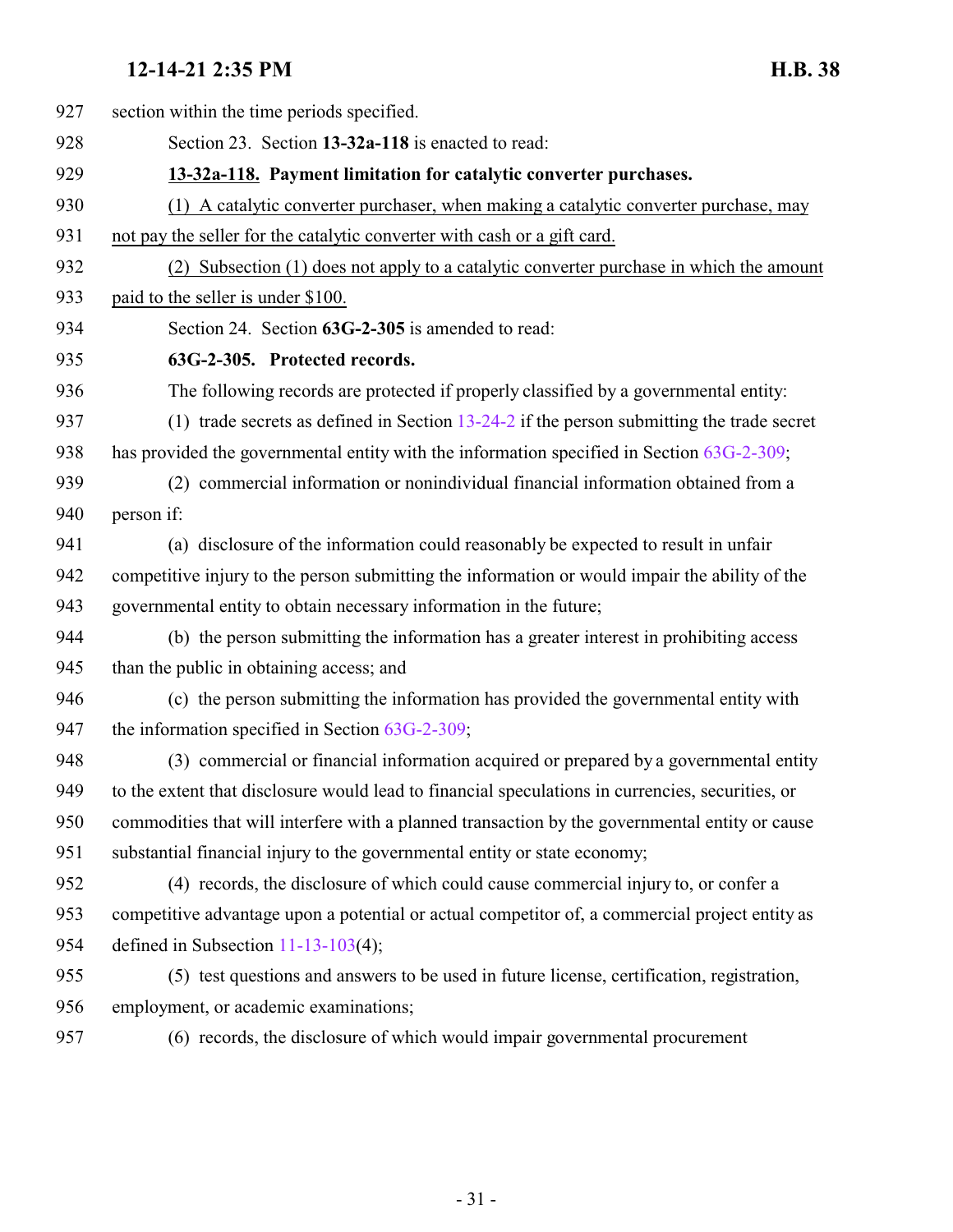proceedings or give an unfair advantage to any person proposing to enter into a contract or agreement with a governmental entity, except, subject to Subsections (1) and (2), that this Subsection (6) does not restrict the right of a person to have access to, after the contract or grant has been awarded and signed by all parties: (a) a bid, proposal, application, or other information submitted to or by a governmental entity in response to: (i) an invitation for bids; (ii) a request for proposals; (iii) a request for quotes; (iv) a grant; or (v) other similar document; or (b) an unsolicited proposal, as defined in Section [63G-6a-712](http://le.utah.gov/UtahCode/SectionLookup.jsp?section=63g-6a-712&session=2022GS); (7) information submitted to or by a governmental entity in response to a request for information, except, subject to Subsections (1) and (2), that this Subsection (7) does not restrict the right of a person to have access to the information, after: (a) a contract directly relating to the subject of the request for information has been awarded and signed by all parties; or (b) (i) a final determination is made not to enter into a contract that relates to the subject of the request for information; and (ii) at least two years have passed after the day on which the request for information is issued; (8) records that would identify real property or the appraisal or estimated value of real or personal property, including intellectual property, under consideration for public acquisition before any rights to the property are acquired unless: (a) public interest in obtaining access to the information is greater than or equal to the governmental entity's need to acquire the property on the best terms possible; (b) the information has already been disclosed to persons not employed by or under a duty of confidentiality to the entity; (c) in the case of records that would identify property, potential sellers of the described property have already learned of the governmental entity's plans to acquire the property; (d) in the case of records that would identify the appraisal or estimated value of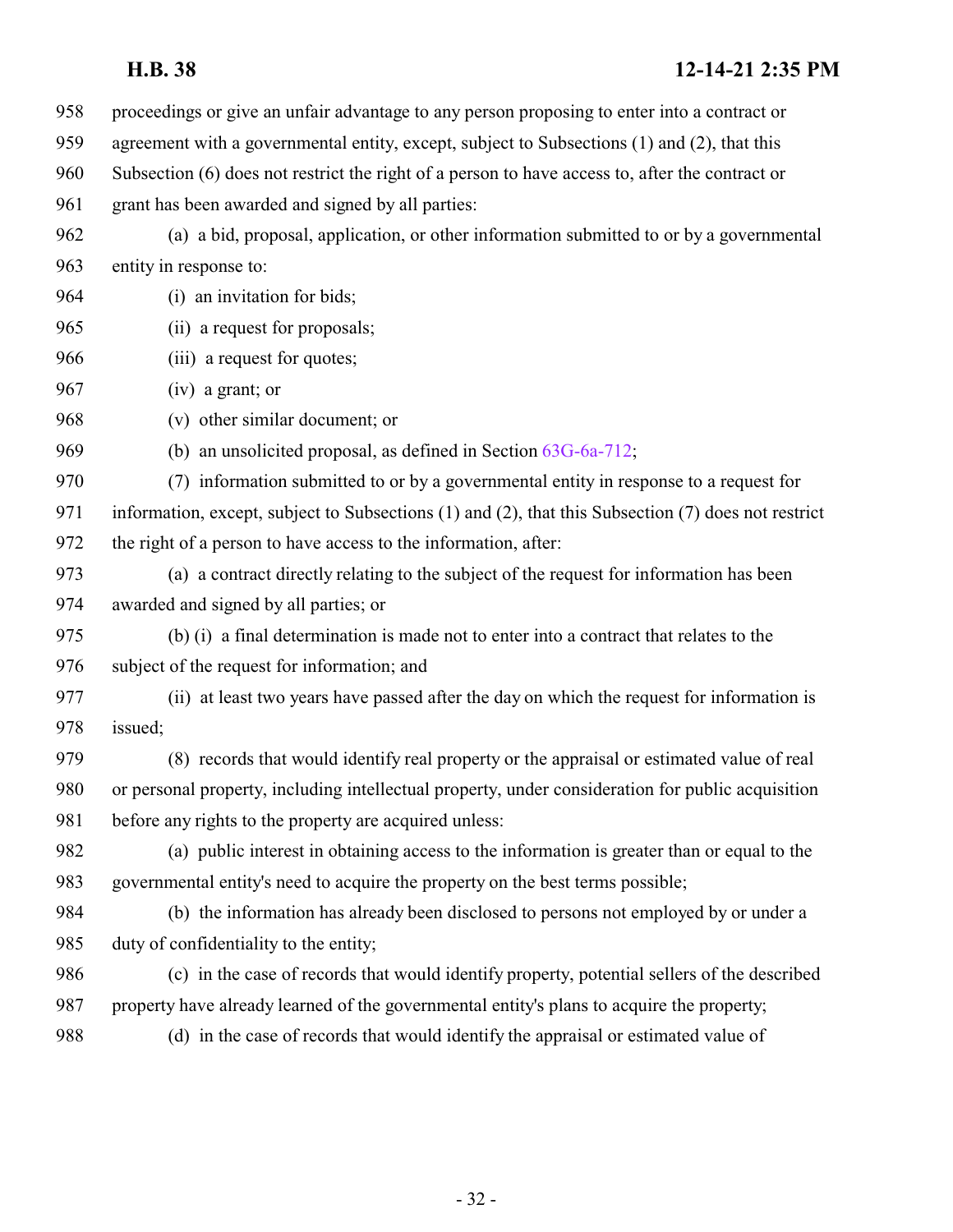property, the potential sellers have already learned of the governmental entity's estimated value of the property; or

 (e) the property under consideration for public acquisition is a single family residence and the governmental entity seeking to acquire the property has initiated negotiations to acquire the property as required under Section [78B-6-505](http://le.utah.gov/UtahCode/SectionLookup.jsp?section=78b-6-505&session=2022GS);

 (9) records prepared in contemplation of sale, exchange, lease, rental, or other compensated transaction of real or personal property including intellectual property, which, if disclosed prior to completion of the transaction, would reveal the appraisal or estimated value of the subject property, unless:

 (a) the public interest in access is greater than or equal to the interests in restricting access, including the governmental entity's interest in maximizing the financial benefit of the transaction; or

 (b) when prepared by or on behalf of a governmental entity, appraisals or estimates of the value of the subject property have already been disclosed to persons not employed by or under a duty of confidentiality to the entity;

 (10) records created or maintained for civil, criminal, or administrative enforcement purposes or audit purposes, or for discipline, licensing, certification, or registration purposes, if release of the records:

 (a) reasonably could be expected to interfere with investigations undertaken for enforcement, discipline, licensing, certification, or registration purposes;

 (b) reasonably could be expected to interfere with audits, disciplinary, or enforcement proceedings;

 (c) would create a danger of depriving a person of a right to a fair trial or impartial hearing;

 (d) reasonably could be expected to disclose the identity of a source who is not generally known outside of government and, in the case of a record compiled in the course of an investigation, disclose information furnished by a source not generally known outside of government if disclosure would compromise the source; or

 (e) reasonably could be expected to disclose investigative or audit techniques, procedures, policies, or orders not generally known outside of government if disclosure would interfere with enforcement or audit efforts;

- 33 -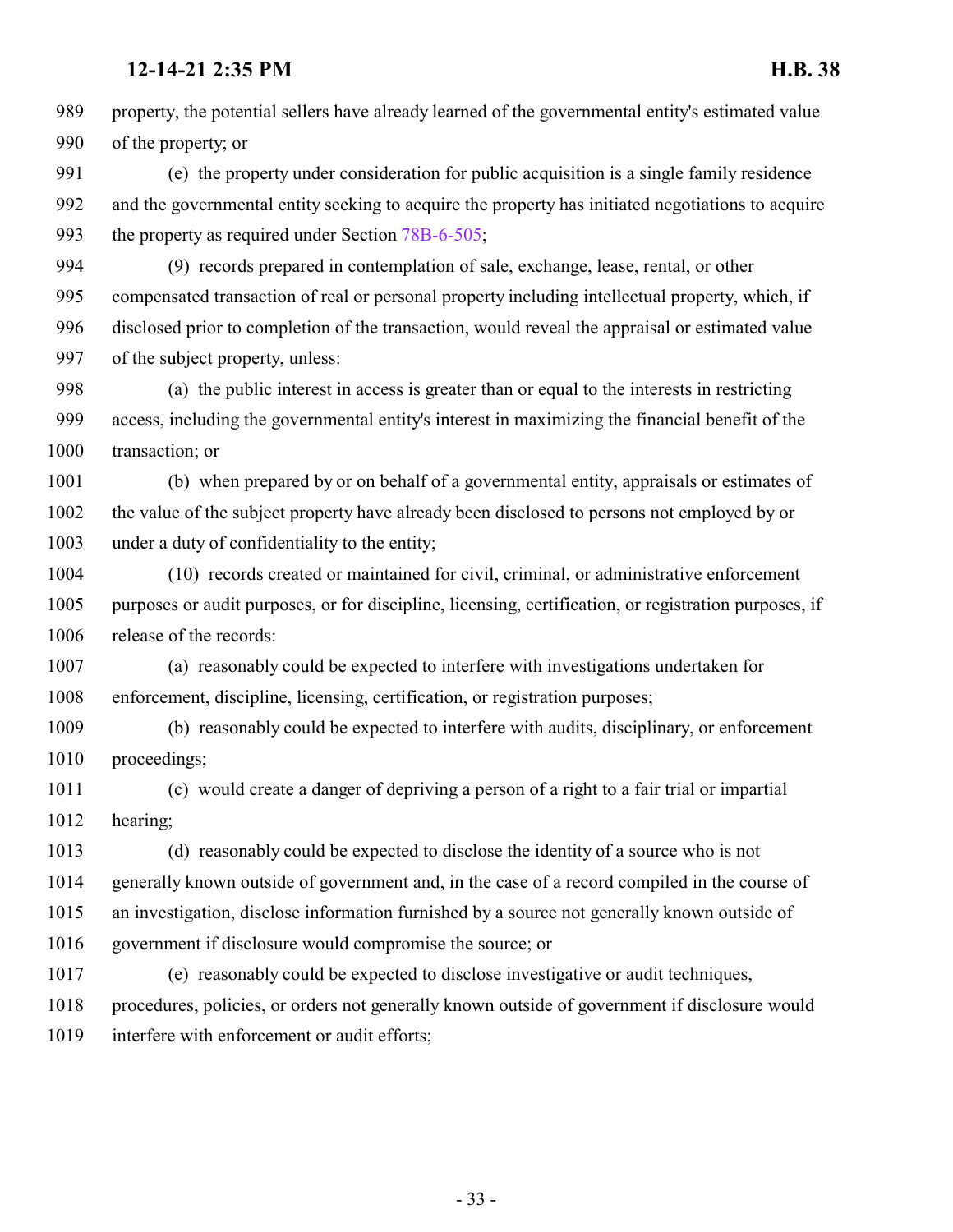(11) records the disclosure of which would jeopardize the life or safety of an individual; (12) records the disclosure of which would jeopardize the security of governmental property, governmental programs, or governmental recordkeeping systems from damage, theft, or other appropriation or use contrary to law or public policy; (13) records that, if disclosed, would jeopardize the security or safety of a correctional facility, or records relating to incarceration, treatment, probation, or parole, that would interfere with the control and supervision of an offender's incarceration, treatment, probation, or parole; (14) records that, if disclosed, would reveal recommendations made to the Board of Pardons and Parole by an employee of or contractor for the Department of Corrections, the Board of Pardons and Parole, or the Department of Human Services that are based on the employee's or contractor's supervision, diagnosis, or treatment of any person within the board's 1032 jurisdiction; (15) records and audit workpapers that identify audit, collection, and operational procedures and methods used by the State Tax Commission, if disclosure would interfere with audits or collections; (16) records of a governmental audit agency relating to an ongoing or planned audit until the final audit is released; (17) records that are subject to the attorney client privilege; (18) records prepared for or by an attorney, consultant, surety, indemnitor, insurer, employee, or agent of a governmental entity for, or in anticipation of, litigation or a judicial, quasi-judicial, or administrative proceeding; (19) (a) (i) personal files of a state legislator, including personal correspondence to or from a member of the Legislature; and (ii) notwithstanding Subsection (19)(a)(i), correspondence that gives notice of legislative action or policy may not be classified as protected under this section; and (b) (i) an internal communication that is part of the deliberative process in connection with the preparation of legislation between: 1048 (A) members of a legislative body; (B) a member of a legislative body and a member of the legislative body's staff; or (C) members of a legislative body's staff; and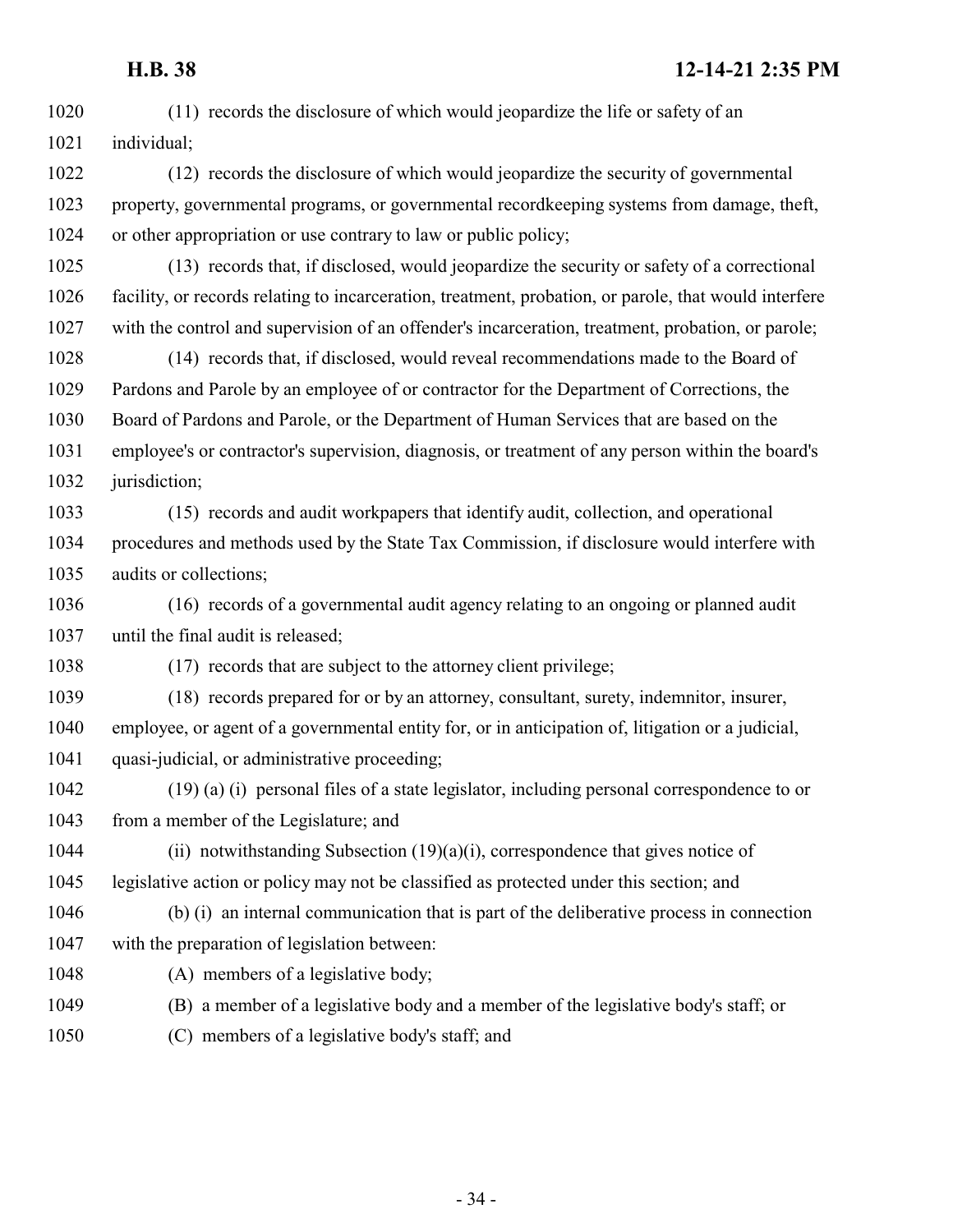| 1051 | (ii) notwithstanding Subsection $(19)(b)(i)$ , a communication that gives notice of            |
|------|------------------------------------------------------------------------------------------------|
| 1052 | legislative action or policy may not be classified as protected under this section;            |
| 1053 | (20) (a) records in the custody or control of the Office of Legislative Research and           |
| 1054 | General Counsel, that, if disclosed, would reveal a particular legislator's contemplated       |
| 1055 | legislation or contemplated course of action before the legislator has elected to support the  |
| 1056 | legislation or course of action, or made the legislation or course of action public; and       |
| 1057 | (b) notwithstanding Subsection $(20)(a)$ , the form to request legislation submitted to the    |
| 1058 | Office of Legislative Research and General Counsel is a public document unless a legislator    |
| 1059 | asks that the records requesting the legislation be maintained as protected records until such |
| 1060 | time as the legislator elects to make the legislation or course of action public;              |
| 1061 | (21) research requests from legislators to the Office of Legislative Research and              |
| 1062 | General Counsel or the Office of the Legislative Fiscal Analyst and research findings prepared |
| 1063 | in response to these requests;                                                                 |
| 1064 | (22) drafts, unless otherwise classified as public;                                            |
| 1065 | (23) records concerning a governmental entity's strategy about:                                |
| 1066 | (a) collective bargaining; or                                                                  |
|      |                                                                                                |
| 1067 | (b) imminent or pending litigation;                                                            |
| 1068 | (24) records of investigations of loss occurrences and analyses of loss occurrences that       |
| 1069 | may be covered by the Risk Management Fund, the Employers' Reinsurance Fund, the               |
| 1070 | Uninsured Employers' Fund, or similar divisions in other governmental entities;                |
| 1071 | (25) records, other than personnel evaluations, that contain a personal recommendation         |
| 1072 | concerning an individual if disclosure would constitute a clearly unwarranted invasion of      |
| 1073 | personal privacy, or disclosure is not in the public interest;                                 |
| 1074 | (26) records that reveal the location of historic, prehistoric, paleontological, or            |
| 1075 | biological resources that if known would jeopardize the security of those resources or of      |
| 1076 | valuable historic, scientific, educational, or cultural information;                           |
| 1077 | (27) records of independent state agencies if the disclosure of the records would              |
| 1078 | conflict with the fiduciary obligations of the agency;                                         |
| 1079 | (28) records of an institution within the state system of higher education defined in          |
| 1080 | Section 53B-1-102 regarding tenure evaluations, appointments, applications for admissions,     |
| 1081 | retention decisions, and promotions, which could be properly discussed in a meeting closed in  |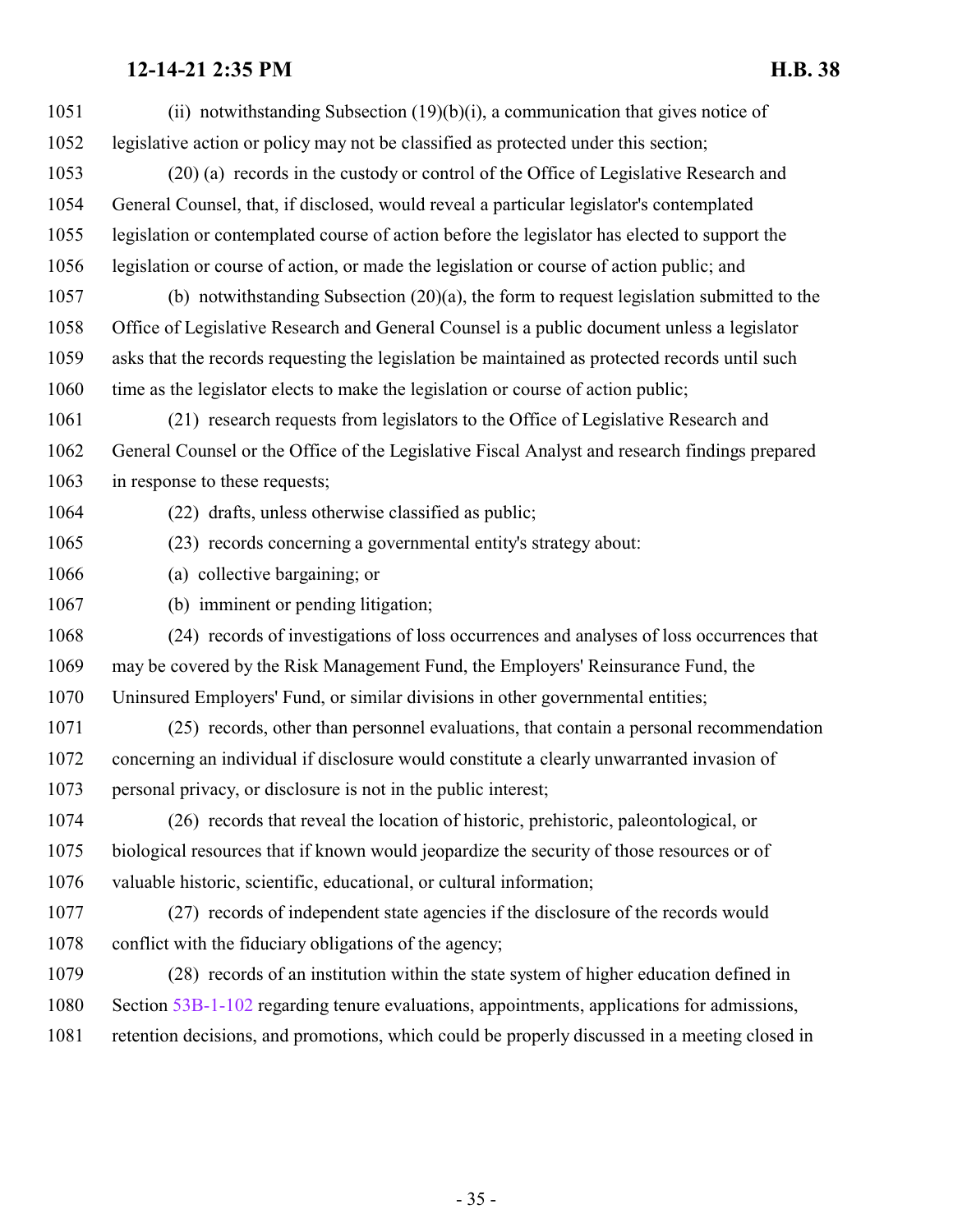accordance with Title 52, Chapter 4, Open and Public Meetings Act, provided that records of the final decisions about tenure, appointments, retention, promotions, or those students admitted, may not be classified as protected under this section;

 (29) records of the governor's office, including budget recommendations, legislative proposals, and policy statements, that if disclosed would reveal the governor's contemplated policies or contemplated courses of action before the governor has implemented or rejected 1088 those policies or courses of action or made them public;

 (30) records of the Office of the Legislative Fiscal Analyst relating to budget analysis, revenue estimates, and fiscal notes of proposed legislation before issuance of the final recommendations in these areas;

 (31) records provided by the United States or by a government entity outside the state that are given to the governmental entity with a requirement that they be managed as protected records if the providing entity certifies that the record would not be subject to public disclosure if retained by it;

 (32) transcripts, minutes, recordings, or reports of the closed portion of a meeting of a 1097 public body except as provided in Section [52-4-206](http://le.utah.gov/UtahCode/SectionLookup.jsp?section=52-4-206&session=2022GS);

 (33) records that would reveal the contents of settlement negotiations but not including final settlements or empirical data to the extent that they are not otherwise exempt from disclosure;

 (34) memoranda prepared by staff and used in the decision-making process by an administrative law judge, a member of the Board of Pardons and Parole, or a member of any other body charged by law with performing a quasi-judicial function;

 (35) records that would reveal negotiations regarding assistance or incentives offered by or requested from a governmental entity for the purpose of encouraging a person to expand or locate a business in Utah, but only if disclosure would result in actual economic harm to the person or place the governmental entity at a competitive disadvantage, but this section may not be used to restrict access to a record evidencing a final contract;

 (36) materials to which access must be limited for purposes of securing or maintaining the governmental entity's proprietary protection of intellectual property rights including patents, copyrights, and trade secrets;

(37) the name of a donor or a prospective donor to a governmental entity, including an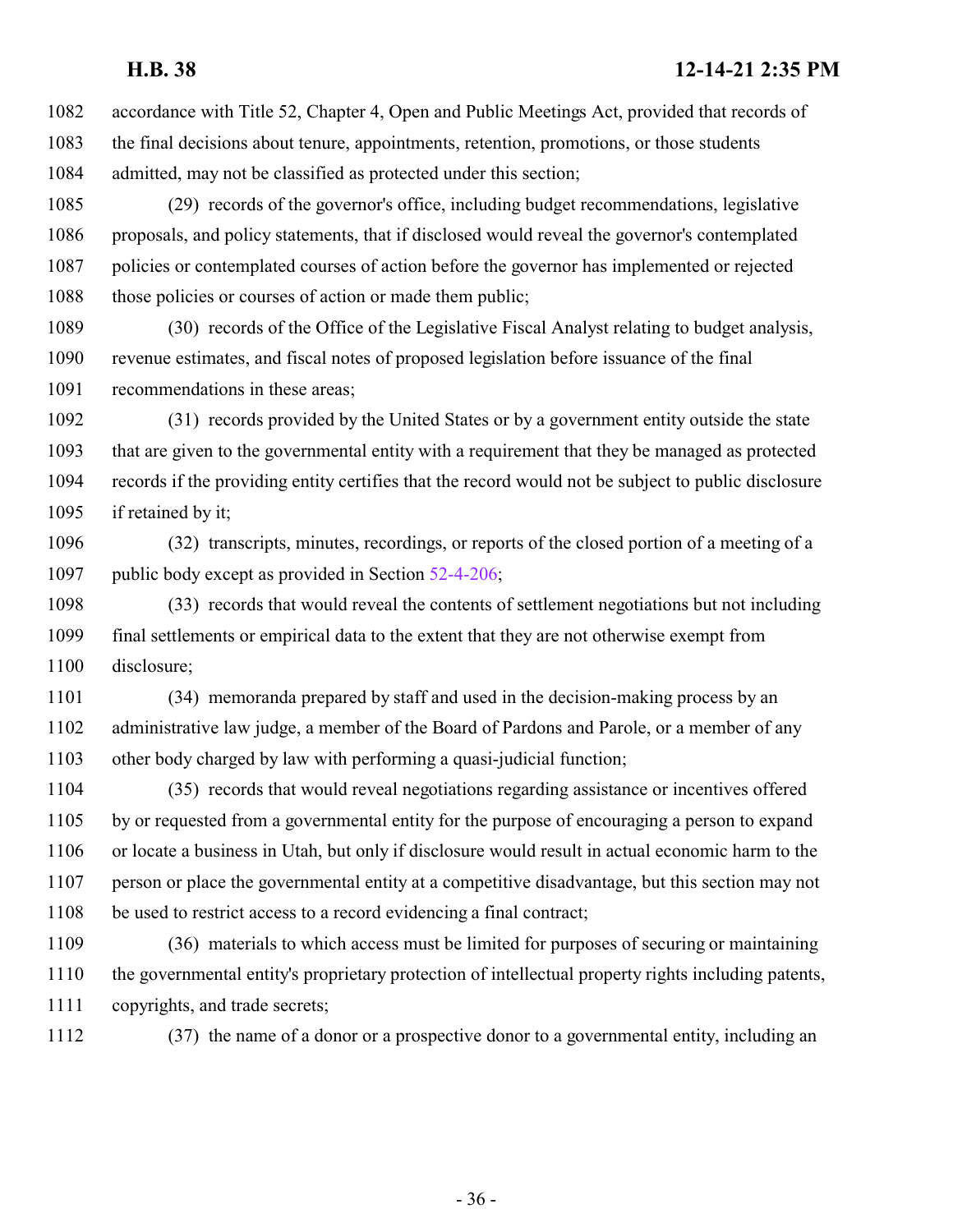|      | 12-14-21 2:35 PM<br><b>H.B. 38</b>                                                                 |
|------|----------------------------------------------------------------------------------------------------|
| 1113 | institution within the state system of higher education defined in Section $53B-1-102$ , and other |
| 1114 | information concerning the donation that could reasonably be expected to reveal the identity of    |
| 1115 | the donor, provided that:                                                                          |
| 1116 | (a) the donor requests anonymity in writing;                                                       |
| 1117 | (b) any terms, conditions, restrictions, or privileges relating to the donation may not be         |
| 1118 | classified protected by the governmental entity under this Subsection (37); and                    |
| 1119 | (c) except for an institution within the state system of higher education defined in               |
| 1120 | Section 53B-1-102, the governmental unit to which the donation is made is primarily engaged        |
| 1121 | in educational, charitable, or artistic endeavors, and has no regulatory or legislative authority  |
| 1122 | over the donor, a member of the donor's immediate family, or any entity owned or controlled        |
| 1123 | by the donor or the donor's immediate family;                                                      |
| 1124 | (38) accident reports, except as provided in Sections 41-6a-404, 41-12a-202, and                   |
| 1125 | $73 - 18 - 13$                                                                                     |
| 1126 | (39) a notification of workers' compensation insurance coverage described in Section               |
| 1127 | $34A - 2 - 205$ ;                                                                                  |
| 1128 | (40) (a) the following records of an institution within the state system of higher                 |
| 1129 | education defined in Section 53B-1-102, which have been developed, discovered, disclosed to,       |
| 1130 | or received by or on behalf of faculty, staff, employees, or students of the institution:          |
| 1131 | (i) unpublished lecture notes;                                                                     |
| 1132 | (ii) unpublished notes, data, and information:                                                     |
| 1133 | (A) relating to research; and                                                                      |
| 1134 | $(B)$ of:                                                                                          |
| 1135 | (I) the institution within the state system of higher education defined in Section                 |
| 1136 | 53B-1-102; or                                                                                      |
| 1137 | (II) a sponsor of sponsored research;                                                              |
| 1138 | (iii) unpublished manuscripts;                                                                     |
| 1139 | (iv) creative works in process;                                                                    |
| 1140 | (v) scholarly correspondence; and                                                                  |
| 1141 | (vi) confidential information contained in research proposals;                                     |
| 1142 | (b) Subsection $(40)(a)$ may not be construed to prohibit disclosure of public                     |

information required pursuant to Subsection [53B-16-302](http://le.utah.gov/UtahCode/SectionLookup.jsp?section=53b-16-302&session=2022GS)(2)(a) or (b); and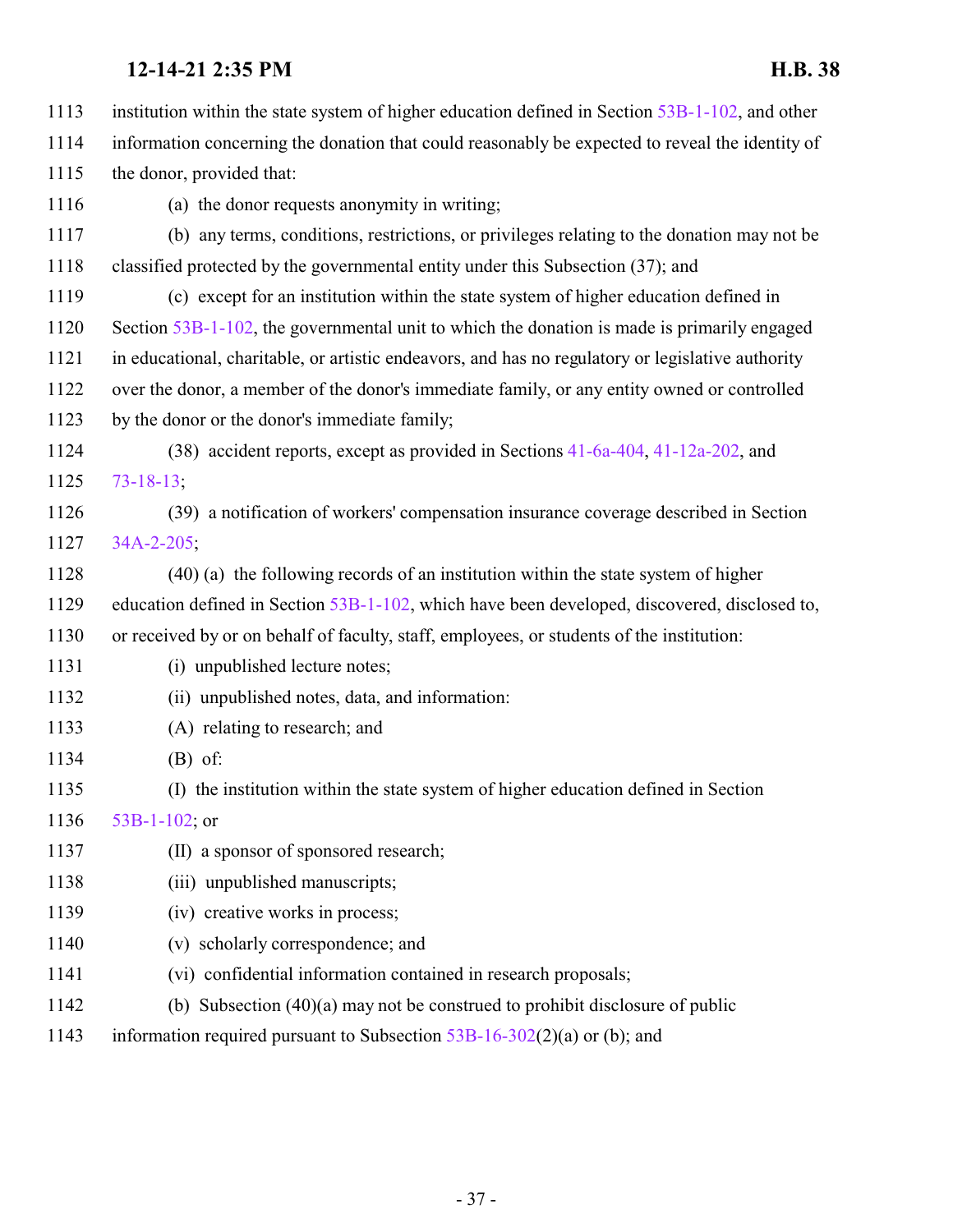| 1144 | (c) Subsection $(40)(a)$ may not be construed to affect the ownership of a record;                |
|------|---------------------------------------------------------------------------------------------------|
| 1145 | (41) (a) records in the custody or control of the Office of the Legislative Auditor               |
| 1146 | General that would reveal the name of a particular legislator who requests a legislative audit    |
| 1147 | prior to the date that audit is completed and made public; and                                    |
| 1148 | (b) notwithstanding Subsection $(41)(a)$ , a request for a legislative audit submitted to the     |
| 1149 | Office of the Legislative Auditor General is a public document unless the legislator asks that    |
| 1150 | the records in the custody or control of the Office of the Legislative Auditor General that would |
| 1151 | reveal the name of a particular legislator who requests a legislative audit be maintained as      |
| 1152 | protected records until the audit is completed and made public;                                   |
| 1153 | (42) records that provide detail as to the location of an explosive, including a map or           |
| 1154 | other document that indicates the location of:                                                    |
| 1155 | (a) a production facility; or                                                                     |
| 1156 | (b) a magazine;                                                                                   |
| 1157 | (43) information:                                                                                 |
| 1158 | (a) contained in the statewide database of the Division of Aging and Adult Services               |
| 1159 | created by Section $62A-3-311.1$ ; or                                                             |
| 1160 | (b) received or maintained in relation to the Identity Theft Reporting Information                |
| 1161 | System (IRIS) established under Section 67-5-22;                                                  |
| 1162 | (44) information contained in the Licensing Information System described in Title                 |
| 1163 | 62A, Chapter 4a, Child and Family Services;                                                       |
| 1164 | (45) information regarding National Guard operations or activities in support of the              |
| 1165 | National Guard's federal mission;                                                                 |
| 1166 | (46) records provided by any pawn or second hand business to a law enforcement                    |
| 1167 | agency or to the central database in compliance with Title 13, Chapter 32a, Pawnshop [and],       |
| 1168 | Secondhand Merchandise, and Catalytic Converter Transaction Information Act;                      |
| 1169 | (47) information regarding food security, risk, and vulnerability assessments performed           |
| 1170 | by the Department of Agriculture and Food;                                                        |
| 1171 | (48) except to the extent that the record is exempt from this chapter pursuant to Section         |
| 1172 | $63G-2-106$ , records related to an emergency plan or program, a copy of which is provided to or  |
| 1173 | prepared or maintained by the Division of Emergency Management, and the disclosure of             |
| 1174 | which would jeopardize:                                                                           |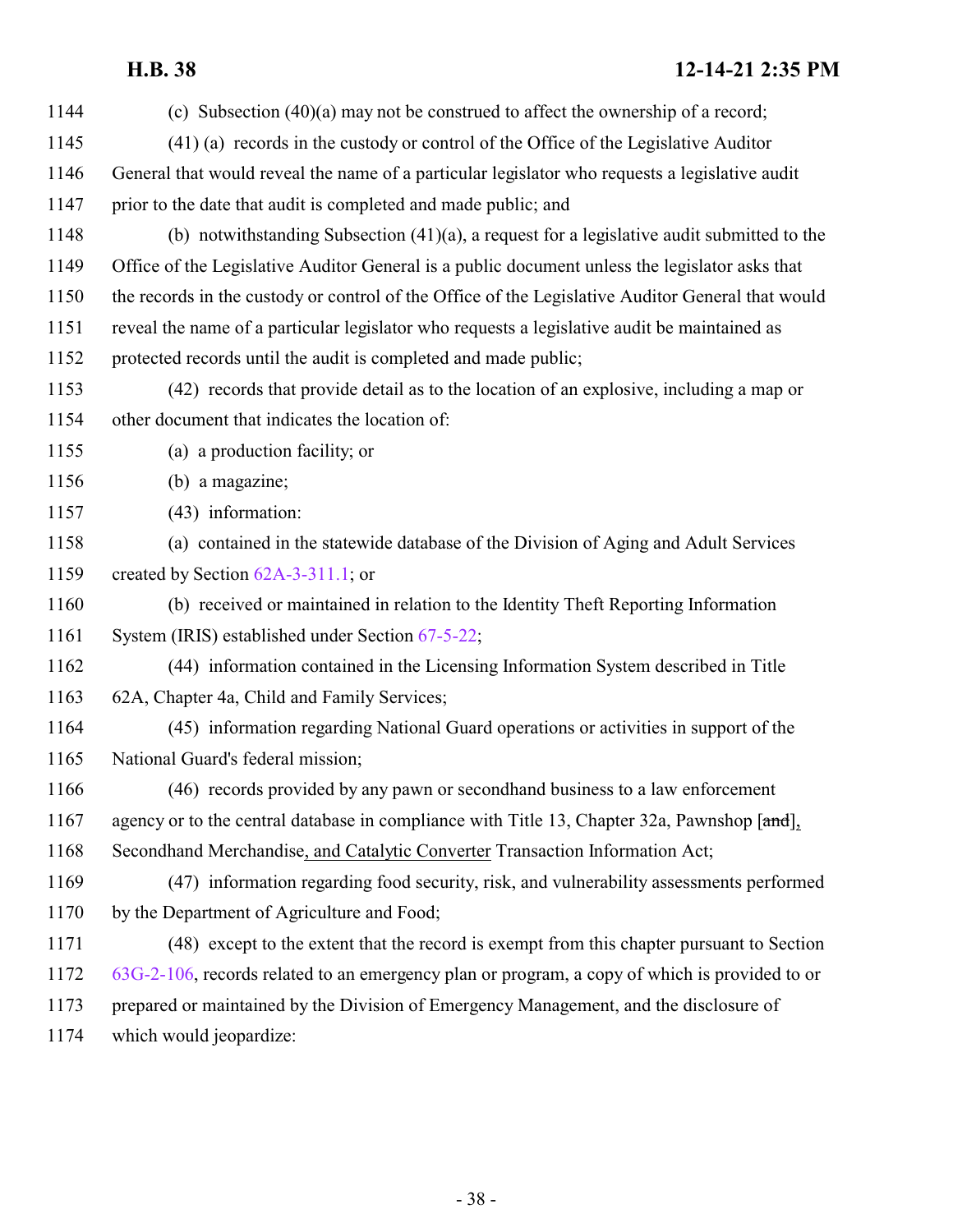| 1175 | (a) the safety of the general public; or                                                           |
|------|----------------------------------------------------------------------------------------------------|
| 1176 | (b) the security of:                                                                               |
| 1177 | (i) governmental property;                                                                         |
| 1178 | (ii) governmental programs; or                                                                     |
| 1179 | (iii) the property of a private person who provides the Division of Emergency                      |
| 1180 | Management information;                                                                            |
| 1181 | (49) records of the Department of Agriculture and Food that provides for the                       |
| 1182 | identification, tracing, or control of livestock diseases, including any program established under |
| 1183 | Title 4, Chapter 24, Utah Livestock Brand and Anti-Theft Act, or Title 4, Chapter 31, Control      |
| 1184 | of Animal Disease;                                                                                 |
| 1185 | $(50)$ as provided in Section 26-39-501:                                                           |
| 1186 | (a) information or records held by the Department of Health related to a complaint                 |
| 1187 | regarding a child care program or residential child care which the department is unable to         |
| 1188 | substantiate; and                                                                                  |
| 1189 | (b) information or records related to a complaint received by the Department of Health             |
| 1190 | from an anonymous complainant regarding a child care program or residential child care;            |
| 1191 | $(51)$ unless otherwise classified as public under Section $63G-2-301$ and except as               |
| 1192 | provided under Section 41-1a-116, an individual's home address, home telephone number, or          |
| 1193 | personal mobile phone number, if:                                                                  |
| 1194 | (a) the individual is required to provide the information in order to comply with a law,           |
| 1195 | ordinance, rule, or order of a government entity; and                                              |
| 1196 | (b) the subject of the record has a reasonable expectation that this information will be           |
| 1197 | kept confidential due to:                                                                          |
| 1198 | (i) the nature of the law, ordinance, rule, or order; and                                          |
| 1199 | (ii) the individual complying with the law, ordinance, rule, or order;                             |
| 1200 | (52) the portion of the following documents that contains a candidate's residential or             |
| 1201 | mailing address, if the candidate provides to the filing officer another address or phone number   |
| 1202 | where the candidate may be contacted:                                                              |
| 1203 | (a) a declaration of candidacy, a nomination petition, or a certificate of nomination,             |
| 1204 | described in Section 20A-9-201, 20A-9-202, 20A-9-203, 20A-9-404, 20A-9-405, 20A-9-408,             |
| 1205 | 20A-9-408.5, 20A-9-502, or 20A-9-601;                                                              |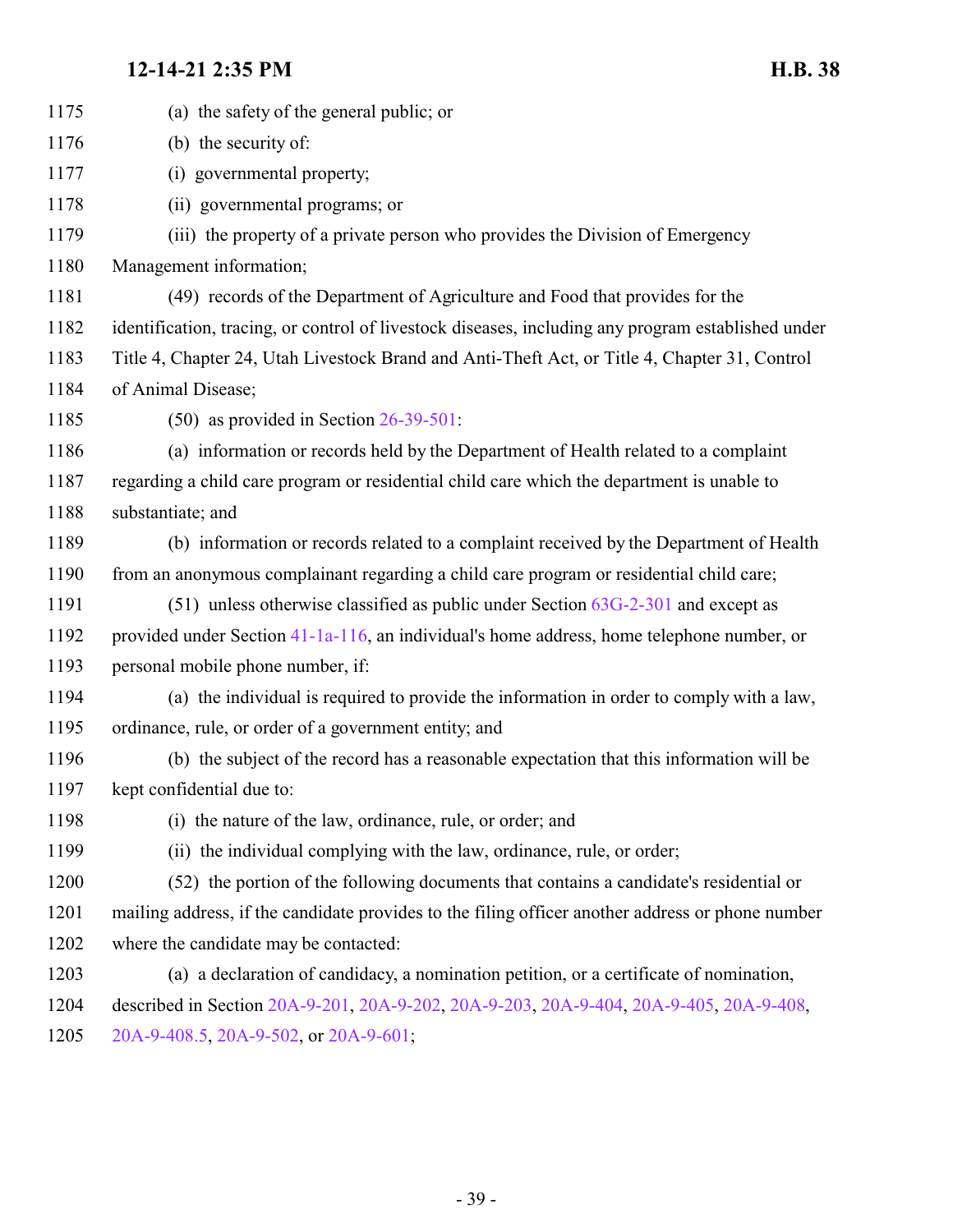(b) an affidavit of impecuniosity, described in Section [20A-9-201](http://le.utah.gov/UtahCode/SectionLookup.jsp?section=20a-9-201&session=2022GS); or (c) a notice of intent to gather signatures for candidacy, described in Section [20A-9-408](http://le.utah.gov/UtahCode/SectionLookup.jsp?section=20a-9-408&session=2022GS); (53) the name, home address, work addresses, and telephone numbers of an individual that is engaged in, or that provides goods or services for, medical or scientific research that is: (a) conducted within the state system of higher education, as defined in Section [53B-1-102](http://le.utah.gov/UtahCode/SectionLookup.jsp?section=53b-1-102&session=2022GS); and (b) conducted using animals; 1214 (54) in accordance with Section [78A-12-203](http://le.utah.gov/UtahCode/SectionLookup.jsp?section=78a-12-203&session=2022GS), any record of the Judicial Performance Evaluation Commission concerning an individual commissioner's vote on whether or not to recommend that the voters retain a judge including information disclosed under Subsection [78A-12-203](http://le.utah.gov/UtahCode/SectionLookup.jsp?section=78a-12-203&session=2022GS)(5)(e); (55) information collected and a report prepared by the Judicial Performance Evaluation Commission concerning a judge, unless Section [20A-7-702](http://le.utah.gov/UtahCode/SectionLookup.jsp?section=20a-7-702&session=2022GS) or Title 78A, Chapter 12, Judicial Performance Evaluation Commission Act, requires disclosure of, or makes public, the information or report; (56) records provided or received by the Public Lands Policy Coordinating Office in furtherance of any contract or other agreement made in accordance with Section [63L-11-202](http://le.utah.gov/UtahCode/SectionLookup.jsp?section=63l-11-202&session=2022GS); (57) information requested by and provided to the 911 Division under Section [63H-7a-302](http://le.utah.gov/UtahCode/SectionLookup.jsp?section=63h-7a-302&session=2022GS); (58) in accordance with Section [73-10-33](http://le.utah.gov/UtahCode/SectionLookup.jsp?section=73-10-33&session=2022GS): (a) a management plan for a water conveyance facility in the possession of the Division of Water Resources or the Board of Water Resources; or (b) an outline of an emergency response plan in possession of the state or a county or municipality; (59) the following records in the custody or control of the Office of Inspector General of Medicaid Services, created in Section [63A-13-201](http://le.utah.gov/UtahCode/SectionLookup.jsp?section=63a-13-201&session=2022GS): (a) records that would disclose information relating to allegations of personal misconduct, gross mismanagement, or illegal activity of a person if the information or allegation cannot be corroborated by the Office of Inspector General of Medicaid Services through other documents or evidence, and the records relating to the allegation are not relied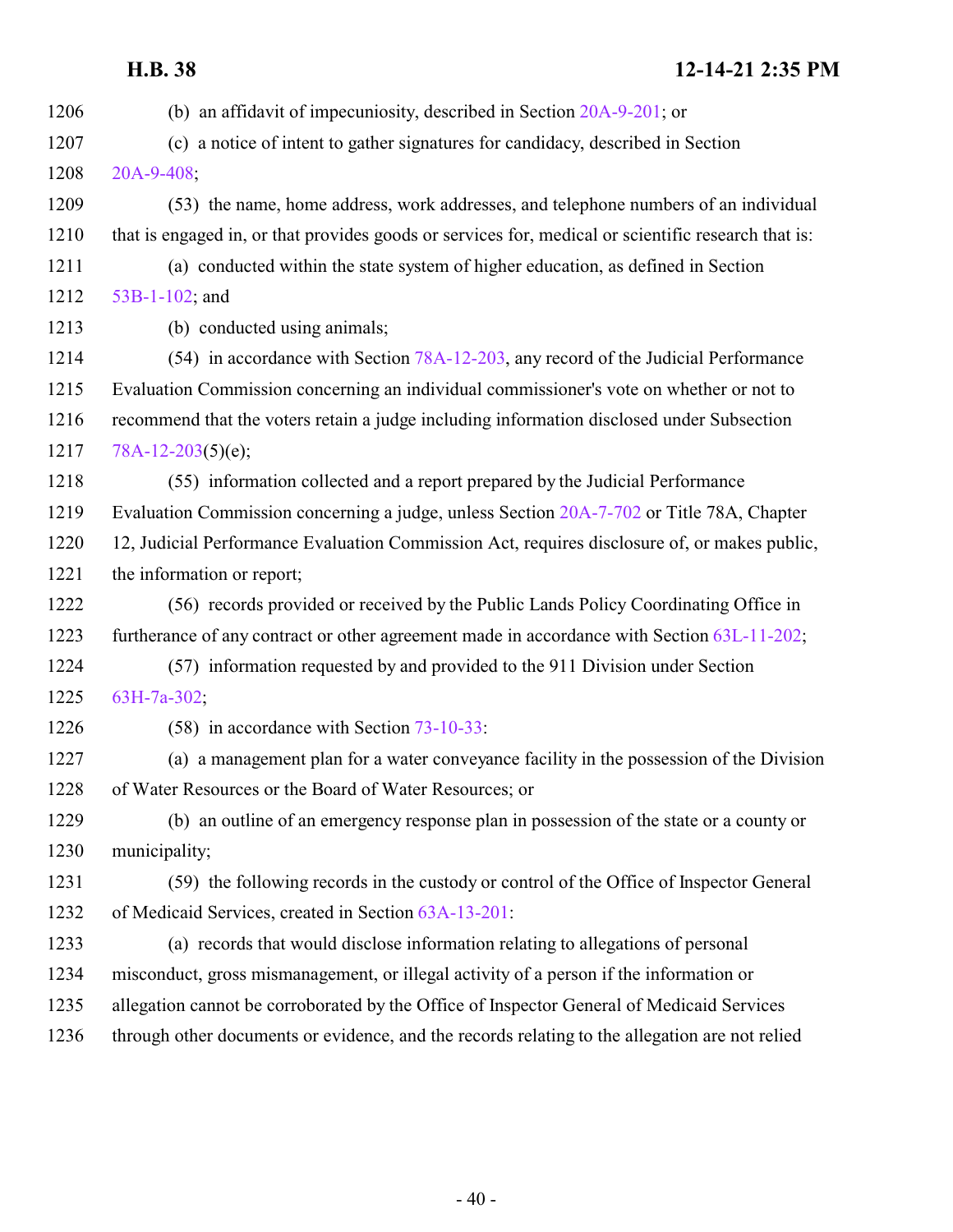upon by the Office of Inspector General of Medicaid Services in preparing a final investigation report or final audit report; (b) records and audit workpapers to the extent they would disclose the identity of a person who, during the course of an investigation or audit, communicated the existence of any Medicaid fraud, waste, or abuse, or a violation or suspected violation of a law, rule, or regulation adopted under the laws of this state, a political subdivision of the state, or any recognized entity of the United States, if the information was disclosed on the condition that the identity of the person be protected; (c) before the time that an investigation or audit is completed and the final investigation or final audit report is released, records or drafts circulated to a person who is not an employee or head of a governmental entity for the person's response or information; (d) records that would disclose an outline or part of any investigation, audit survey plan, or audit program; or (e) requests for an investigation or audit, if disclosure would risk circumvention of an investigation or audit; (60) records that reveal methods used by the Office of Inspector General of Medicaid Services, the fraud unit, or the Department of Health, to discover Medicaid fraud, waste, or abuse; (61) information provided to the Department of Health or the Division of Occupational and Professional Licensing under Subsections [58-67-304](http://le.utah.gov/UtahCode/SectionLookup.jsp?section=58-67-304&session=2022GS)(3) and (4) and Subsections [58-68-304](http://le.utah.gov/UtahCode/SectionLookup.jsp?section=58-68-304&session=2022GS)(3) and (4); (62) a record described in Section [63G-12-210](http://le.utah.gov/UtahCode/SectionLookup.jsp?section=63g-12-210&session=2022GS); (63) captured plate data that is obtained through an automatic license plate reader system used by a governmental entity as authorized in Section [41-6a-2003](http://le.utah.gov/UtahCode/SectionLookup.jsp?section=41-6a-2003&session=2022GS); (64) any record in the custody of the Utah Office for Victims of Crime relating to a victim, including: (a) a victim's application or request for benefits; (b) a victim's receipt or denial of benefits; and (c) any administrative notes or records made or created for the purpose of, or used to, evaluate or communicate a victim's eligibility for or denial of benefits from the Crime Victim Reparations Fund;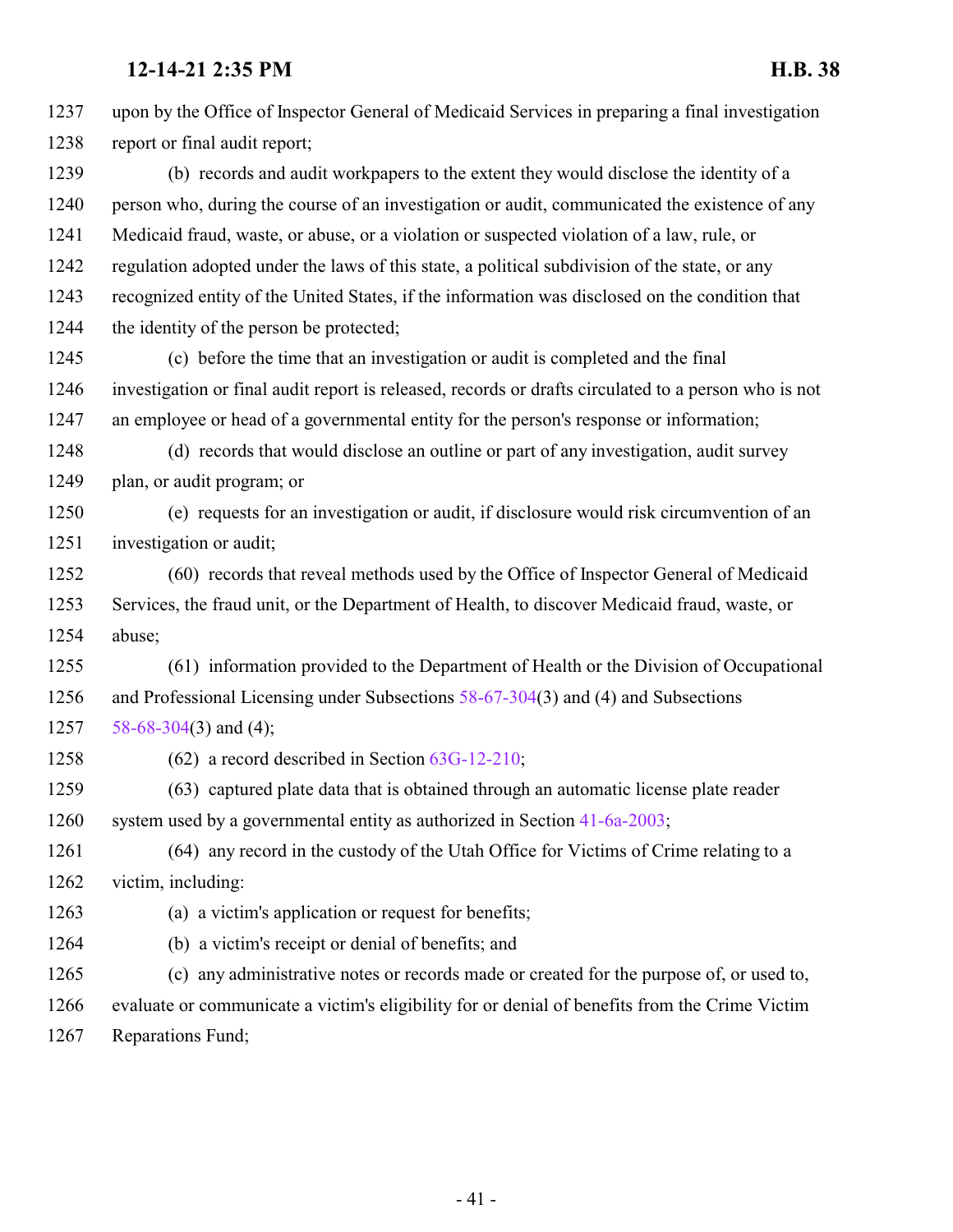| 1268 | (65) an audio or video recording created by a body-worn camera, as that term is                |
|------|------------------------------------------------------------------------------------------------|
| 1269 | defined in Section $77-7a-103$ , that records sound or images inside a hospital or health care |
| 1270 | facility as those terms are defined in Section 78B-3-403, inside a clinic of a health care     |
| 1271 | provider, as that term is defined in Section 78B-3-403, or inside a human service program as   |
| 1272 | that term is defined in Section $62A-2-101$ , except for recordings that:                      |
| 1273 | (a) depict the commission of an alleged crime;                                                 |
| 1274 | (b) record any encounter between a law enforcement officer and a person that results in        |
| 1275 | death or bodily injury, or includes an instance when an officer fires a weapon;                |
| 1276 | (c) record any encounter that is the subject of a complaint or a legal proceeding against      |
| 1277 | a law enforcement officer or law enforcement agency;                                           |
| 1278 | (d) contain an officer involved critical incident as defined in Subsection                     |
| 1279 | 76-2-408(1)(f); or                                                                             |
| 1280 | (e) have been requested for reclassification as a public record by a subject or                |
| 1281 | authorized agent of a subject featured in the recording;                                       |
| 1282 | (66) a record pertaining to the search process for a president of an institution of higher     |
| 1283 | education described in Section 53B-2-102, except for application materials for a publicly      |
| 1284 | announced finalist;                                                                            |
| 1285 | $(67)$ an audio recording that is:                                                             |
| 1286 | (a) produced by an audio recording device that is used in conjunction with a device or         |
| 1287 | piece of equipment designed or intended for resuscitating an individual or for treating an     |
| 1288 | individual with a life-threatening condition;                                                  |
| 1289 | (b) produced during an emergency event when an individual employed to provide law              |
| 1290 | enforcement, fire protection, paramedic, emergency medical, or other first responder service:  |
| 1291 | (i) is responding to an individual needing resuscitation or with a life-threatening            |
| 1292 | condition; and                                                                                 |
| 1293 | (ii) uses a device or piece of equipment designed or intended for resuscitating an             |
| 1294 | individual or for treating an individual with a life-threatening condition; and                |
| 1295 | (c) intended and used for purposes of training emergency responders how to improve             |
| 1296 | their response to an emergency situation;                                                      |
| 1297 | (68) records submitted by or prepared in relation to an applicant seeking a                    |
| 1298 | recommendation by the Research and General Counsel Subcommittee, the Budget                    |
|      |                                                                                                |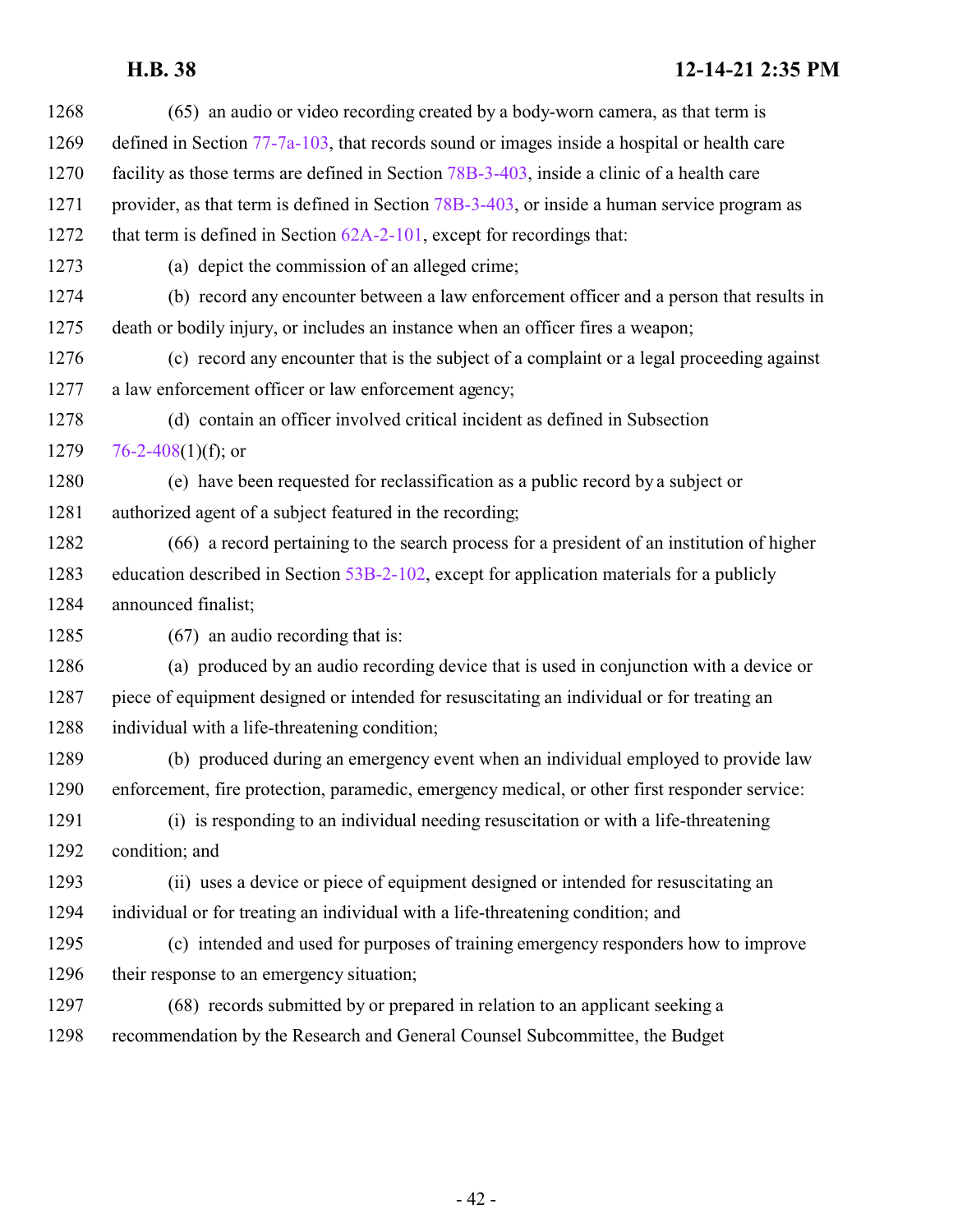| 1299 | Subcommittee, or the Audit Subcommittee, established under Section 36-12-8, for an                |
|------|---------------------------------------------------------------------------------------------------|
| 1300 | employment position with the Legislature;                                                         |
| 1301 | (69) work papers as defined in Section $31A-2-204$ ;                                              |
| 1302 | (70) a record made available to Adult Protective Services or a law enforcement agency             |
| 1303 | under Section 61-1-206;                                                                           |
| 1304 | (71) a record submitted to the Insurance Department in accordance with Section                    |
| 1305 | $31A-37-201$ ;                                                                                    |
| 1306 | $(72)$ a record described in Section 31A-37-503;                                                  |
| 1307 | (73) any record created by the Division of Occupational and Professional Licensing as             |
| 1308 | a result of Subsection 58-37f-304(5) or 58-37f-702(2)(a)(ii);                                     |
| 1309 | $(74)$ a record described in Section 72-16-306 that relates to the reporting of an injury         |
| 1310 | involving an amusement ride;                                                                      |
| 1311 | (75) except as provided in Subsection $63G-2-305.5(1)$ , the signature of an individual           |
| 1312 | on a political petition, or on a request to withdraw a signature from a political petition,       |
| 1313 | including a petition or request described in the following titles:                                |
| 1314 | (a) Title 10, Utah Municipal Code;                                                                |
| 1315 | (b) Title 17, Counties;                                                                           |
| 1316 | (c) Title 17B, Limited Purpose Local Government Entities - Local Districts;                       |
| 1317 | (d) Title 17D, Limited Purpose Local Government Entities - Other Entities; and                    |
| 1318 | (e) Title 20A, Election Code;                                                                     |
| 1319 | (76) except as provided in Subsection $63G-2-305.5(2)$ , the signature of an individual in        |
| 1320 | a voter registration record;                                                                      |
| 1321 | (77) except as provided in Subsection $63G-2-305.5(3)$ , any signature, other than a              |
| 1322 | signature described in Subsection (75) or (76), in the custody of the lieutenant governor or a    |
| 1323 | local political subdivision collected or held under, or in relation to, Title 20A, Election Code; |
| 1324 | (78) a Form I-918 Supplement B certification as described in Title 77, Chapter 38, Part           |
| 1325 | 5, Victims Guidelines for Prosecutors Act;                                                        |
| 1326 | (79) a record submitted to the Insurance Department under Subsection                              |
| 1327 | $31A-48-103(1)(b);$                                                                               |
| 1328 | (80) personal information, as defined in Section $63G-26-102$ , to the extent disclosure is       |
| 1329 | prohibited under Section 63G-26-103;                                                              |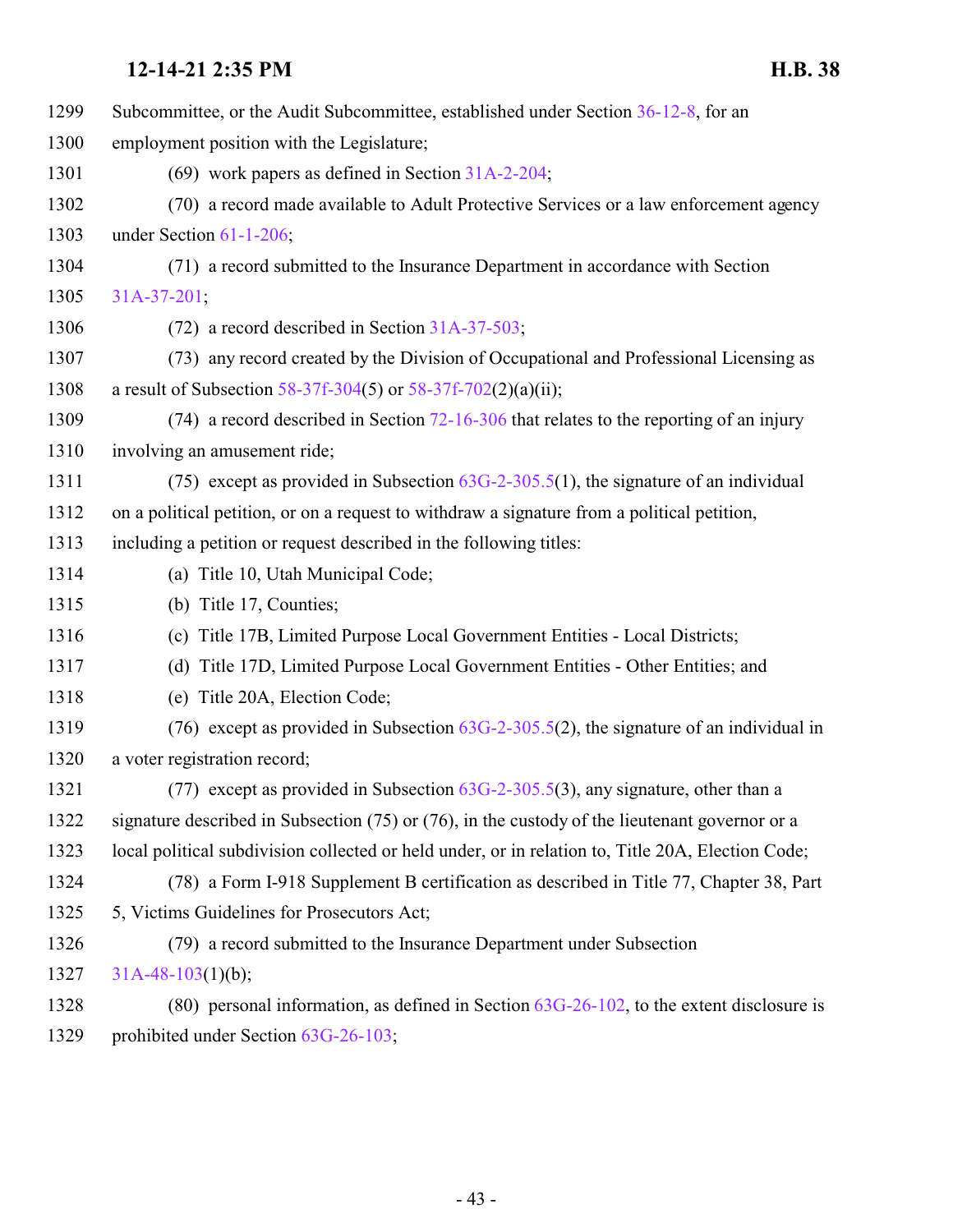<span id="page-43-0"></span>

| 1330 | (81) (a) an image taken of an individual during the process of booking the individual         |
|------|-----------------------------------------------------------------------------------------------|
| 1331 | into jail, unless:                                                                            |
| 1332 | (i) the individual is convicted of a criminal offense based upon the conduct for which        |
| 1333 | the individual was incarcerated at the time the image was taken;                              |
| 1334 | (ii) a law enforcement agency releases or disseminates the image after determining            |
| 1335 | that:                                                                                         |
| 1336 | (A) the individual is a fugitive or an imminent threat to an individual or to public          |
| 1337 | safety; and                                                                                   |
| 1338 | (B) releasing or disseminating the image will assist in apprehending the individual or        |
| 1339 | reducing or eliminating the threat; or                                                        |
| 1340 | (iii) a judge orders the release or dissemination of the image based on a finding that the    |
| 1341 | release or dissemination is in furtherance of a legitimate law enforcement interest.          |
| 1342 | $(82)$ a record:                                                                              |
| 1343 | (a) concerning an interstate claim to the use of waters in the Colorado River system;         |
| 1344 | (b) relating to a judicial proceeding, administrative proceeding, or negotiation with a       |
| 1345 | representative from another state or the federal government as provided in Section            |
| 1346 | $63M-14-205$ ; and                                                                            |
| 1347 | (c) the disclosure of which would:                                                            |
| 1348 | (i) reveal a legal strategy relating to the state's claim to the use of the water in the      |
| 1349 | Colorado River system;                                                                        |
| 1350 | (ii) harm the ability of the Colorado River Authority of Utah or river commissioner to        |
| 1351 | negotiate the best terms and conditions regarding the use of water in the Colorado River      |
| 1352 | system; or                                                                                    |
| 1353 | (iii) give an advantage to another state or to the federal government in negotiations         |
| 1354 | regarding the use of water in the Colorado River system; and                                  |
| 1355 | $(83)$ any part of an application described in Section $63N-16-201$ that the Governor's       |
| 1356 | Office of Economic Opportunity determines is nonpublic, confidential information that if      |
| 1357 | disclosed would result in actual economic harm to the applicant, but this Subsection (83) may |
| 1358 | not be used to restrict access to a record evidencing a final contract or approval decision.  |
| 1359 | Section 25. Section 67-5-37 is amended to read:                                               |
| 1360 | 67-5-37. Multi-agency joint strike force -- Joint Organized Retail Crime Unit.                |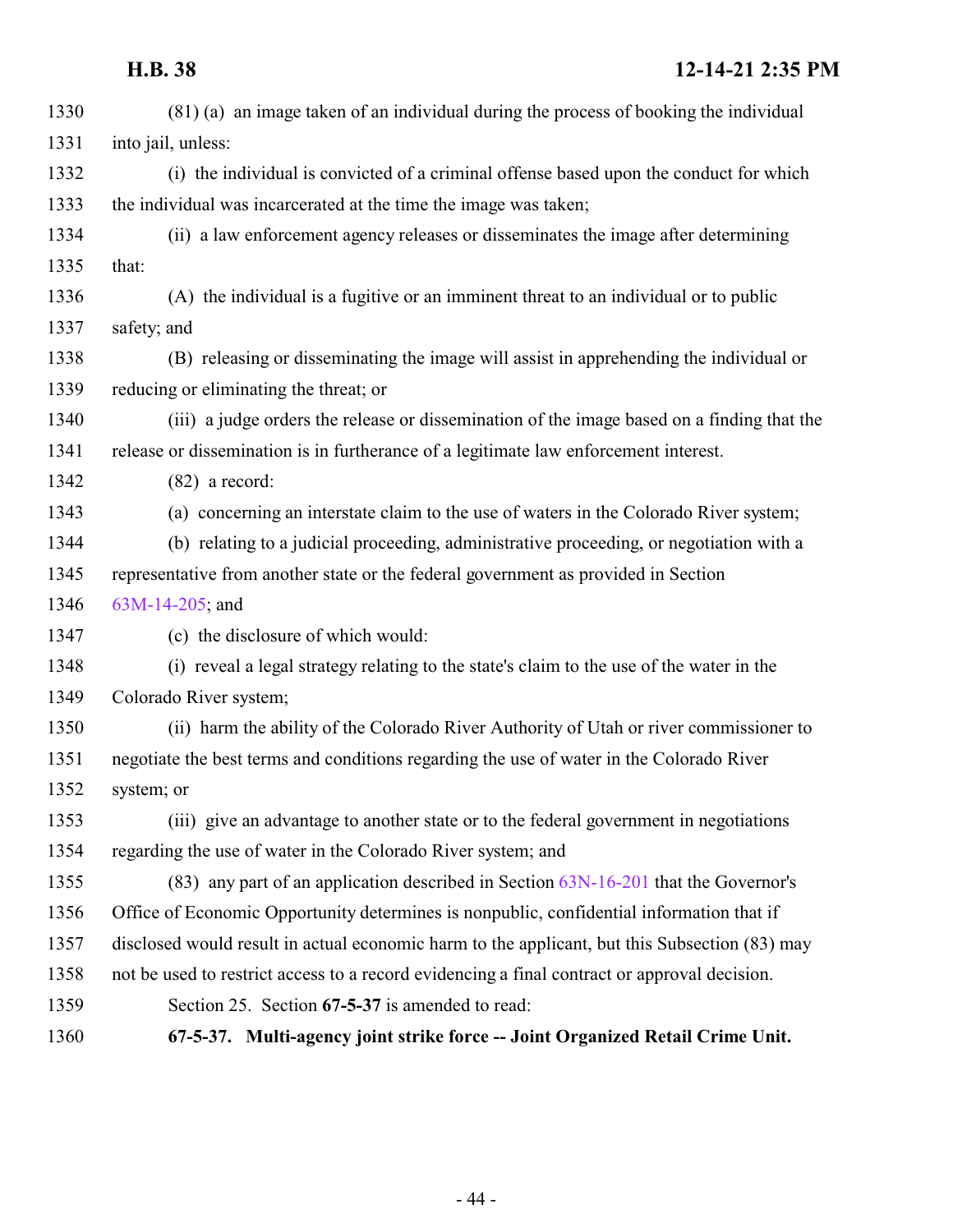<span id="page-44-0"></span>

| 1361 | (1) The Office of the Attorney General and the Department of Public Safety shall                          |
|------|-----------------------------------------------------------------------------------------------------------|
| 1362 | create and coordinate the operation of a multi-agency joint strike force to combat criminal               |
| 1363 | activity that may have a negative impact on the state's economy.                                          |
| 1364 | (2) The attorney general and the Department of Public Safety shall invite federal, state,                 |
| 1365 | and local law enforcement personnel to participate in the joint strike force to more effectively          |
| 1366 | utilize their combined skills, expertise, and resources.                                                  |
| 1367 | (3) The joint strike force shall focus the joint strike force's efforts on detecting,                     |
| 1368 | investigating, deterring, and eradicating criminal activity, described in Subsection (1), within          |
| 1369 | the state, including organized retail crime, antitrust violations, intellectual property rights           |
| 1370 | violations, gambling, and the purchase of stolen goods for the purpose of reselling the stolen            |
| 1371 | goods for profit.                                                                                         |
| 1372 | (4) In conjunction with the joint strike force, the Office of the Attorney General and the                |
| 1373 | Department of Public Safety shall establish the Joint Organized Retail Crime Unit for the                 |
| 1374 | purpose of:                                                                                               |
| 1375 | (a) investigating, apprehending, and prosecuting individuals or entities that participate                 |
| 1376 | in the purchase, sale, or distribution of stolen property; and                                            |
| 1377 | (b) targeting individuals or entities that commit theft and other property crimes for                     |
| 1378 | financial gain.                                                                                           |
| 1379 | (5) (a) The joint strike force shall provide an annual report to the Law Enforcement and                  |
| 1380 | Criminal Justice Interim Committee before December 1 that describes the joint strike force's              |
| 1381 | activities and any recommendations for modifications to this section.                                     |
| 1382 | (b) The report described in Subsection $(5)(a)$ shall include the number of catalytic                     |
| 1383 | converter thefts and arrests in Utah for the preceding calendar year, if reasonably available.            |
| 1384 | Section 26. Section 76-6-408 is amended to read:                                                          |
| 1385 | 76-6-408. Receiving stolen property -- Duties of pawnbrokers, secondhand                                  |
| 1386 | businesses, coin dealers, and catalytic converter purchasers.                                             |
| 1387 | $(1)$ As used in this section:                                                                            |
| 1388 | "Catalytic converter purchaser" means the same as that term is defined in<br>(a)                          |
| 1389 | $13 - 32a - 102$ .                                                                                        |
| 1390 | (b) "Coin dealer" means the same as that term is defined in Section 13-32a-102.                           |
| 1391 | $\left[\frac{1}{2}\right]$ (c) "Pawnbroker" means the same as that term is defined in Section 13-32a-102. |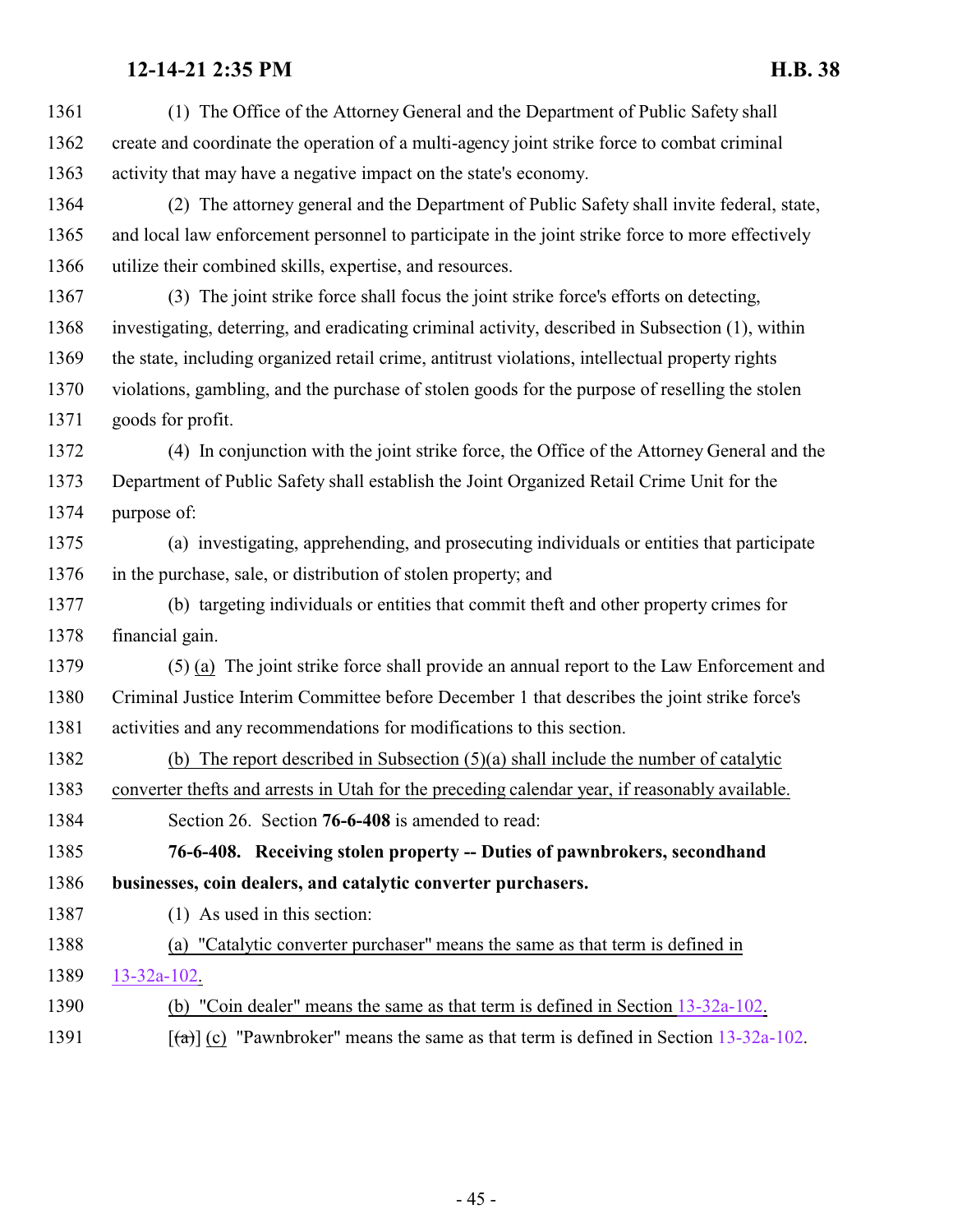| 1392 | $[\theta]$ (d) "Receives" means acquiring possession, control, title, or lending on the            |
|------|----------------------------------------------------------------------------------------------------|
| 1393 | security of the property.                                                                          |
| 1394 | "Scrap metal processor" means the same as that term is defined in Section<br>(e)                   |
| 1395 | 76-6-1402.                                                                                         |
| 1396 | (2) A person commits theft if the person receives, retains, or disposes of the property of         |
| 1397 | another knowing that the property is stolen, or believing that the property is probably stolen, or |
| 1398 | who conceals, sells, withholds, or aids in concealing, selling, or withholding the property from   |
| 1399 | the owner, knowing or believing the property to be stolen, intending to deprive the owner of the   |
| 1400 | property.                                                                                          |
| 1401 | The knowledge or belief required for Subsection $(2)$ is presumed in the case of an<br>(3)         |
| 1402 | actor who:                                                                                         |
| 1403 | (a) is found in possession or control of other property stolen on a separate occasion;             |
| 1404 | (b) has received other stolen property within the year preceding the receiving offense             |
| 1405 | charged;                                                                                           |
| 1406 | (c) is a pawnbroker or person who:                                                                 |
| 1407 | (i) has or operates a business dealing in or collecting used or second hand merchandise            |
| 1408 | or personal property, or an agent, employee, or representative of a pawnbroker or person who       |
| 1409 | buys, receives, or obtains property; and                                                           |
| 1410 | (ii) (A) has not completely and accurately documented the information required under               |
| 1411 | Section 13-32a-104; or                                                                             |
| 1412 | (B) is found in possession of merchandise or personal property that violates Subsection            |
| 1413 | 13-32a-104(2); $[\text{or}]$                                                                       |
| 1414 | (d) is a coin dealer or an employee of the coin dealer $\sqrt{a}$ as defined in Section            |
| 1415 | 13-32a-102] who does not comply with the requirements of Section 13-32a-104.5[.]; or               |
| 1416 | (e) is a catalytic converter purchaser who does not substantially comply with the                  |
| 1417 | material requirements of Section 13-32a-104.7.                                                     |
| 1418 | (4) (a) A pawnbroker or person who has or operates a business dealing in or collecting             |
| 1419 | used or secondhand merchandise or personal property, and [every] an agent, employee, or            |
| 1420 | representative of a pawnbroker or person who fails to comply with Subsection (3) is presumed       |
| 1421 | to have bought, received, or obtained the property knowing the property [to have been] was         |
| 1422 | stolen or unlawfully obtained. [This]                                                              |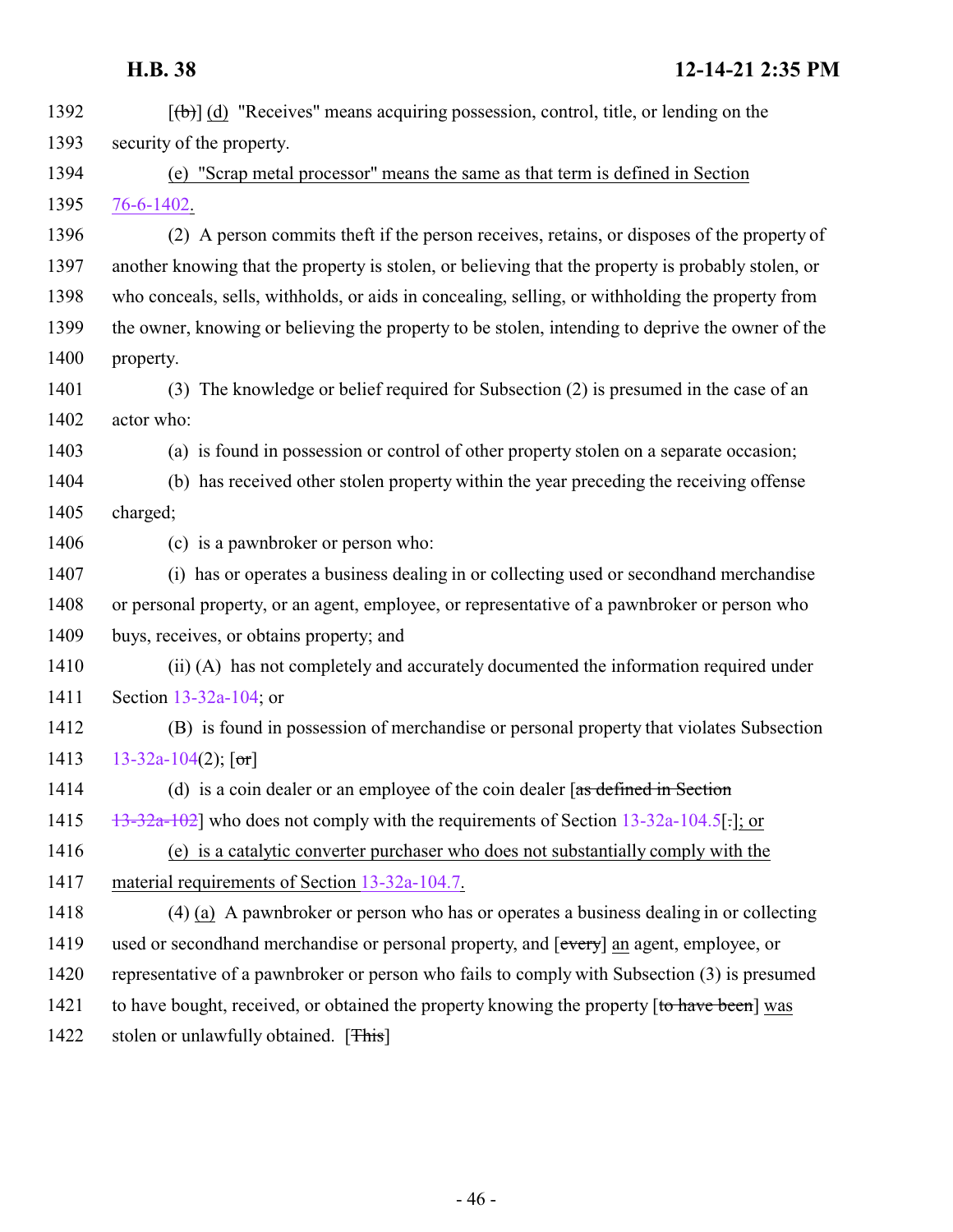<span id="page-46-0"></span>

| 1423 | (b) A catalytic converter purchaser or an agent, employee, or representative of the                           |
|------|---------------------------------------------------------------------------------------------------------------|
| 1424 | catalytic converter purchaser who fails to comply with Subsection (3) is presumed to have                     |
| 1425 | bought, received, or obtained the property knowing the property was stolen or unlawfully                      |
| 1426 | obtained.                                                                                                     |
| 1427 | (c) The presumption in Subsection $(4)(a)$ or $(b)$ may be rebutted by proof.                                 |
| 1428 | $(5)$ [When,] The burden is on the defendant to show that the property bought, received,                      |
| 1429 | or obtained was not stolen if, in a prosecution under this section, it appears from the evidence              |
| 1430 | that:                                                                                                         |
| 1431 | (a) (i) the defendant was a pawnbroker or a person who has or operates a business                             |
| 1432 | dealing in or collecting used or second hand merchandise or personal property, or was an agent,               |
| 1433 | employee, or representative of a pawnbroker or person[, that]; and                                            |
| 1434 | (ii) the defendant bought, received, concealed, or withheld the property without                              |
| 1435 | obtaining the information required in Subsection $(3)(c)$ or $(d)$ . then the burden shall be upon            |
| 1436 | the defendant to show that the property bought, received, or obtained was not stolen.]; or                    |
| 1437 | (b) (i) the defendant was a catalytic converter purchaser or was an agent, employee, or                       |
| 1438 | representative of a catalytic converter purchaser; and                                                        |
| 1439 | (ii) the defendant bought, received, concealed, or withheld the property without                              |
| 1440 | obtaining substantially all the information required in Subsection $(3)(e)$ .                                 |
| 1441 | (6) Unless acting as a catalytic converter purchaser, Subsections $(3)(c)$ , $(3)(e)$ , $(4)$ , and           |
| 1442 | (5) do not apply to scrap metal processors $\lceil \text{as defined in Section } 76-6-1402 \rceil$ .          |
| 1443 | Section 27. Section 76-6-412 is amended to read:                                                              |
| 1444 | 76-6-412. Theft -- Classification of offenses -- Action for treble damages.                                   |
| 1445 | (1) The ft of property and services as provided in this chapter is punishable:                                |
| 1446 | (a) as a second degree felony if the:                                                                         |
| 1447 | (i) value of the property or services is or exceeds $$5,000;$                                                 |
| 1448 | (ii) property stolen is a firearm or an operable motor vehicle; or                                            |
| 1449 | (iii) property is stolen from the person of another;                                                          |
| 1450 | (b) as a third degree felony if:                                                                              |
| 1451 | the value of the property or services is or exceeds $$1,500$ but is less than $$5,000$ ;<br>$\left( i\right)$ |
| 1452 | the property is a catalytic converter as defined under Section 76-6-1402;<br>(i)                              |
| 1453 | $[\overrightarrow{tii}]$ (iii) the value of the property or services is or exceeds \$500 and the actor has    |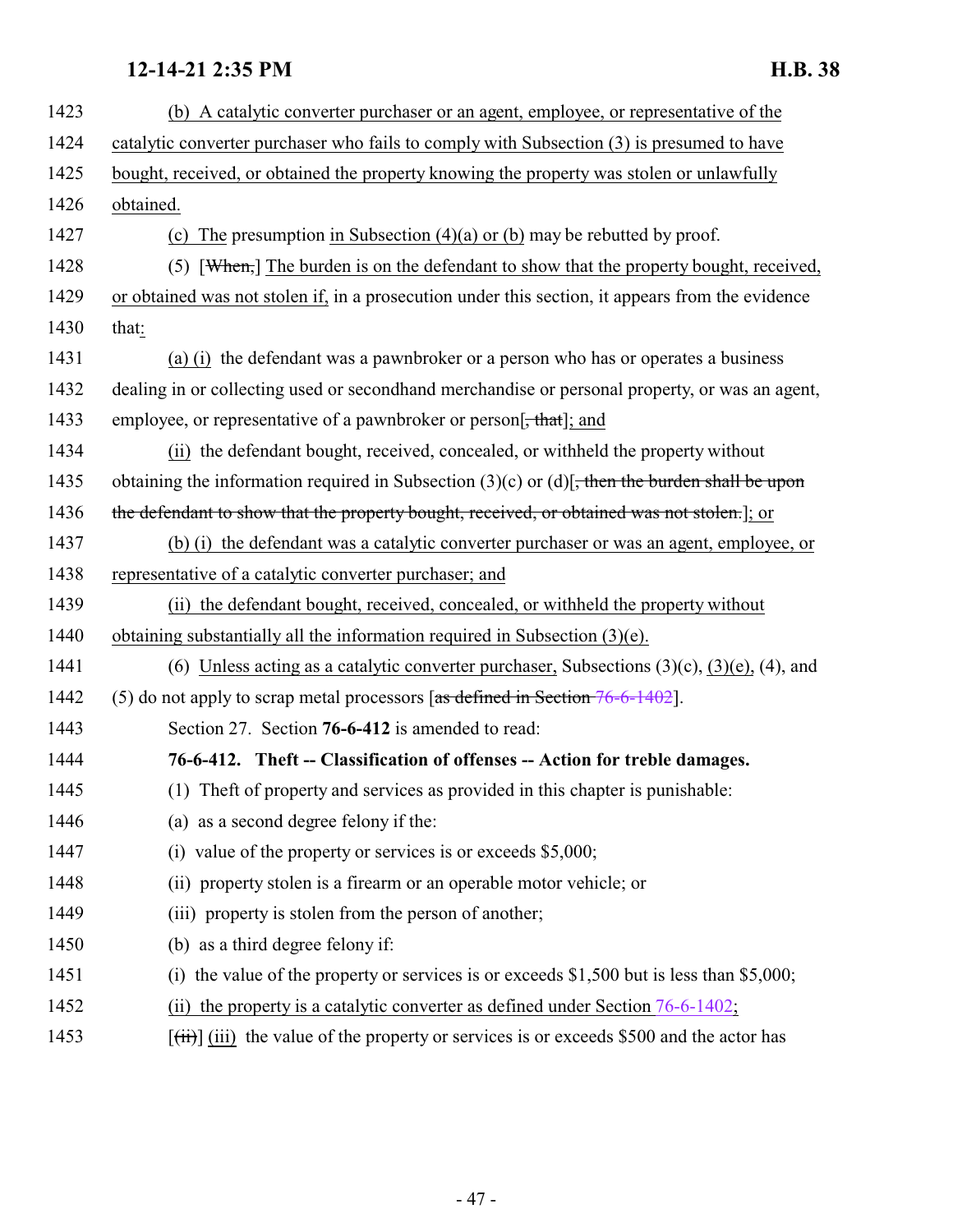- been twice before convicted of any of the following offenses, if each prior offense was
- committed within 10 years before the date of the current conviction or the date of the offense
- upon which the current conviction is based and at least one of those convictions is for a class A

misdemeanor:

(A) any theft, any robbery, or any burglary with intent to commit theft;

(B) any offense under Title 76, Chapter 6, Part 5, Fraud; or

- 1460 (C) any attempt to commit any offense under Subsection  $(1)(b)[\overrightarrow{(ii)}](\overrightarrow{ii})(A)$  or  $(B)$ ;
- 1461 (iii) (A) the value of property or services is or exceeds \$500 but is less than \$1,500;
- (B) the theft occurs on a property where the offender has committed any theft within 1463 the past five years; and
- (C) the offender has received written notice from the merchant prohibiting the offender 1465 from entering the property pursuant to Subsection [78B-3-108](#page-49-0)(4); or
- 1466  $\left[\frac{f(v)}{v}\right]$  (v) the actor has been previously convicted of a felony violation of any of the 1467 offenses listed in Subsections  $(1)(b)[\overrightarrow{tii}][\overrightarrow{iii})(A)$  through  $(1)(b)[\overrightarrow{tii}][\overrightarrow{iii})(C)$ , if the prior offense was committed within 10 years before the date of the current conviction or the date of the offense upon which the current conviction is based;
- (c) as a class A misdemeanor if:
- (i) the value of the property stolen is or exceeds \$500 but is less than \$1,500;
- 1472 (ii) (A) the value of property or services is less than \$500;
- (B) the theft occurs on a property where the offender has committed any theft within the past five years; and
- (C) the offender has received written notice from the merchant prohibiting the offender 1476 from entering the property pursuant to Subsection [78B-3-108](#page-49-0)(4); or
- (iii) the actor has been twice before convicted of any of the offenses listed in 1478 Subsections  $(1)(b)[(\overrightarrow{ii})](\overrightarrow{ii})(A)$  through  $(1)(b)[(\overrightarrow{ii})](\overrightarrow{ii})(C)$ , if each prior offense was committed within 10 years before the date of the current conviction or the date of the offense upon which 1480 the current conviction is based; or
- (d) as a class B misdemeanor if the value of the property stolen is less than \$500 and
- 1482 the theft is not an offense under Subsection  $(1)(c)$ .
- (2) Any individual who violates Subsection [76-6-408](#page-44-0)(2) or [76-6-413](http://le.utah.gov/UtahCode/SectionLookup.jsp?section=76-6-413&session=2022GS)(1), or commits theft of a stallion, mare, colt, gelding, cow, heifer, steer, ox, bull, calf, sheep, goat, mule, jack,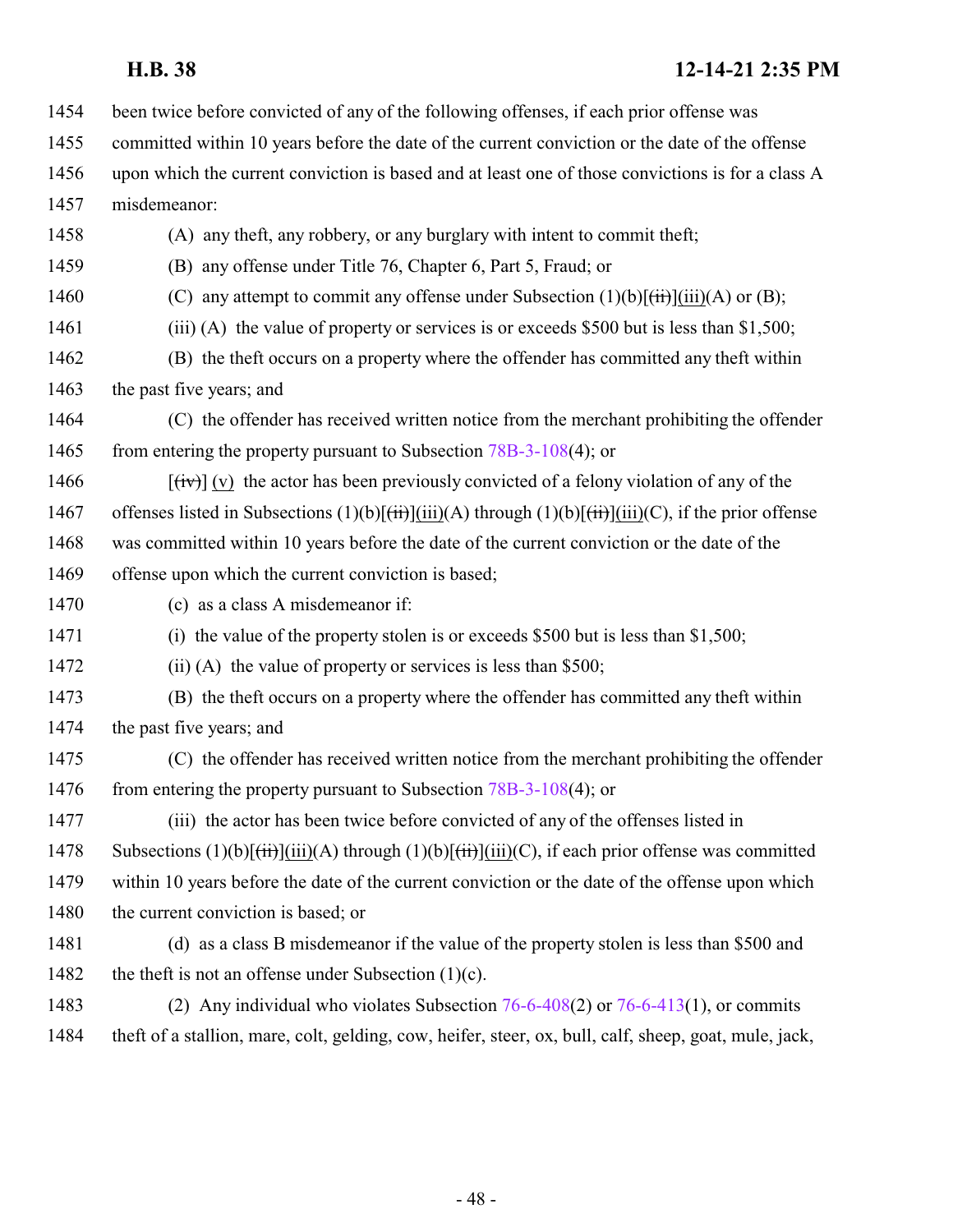<span id="page-48-0"></span> jenny, swine, poultry, or a fur-bearing animal raised for commercial purposes, or a livestock guardian dog, is civilly liable for three times the amount of actual damages, if any sustained by 1487 the plaintiff, and for costs of suit and reasonable attorney fees. Section 28. Section **76-6-1406** is amended to read: **76-6-1406. Restrictions on the purchase of regulated metal -- Exemption.** (1) A dealer may conduct purchase transactions involving regulated metal only between the hours of 6 a.m. and 7 p.m. (2) Except when the dealer pays a government entity by check for regulated metal, the dealer may not purchase any of the following regulated metal without obtaining and keeping on file reasonable documentation that the seller is an employee, agent, or contractor of a governmental entity who is authorized to sell the item of regulated metal property on behalf of 1496 the governmental entity: (a) a manhole cover or sewer grate; (b) an electric light pole; or (c) a guard rail. (3) (a) A dealer may not purchase suspect metal without obtaining the information under Subsection (3)(b) identifying the owner of the suspect metal. (b) The owner of the suspect metal shall provide in writing: (i) the owner's telephone number; (ii) the owner's business or residential address, which may not be a post box; (iii) a copy of the owner's driver license; and (iv) a signed statement that the person is the lawful owner of the suspect metal and authorizes the seller, identified by name, to sell the suspect metal. (c) The dealer shall keep the identifying information provided in Subsection (3)(b) on file for not less than one year. (4) Transactions with businesses that have an established account with the dealer are exempt from the requirements of Subsections (2) and (3) if the business holds a valid business license, and: (a) (i) the dealer has on file a statement from the business identifying those employees authorized to sell all metals to the dealer; and (ii) the dealer conducts regulated metal transactions only with those identified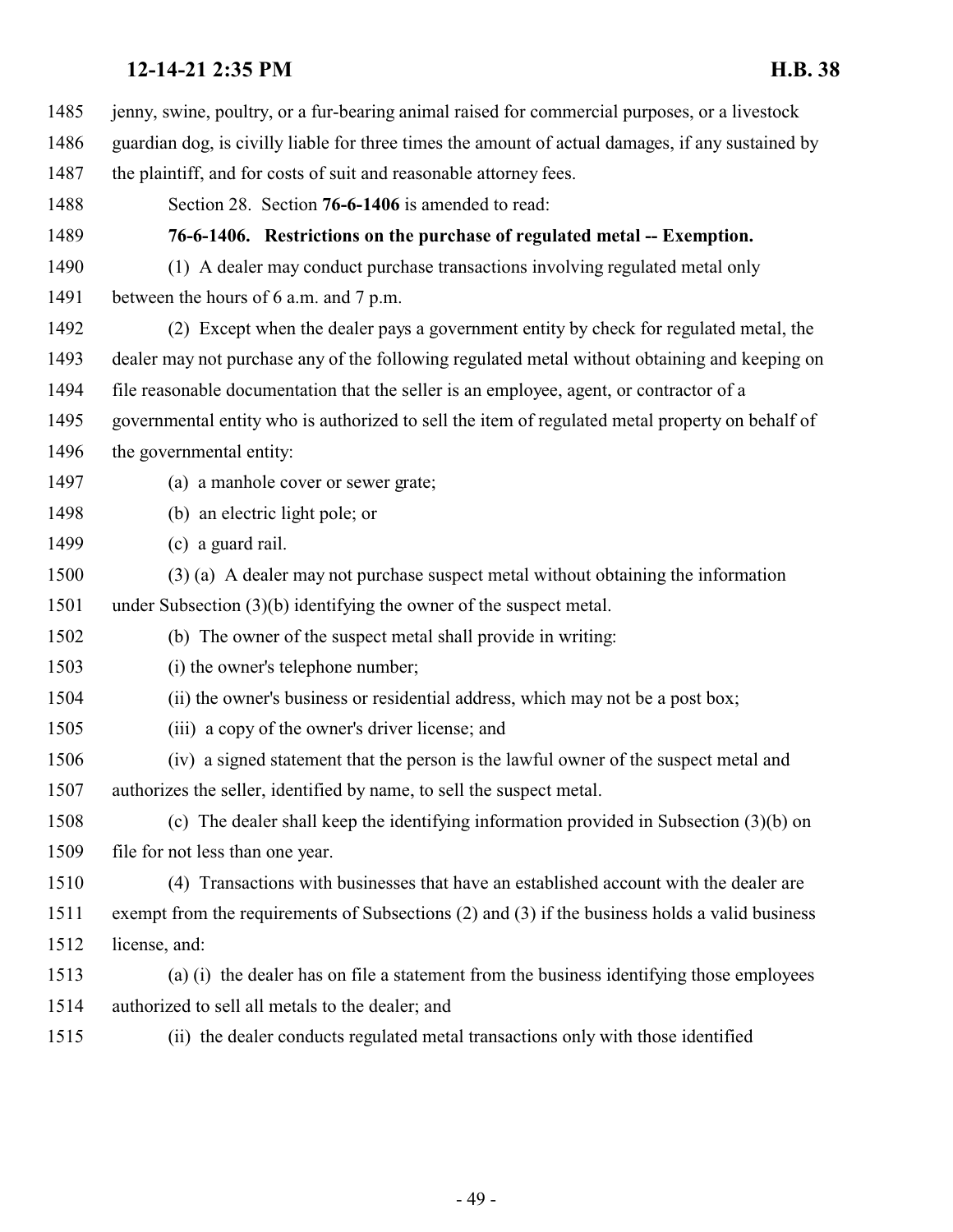<span id="page-49-0"></span>

| 1516 | employees of the business and records the name of the employee when recording the                                 |
|------|-------------------------------------------------------------------------------------------------------------------|
| 1517 | transaction;                                                                                                      |
| 1518 | (b) the dealer has on file reasonable documentation from the business that any person                             |
| 1519 | verified as representing the business as an employee, and whom the dealer has verified is an                      |
| 1520 | employee, may sell regulated metal; or                                                                            |
| 1521 | (c) the dealer makes payment for regulated metal purchased from a person by issuing a                             |
| 1522 | check to the business employing the seller.                                                                       |
| 1523 | (5) If a dealer is a catalytic converter purchaser as defined in Section $13-32a-102$ , the                       |
| 1524 | dealer shall comply with the requirements in Title 13, Chapter 32a, Pawnshop, Secondhand                          |
| 1525 | Merchandise, and Catalytic Converter Transaction Information Act.                                                 |
| 1526 | Section 29. Section 78B-3-108 is amended to read:                                                                 |
| 1527 | 78B-3-108. Shoplifting -- Merchant's rights -- Civil liability for shoplifting by                                 |
| 1528 | adult or minor -- Criminal conviction not a prerequisite for civil liability -- Written notice                    |
| 1529 | required for penalty demand.                                                                                      |
| 1530 | (1) As used in this section:                                                                                      |
| 1531 | (a) "Merchandise" has the same meaning as provided in Section $76-6-601$ .                                        |
| 1532 | (b) "Merchant" has the same meaning as provided in Section $76-6-601$ .                                           |
| 1533 | (c) "Minor" has the same meaning as provided in Section $76-6-601$ .                                              |
| 1534 | (d) "Premises" has the same meaning as "retail mercantile establishment" found in                                 |
| 1535 | Section 76-6-601.                                                                                                 |
| 1536 | (2) (a) A merchant may request an individual on the merchant's premises to place or                               |
| 1537 | keep in full view any merchandise the individual may have removed, or which the merchant                          |
| 1538 | has reason to believe the individual may have removed, from its place of display or elsewhere,                    |
| 1539 | whether for examination, purchase, or for any other reasonable purpose.                                           |
| 1540 | (b) The merchant may not be criminally or civilly liable for having made the request.                             |
| 1541 | (3) (a) A merchant who has reason to believe that an individual has committed any of                              |
| 1542 | the offenses listed in Subsection 76-6-412(1)(b) $\overrightarrow{f}$ (iii)(A), (B), or (C) and that the merchant |
| 1543 | can recover the merchandise by taking the individual into custody and detaining the individual                    |
| 1544 | may, for the purpose of attempting to recover the merchandise or for the purpose of informing                     |
| 1545 | a peace officer of the circumstances of the detention, take the individual into custody and                       |
| 1546 | detain the individual in a reasonable manner and for a reasonable length of time.                                 |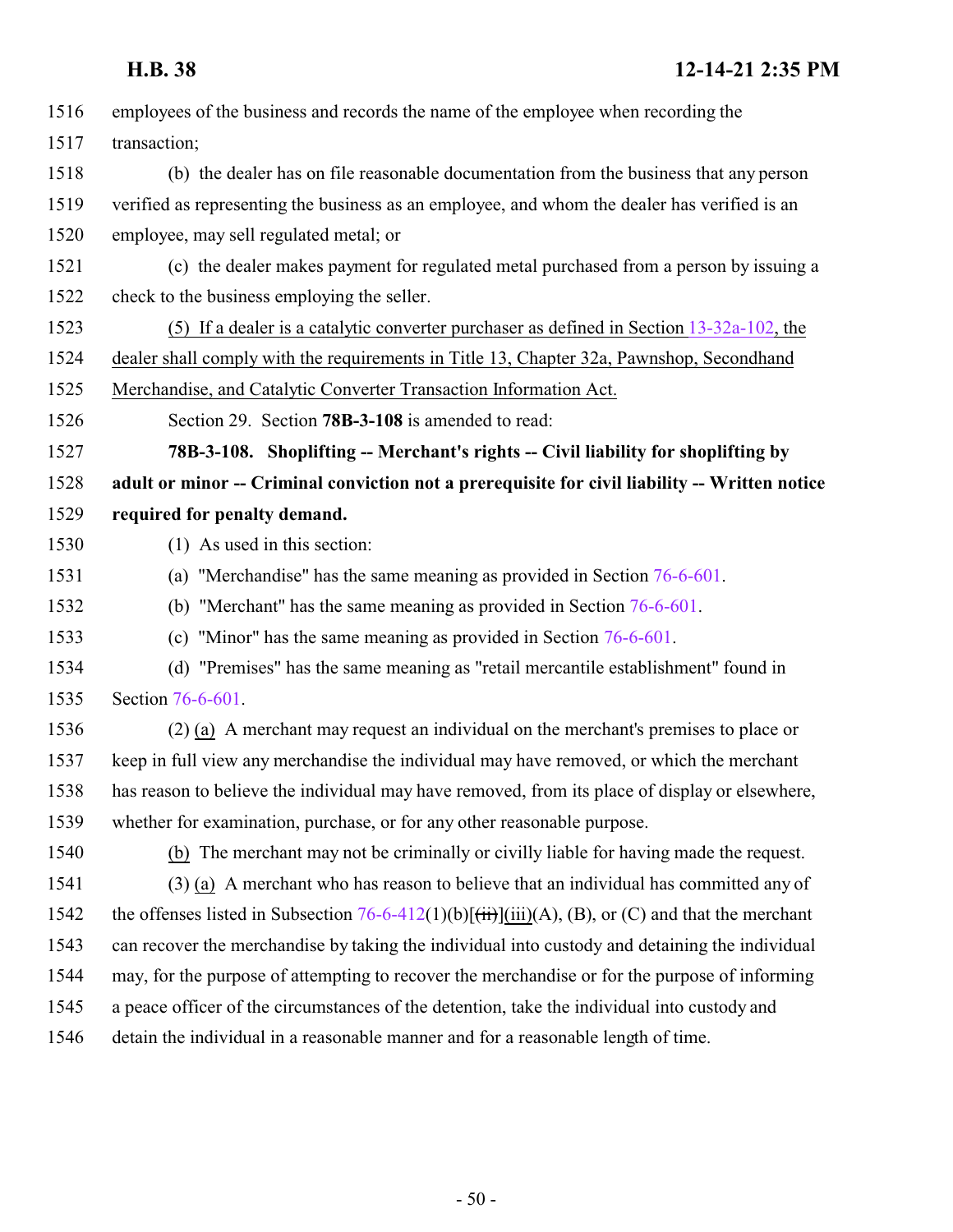| 1547 | (b) Neither the merchant nor the merchant's employee may be criminally or civilly                                |
|------|------------------------------------------------------------------------------------------------------------------|
| 1548 | liable for false arrest, false imprisonment, slander, or unlawful detention or for any other type                |
| 1549 | of claim or action unless the custody and detention are unreasonable under all the                               |
| 1550 | circumstances.                                                                                                   |
| 1551 | (4) (a) A merchant may prohibit an individual who has committed any of the offenses                              |
| 1552 | listed in Subsection $76-6-412(1)(b)[(iii)]$ from reentering the premises on which the                           |
| 1553 | individual has committed the offense.                                                                            |
| 1554 | (b) The merchant shall give written notice of this prohibition to the individual under                           |
| 1555 | Subsection $(4)(a)$ . The notice may be served by:                                                               |
| 1556 | (i) delivering a copy to the individual personally;                                                              |
| 1557 | (ii) sending a copy through registered or certified mail addressed to the individual at                          |
| 1558 | the individual's residence or usual place of business;                                                           |
| 1559 | (iii) leaving a copy with an individual of suitable age and discretion at either location                        |
| 1560 | under Subsection $(4)(b)(ii)$ and mailing a copy to the individual at the individual's residence or              |
| 1561 | place of business if the individual is absent from the residence or usual place of business; or                  |
| 1562 | (iv) affixing a copy in a conspicuous place at the individual's residence or place of                            |
| 1563 | business.                                                                                                        |
| 1564 | (c) The individual serving the notice may authenticate service with the individual's                             |
| 1565 | signature, the method of service, and legibly documenting the date and time of service.                          |
| 1566 | (5) An adult who commits any of the offenses listed in Subsection                                                |
| 1567 | 76-6-412(1)(b)[ $\frac{1}{1}$ ](iii)(A), (B), or (C) is also liable in a civil action for:                       |
| 1568 | (a) actual damages;                                                                                              |
| 1569 | (b) a penalty to the merchant in the amount of the retail price of the merchandise not to                        |
| 1570 | exceed \$1,000; and                                                                                              |
| 1571 | (c) an additional penalty as determined by the court of not less than \$100 nor more than                        |
| 1572 | \$500, plus court costs and reasonable attorney fees.                                                            |
| 1573 | (6) A minor who commits any of the offenses listed in Subsection                                                 |
| 1574 | 76-6-412(1)(b) $\overline{f(t)}$ (iii)(A), (B), or (C) and the minor's parents or legal guardian are jointly and |
| 1575 | severally liable in a civil action to the merchant for:                                                          |
| 1576 | (a) actual damages;                                                                                              |
| 1577 | (b) a penalty to be remitted to the merchant in the amount of the retail price of the                            |